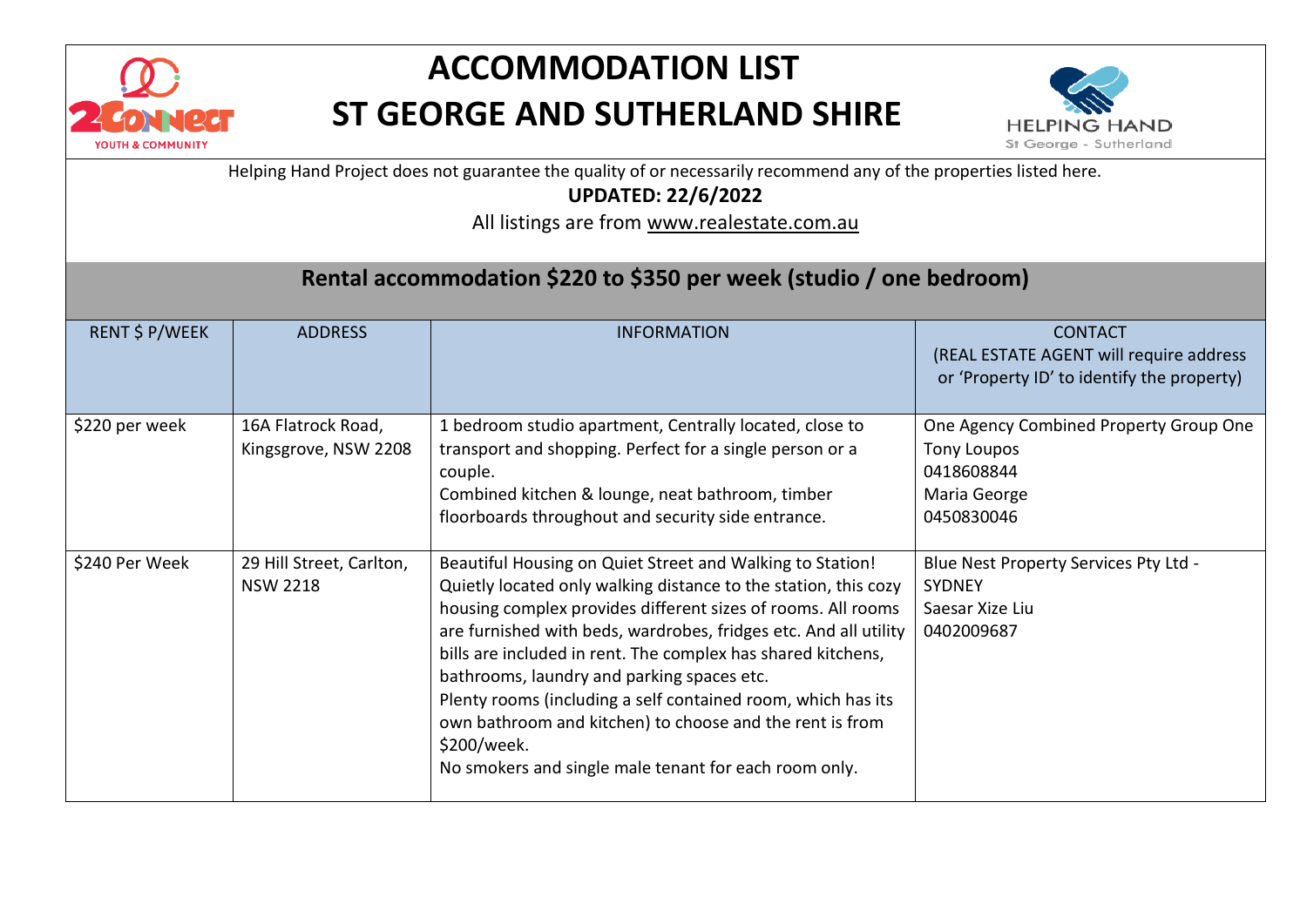| \$250pw        | 20 Queen Victoria St,   | This well designed, perfectly located studio apartment is now | Professionals - Padstow           |
|----------------|-------------------------|---------------------------------------------------------------|-----------------------------------|
|                | Kogarah,                | available for a long term lease. The Property Features:       | John Linquist                     |
|                | <b>NSW 2217</b>         | * Open plan design                                            | 02 9771 4555                      |
|                |                         | * Semi-furnished                                              | Vicki Bailey                      |
|                |                         | * Kitchenette including fridge and cook top                   | 02 9771 4555                      |
|                |                         | * Separate bathroom                                           |                                   |
|                |                         | * Large windows for flooding natural light.                   |                                   |
|                |                         | The property is located a short walk from Kogarah Train       |                                   |
|                |                         | Station and shops as well as St George Hospital. Residents    |                                   |
|                |                         | parking is also on-site.                                      |                                   |
|                |                         | The property would suit professional singles and couples very |                                   |
|                |                         | well. No Pets.                                                |                                   |
| \$260 Per Week | 8/369C Bexley Road,     | This low maintenance large studio apartment offering;         | Stone Real Estate Earlwood -      |
|                | Bexley, NSW 2207        | - Kitchenette with laminated bench top                        | Evan Skagias                      |
|                |                         | - well kept bathroom,                                         | 0405588885                        |
|                |                         | - easy maintained tiled flooring throughout                   | Stavroula Skagias                 |
|                |                         | - storage cupboard                                            | 0408867836                        |
|                |                         | This property is located close to Bexley North station, buses |                                   |
|                |                         | & shops.                                                      |                                   |
| \$260 per week | 7B Edgbaston Rd,        | Self-Contained REAR Granny Flat                               | Good View Properties - Hurstville |
|                | Beverly Hills, NSW 2209 | 7B EDGBASTON RD, BEVERLY HILLS                                | Nick (Kam Hwa) Tang               |
|                |                         | 1 bedroom self-contained rear granny flat with own            | 0411198189                        |
|                |                         | bathroom and kitchen, car space. Nealty Kept and well         |                                   |
|                |                         | maintained. Close to all amenities.                           |                                   |
| \$260 per week | 46-48 Brighton Street,  | This studio style granny flat is positioned in the heart of   | Stone - Engadine                  |
|                | Bundeena, NSW 2230      | Bundeena, opposite the beach & park and right next to         | <b>Shellie Coles</b>              |
|                |                         | shops. Features include:                                      | 0295202296                        |
|                |                         | - Studio style room freshly painted with built in cupboards & |                                   |
|                |                         | air conditioning                                              |                                   |
|                |                         | - Neat kitchenette area                                       |                                   |
|                |                         | - Modern bathroom                                             |                                   |
|                |                         | - Small, easy care courtyard                                  |                                   |
|                |                         | - External laundry with washing machine                       |                                   |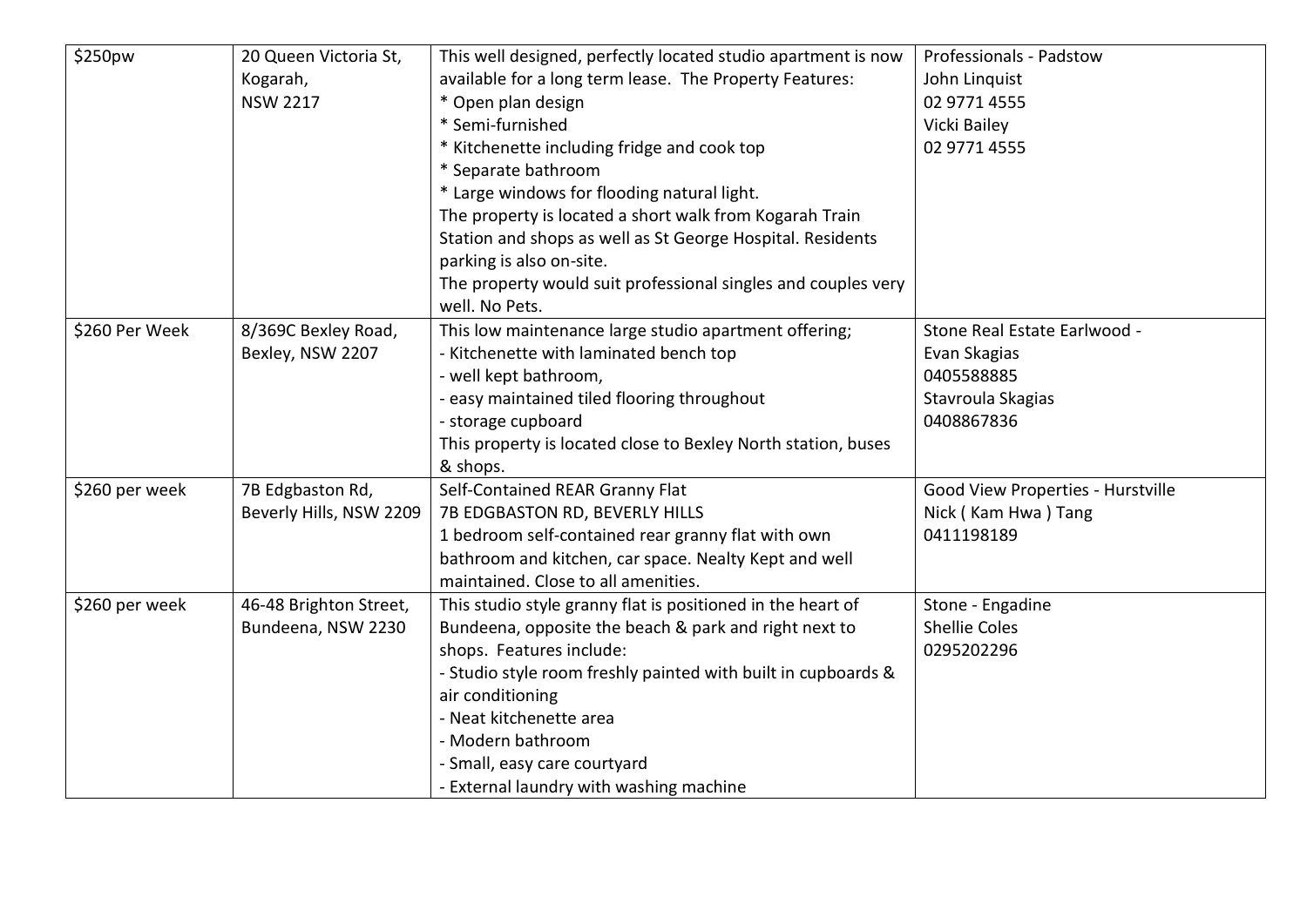| \$265 per week                                 | 2/98 Coleridge Street,<br>Riverwood, NSW 2210 | Peacefully located one bedroom granny flat within easy<br>walking distance to local shops, cafes and station.<br>Good sized bedroom with large built-in robe, bathroom with<br>shower and laundry facilities with shared courtyard and<br>street parking only. Featuring.<br>- interiors recently updated<br>- Modern kitchen and bathroom,<br>- Bedroom built-in<br>- Open plan lounge and dining, updated kitchen with electric<br>cooking appliances.<br>- Directly opposite Riverwood Park and close to all of the<br>fantastic amenities Riverwood has to offer<br>- Sorry no pets<br>**Water usage charges apply | Noonan Real Estate Agency - MORTDALE<br><b>NOONAN Property Management</b><br>02 9570 9999 |
|------------------------------------------------|-----------------------------------------------|------------------------------------------------------------------------------------------------------------------------------------------------------------------------------------------------------------------------------------------------------------------------------------------------------------------------------------------------------------------------------------------------------------------------------------------------------------------------------------------------------------------------------------------------------------------------------------------------------------------------|-------------------------------------------------------------------------------------------|
| \$280 per week                                 | 141 The Grand Parade,<br>Monterey, NSW 2217   | FIRST FLOOR STUDIO APARTMENT<br>Located directly opposite the beach in this well maintained<br>walk up security complex stands this first floor studio<br>apartment. This property features an attached galley kitchen<br>with enough space for small dining table for 2, spotless<br>original bathroom, L shaped bedroom/living area with ceiling<br>fan, Coin operated Share laundry. Close to Shops &<br>Transport. 00800                                                                                                                                                                                           | LJ Hooker - Brighton Le Sands/ Sans Souci<br>Sarah O'Donnell<br>0433805500                |
| \$290/p.w including<br>water usage and<br>wifi | 1 Bedroom Loftus St,<br>Turrella, NSW 2205    | Studio 1 Bedroom For Lease<br>It has a peaceful lifestyle 2 minutes from the shopping village,<br>transport and lively cafes.<br>- 1 bedroom with built-in<br>- Modern kitchen with cupboard space<br>- 1 Bathrooms<br>- Easy go to Parks and a choice of sporting fields<br>- Only 2 minutes to Turrella train station, shops and schools                                                                                                                                                                                                                                                                             | Cookielee88 - Banksia<br><b>Property Management</b><br>0423288378                         |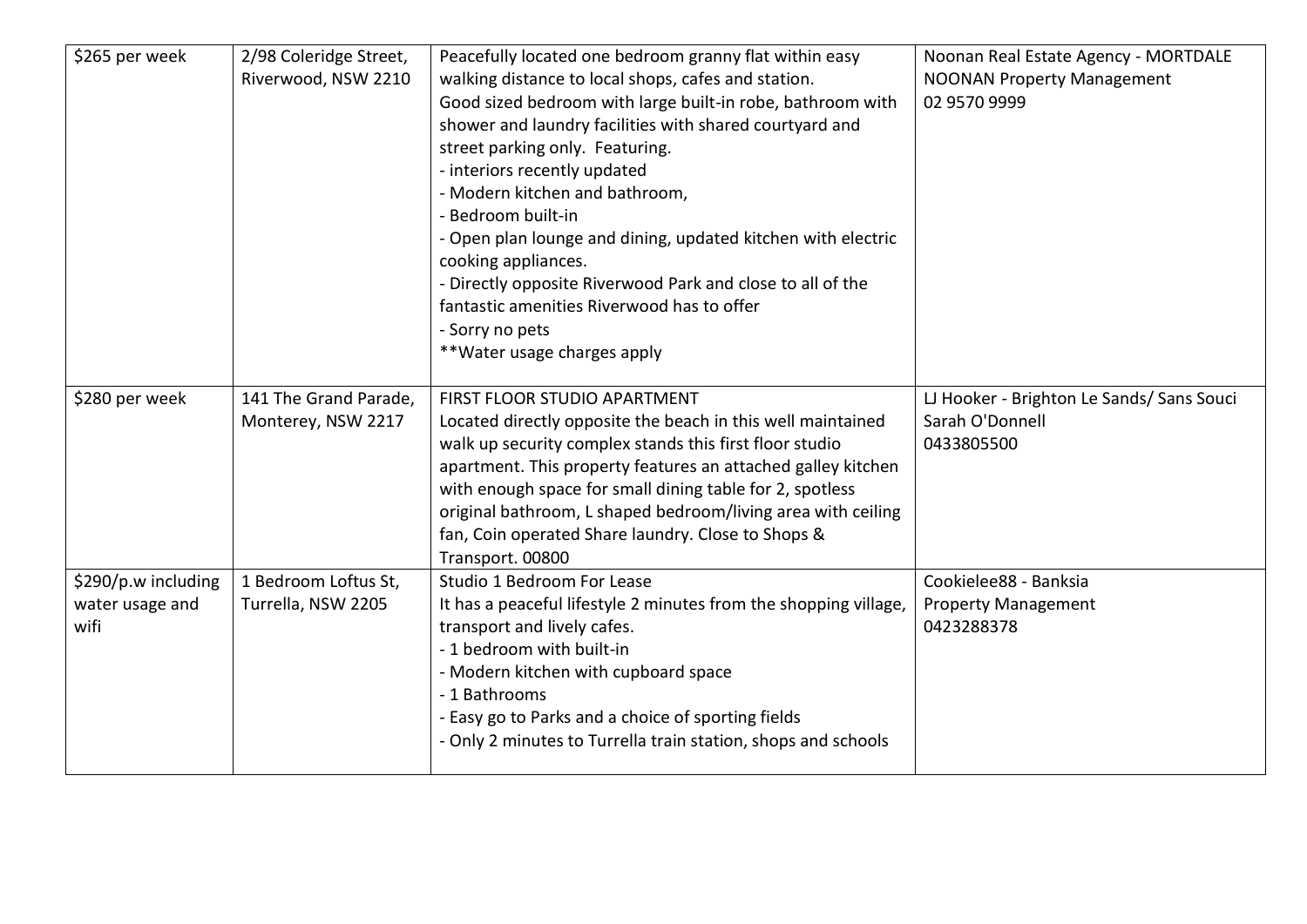| \$295 weekly        | 1/2-2a Beaconsfield St, | MODERN AND ROOMY, CO-LIVING STUDIO WITH DOUBLE                   | Primus Property - Kingsford                |
|---------------------|-------------------------|------------------------------------------------------------------|--------------------------------------------|
| Electricity Water & | Bexley, NSW 2207        | <b>BED + ENSUITE BATHROOM + KITCHENETTE</b>                      | <b>Betty Moundoulas</b>                    |
| internet included   |                         | Bungalow Co offers an affordable co living environment           | 0425811863                                 |
|                     |                         | where you can connect with your housemates as much or as         | <b>Bishal Maharjan</b>                     |
|                     |                         | little as you like in the lovely shared spaces available in each | 0432644356                                 |
|                     |                         | of our properties while enjoying your own private space.         |                                            |
|                     |                         | Rent includes, electricity water and wifi                        |                                            |
|                     |                         | Our modern fully furnished room is spacious and comfortable      |                                            |
|                     |                         | with a range of inclusions to suit your needs.                   |                                            |
|                     |                         | This room contains:                                              |                                            |
|                     |                         | * a single bed                                                   |                                            |
|                     |                         | * desk and cupboard space                                        |                                            |
|                     |                         | * Communal kitchen                                               |                                            |
|                     |                         | * Communal Laundry                                               |                                            |
|                     |                         | * Nice outdoor area to relax and enjoy the sun.                  |                                            |
|                     |                         | Within walking distance to Rockdale hub with all the shops,      |                                            |
|                     |                         | restaurants, cafes, and Rockdale train station, quick train ride |                                            |
|                     |                         | to the CBD.                                                      |                                            |
|                     |                         |                                                                  |                                            |
| \$350.00 per week   | 9A Pindari Place,       | This one bedroom studio is a 10 minute walk away from            | Prestige Property Group Realty - ARNCLIFFE |
|                     | Arncliffe, NSW 2205     | Turrella station and Arncliffe shops and offers:                 | Karol Krstanoski                           |
|                     |                         | * One bedroom with built in wardrobe                             | 0411064292                                 |
|                     |                         | * Floating floorboards throughout                                |                                            |
|                     |                         | * Near new kitchen with electric cooking appliances,             |                                            |
|                     |                         | rangehood/exhaust fan, and splash back tiles                     |                                            |
|                     |                         | * Near new blinds throughout                                     |                                            |
|                     |                         | * Clean bathroom with shower                                     |                                            |
|                     |                         | * On street parking only                                         |                                            |
|                     |                         | Only TRA applications will be accepted using the below link      |                                            |
|                     |                         | https://t-app.com.au/smre                                        |                                            |
|                     |                         | ** SUPPORTING DOCUMENTS REQUIRED**                               |                                            |
|                     |                         | Copy of current passport (Visa required if not Australian) &     |                                            |
|                     |                         | copy of driver's licence                                         |                                            |
|                     |                         | Utility Bill, Payslip, & most recent bank statement              |                                            |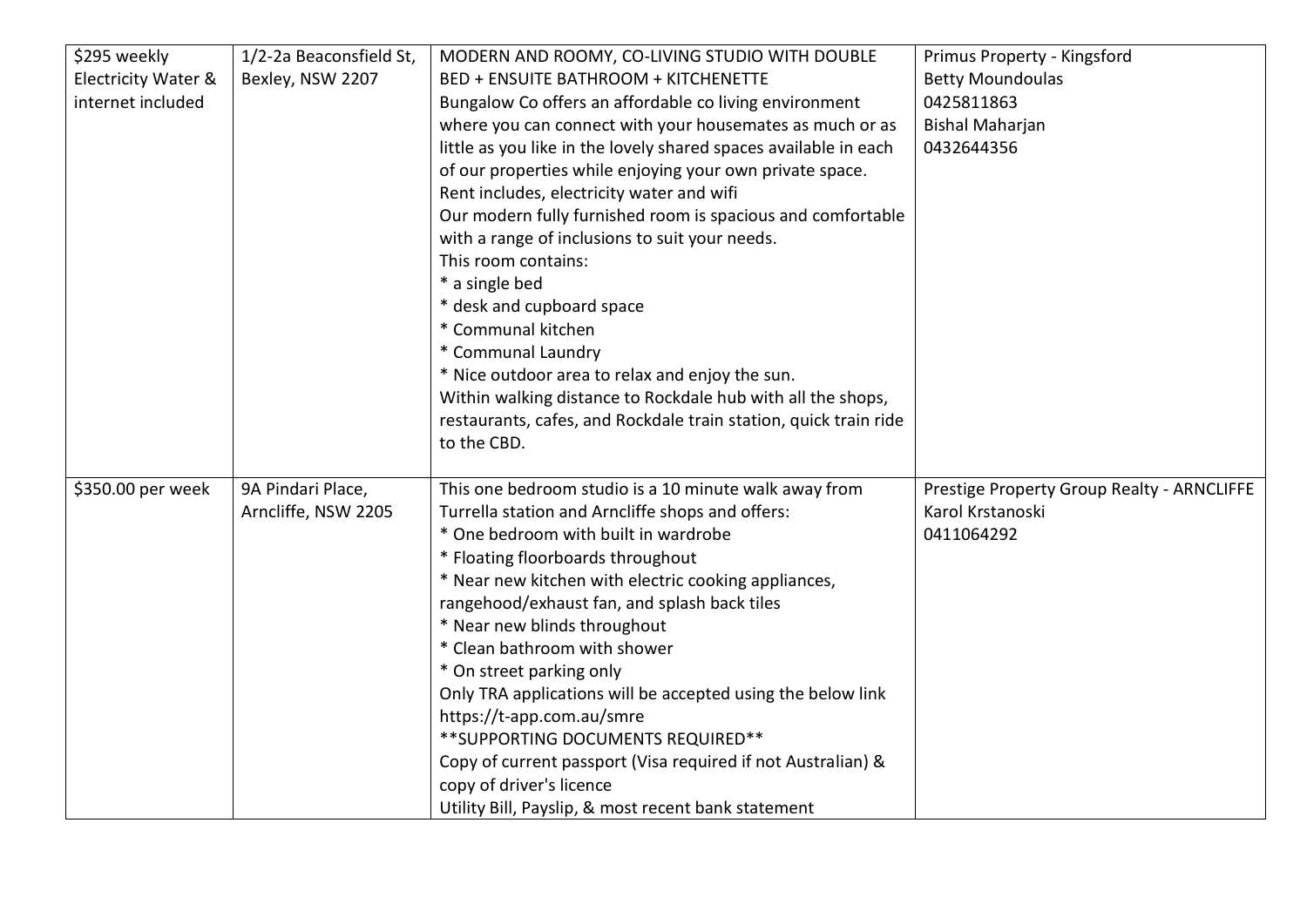| \$300 per week  | 52A Warraroong St,<br>Beverly Hills, NSW 2209 | Brand New Studio 1 Bedroom For Lease<br>Located in arguably one of the best locations in Beverly Hills.<br>*Close to Beverly Hills Station<br>* 1 Bedroom with built-in<br>* 1 Bathroom<br>* Modern kitchen with electricity stove<br>* Air Conditioning<br>* off street parking<br>* including water usage                                                                                                                                                                                                                                                                                                                                                                           | Libra Capital Group<br>Marley Yu<br>0423288378                                                 |
|-----------------|-----------------------------------------------|---------------------------------------------------------------------------------------------------------------------------------------------------------------------------------------------------------------------------------------------------------------------------------------------------------------------------------------------------------------------------------------------------------------------------------------------------------------------------------------------------------------------------------------------------------------------------------------------------------------------------------------------------------------------------------------|------------------------------------------------------------------------------------------------|
| \$300 per week  | 4/64 Lorraine Street,<br>Peakhurst, NSW 2210  | Near new studio for rent in a contemporary security building.<br>Combining fresh white interiors and modern finishes this<br>studio offers low maintenance and a comfortable lifestyle.<br>- Kitchenette with ample storage, gas cooktop, electric oven,<br>and refrigerator<br>- European laundry with washing machine and dryer included<br>- Air conditioner and security video intercom<br>- Timber flooring<br>- High ceilings<br>- Mirrored built-in wardrobe<br>- Shared balcony<br>Conveniently located within walking distance to Mortdale<br>Plaza, local parks, and Riverwood train station and shops.<br>Security car space is available for an additional \$20 per week. | Ray White - Hurstville<br>Henry Zheng<br>(02) 9579 2311<br>Wei (Kevin) Zhang<br>(02) 9579 2311 |
| From \$300/Week | 46-48 Princes Highway,<br>Kogarah, NSW 2217   | This brand new innovatively designed studios are fully<br>equipped with all amenities to provide the ultimate low<br>maintenance and comfortable lifestyle. All studios are fitted<br>with luxury finishes and we are also offering a choice of 12<br>furnished properties.<br>Set in a highly sought after location with bus stops to the city<br>at your door and short stroll to heart of Kogarah amenities<br>Including St George Private / Public Hospital, St George Bank<br>head office and Kogarah train station.                                                                                                                                                             | Belle Property - St George<br>Paul Alam<br>02 9588 3455                                        |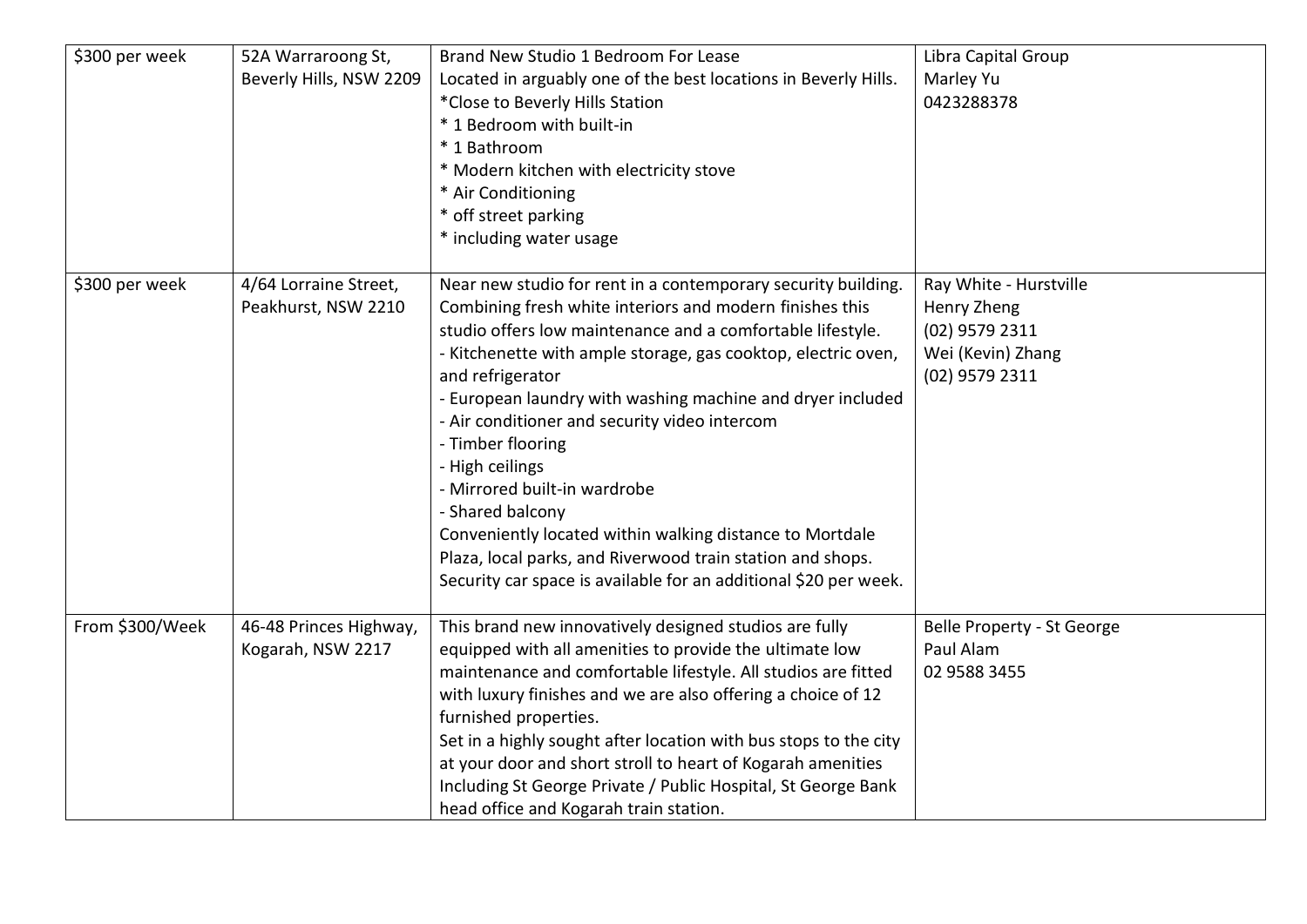|          |                     | Features include:                                               |                        |
|----------|---------------------|-----------------------------------------------------------------|------------------------|
|          |                     | - A choice of different layout and size studio's with seamless  |                        |
|          |                     | open plan living, all with high ceilings and with luxury        |                        |
|          |                     | finishes.                                                       |                        |
|          |                     | - A choice of tiled or engineered timber floors throughout,     |                        |
|          |                     | some with balconies, courtyards and registered car spaces       |                        |
|          |                     | - All with stylish modern kitchen's with stone bench tops and   |                        |
|          |                     | ample cupboard space                                            |                        |
|          |                     | - All with luxury modern fully equipped bathrooms               |                        |
|          |                     | - All with built-in wardrobes, split system A/C, video intercom |                        |
|          |                     | and NBN ready                                                   |                        |
|          |                     | - Communal areas include bicycle room and spacious shared       |                        |
|          |                     | laundry facility including washing machines and dryers          |                        |
|          |                     | - Short and long term leases available 3, 6 and 12 months       |                        |
|          |                     | - Ideal for singles and couples with walking distance to eating |                        |
|          |                     | hubs, shops and public transport.                               |                        |
| \$285 pw | 18 Gover Street,    | NEW SELF CONTAINTED STUDIO APARTMENT - studio 19                | PIETA - Greater Sydney |
|          | Peakhurst, NSW 2210 | Accommodation:                                                  | Tanya Moubarak         |
|          |                     | Ideal for students or professionals on the go, these fantastic  | 0487438288             |
|          |                     | near new self contained studios offer convenience and style.    | Michelle Bechara       |
|          |                     | Designer kitchen, stone bench with gas cooking, fridge &        | 0459999008             |
|          |                     | microwave, fully tiled bathroom and internal laundry.           |                        |
|          |                     | Laundry Facilities: Internal                                    |                        |
|          |                     | Parking: Street parking / basement level secured parking for    |                        |
|          |                     | additional \$20p/w                                              |                        |
|          |                     | These studios are the perfect oasis. Gas cooktop kitchen with   |                        |
|          |                     | microwave/oven, fridge and cupboard storage. Fully tiled        |                        |
|          |                     | bathroom. Split system A/C. NBN & Foxtel points fitted.         |                        |
|          |                     | Single size or double size rooms are available on each level.   |                        |
|          |                     | Fully secured with swipe access and offers elevator access      |                        |
|          |                     | from top to bottom.                                             |                        |
|          |                     | Located in a very convenient location parallel to Peakhurst     |                        |
|          |                     | Park, a short stroll to Riverwood station and local shops.      |                        |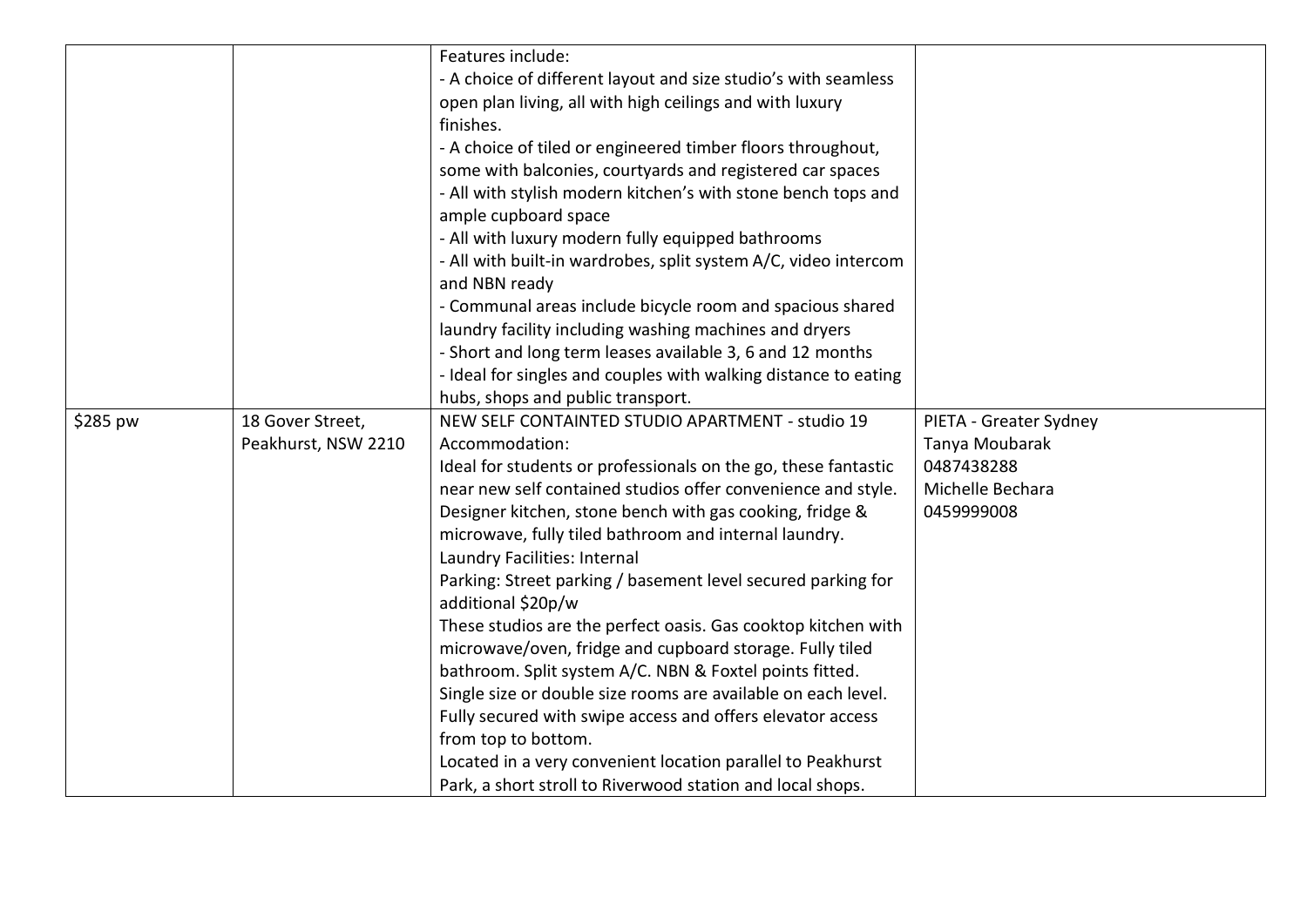| \$310 per week  | 5/173 Willarong Road,<br>Caringbah, NSW 2229  | Ground floor 1 bedroom unit in the heart of Caringbah, a<br>stones throw to shops, cafes and transport - sorry no pets.<br>Open plan living<br>Good size bedroom<br>Original kitchen and bathroom<br>Share laundry with coin operated machines<br>First in parking<br><b>Opposite Coles Underground Parking</b><br>Short drive to Cronulla beaches & mall                                                                                                                                                                                                                                                | Chris Burke & Co - Cronulla<br>PROPERTY MANAGEMENT TEAM<br>02 9544 1111 |
|-----------------|-----------------------------------------------|----------------------------------------------------------------------------------------------------------------------------------------------------------------------------------------------------------------------------------------------------------------------------------------------------------------------------------------------------------------------------------------------------------------------------------------------------------------------------------------------------------------------------------------------------------------------------------------------------------|-------------------------------------------------------------------------|
| \$310 per week  | 8/6 Flinders Road,<br>Woolooware, NSW<br>2230 | Neat one bedroom unit a short walk to shops and transport.<br>Updated carpet and paint<br>Located on the top floor of small block<br>Combined lounge and dining area<br>Small kitchen<br>Original bathroom<br>Good size bedroom<br>First in parking (plenty of street parking)<br>Share<br>laundry<br>Easy walk to Cronulla mall and beaches                                                                                                                                                                                                                                                             | Chris Burke & Co - Cronulla<br>PROPERTY MANAGEMENT TEAM<br>02 9544 1111 |
| From \$310/week | 46-48 Princes Highway,<br>Kogarah, NSW 2217   | Furnished & Unfurnished Studio's<br><b>CHOICE OF STUDIO APARTMENTS AVAILABLE!</b><br>This new innovatively designed studios are fully equipped<br>with all amenities to provide the ultimate low maintenance<br>and comfortable lifestyle. All studios are fitted with luxury<br>finishes and we are also offering a choice of 12 furnished<br>properties.<br>Set in a highly sought after location with bus stops to the city<br>at your door and short stroll to heart of Kogarah amenities<br>Including St George Private / Public Hospital, St George Bank<br>head office and Kogarah train station. | Belle Property - St George<br>Lucy Gabriel<br>0272291238                |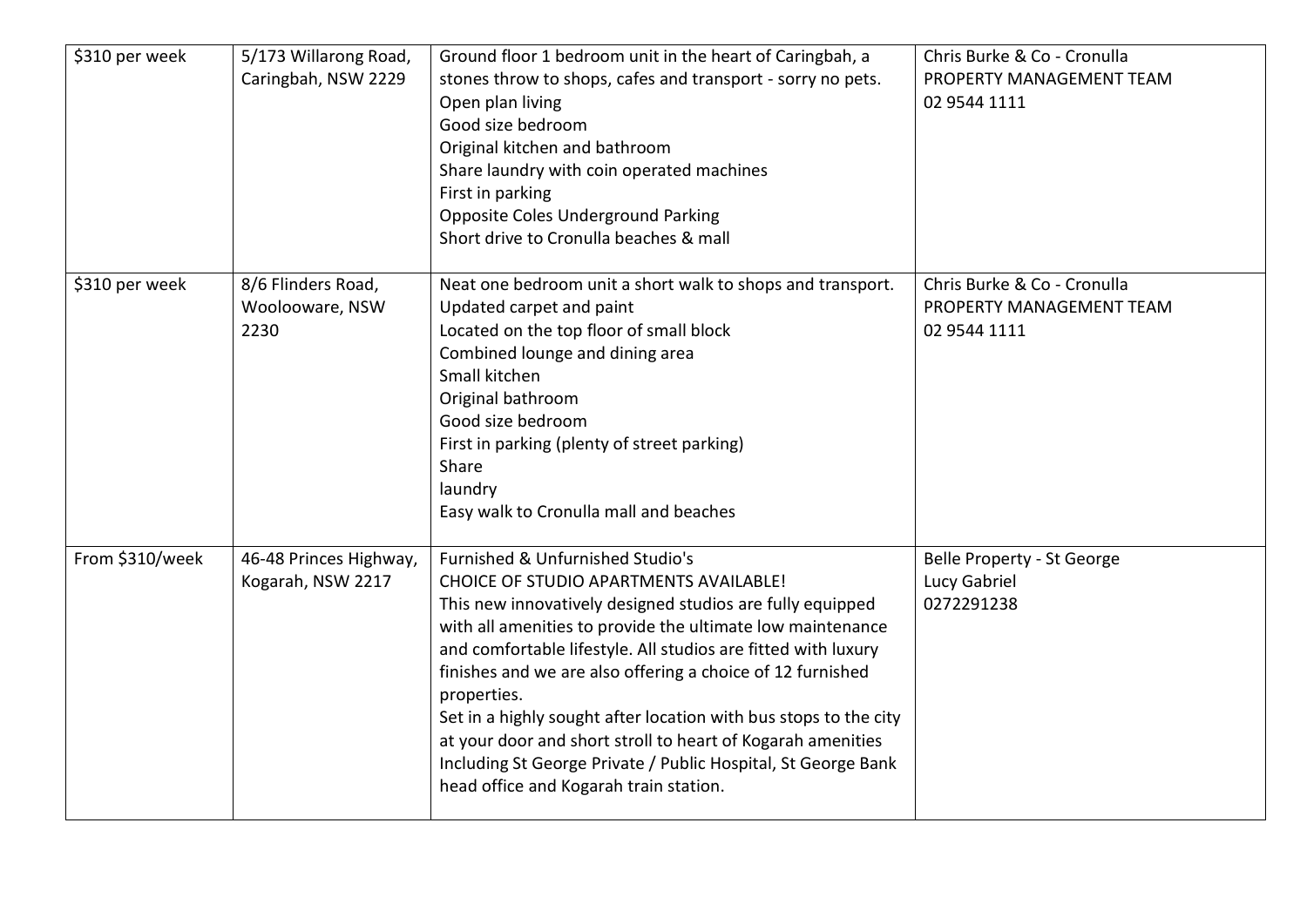| \$320 Per Week | Flat 23 Jannali Avenue,<br>Jannali, NSW 2226            | Features include:<br>- A choice of different layout and size studio's with seamless<br>open plan living, all with high ceilings and with luxury<br>finishes.<br>- A choice of tiled or engineered timber floors throughout,<br>some with balconies, courtyards and registered car spaces<br>- All with stylish modern kitchen's with stone bench tops and<br>ample cupboard space<br>- All with luxury modern fully equipped bathrooms<br>- All with built-in wardrobes, split system A/C, video intercom<br>and LBNco ready<br>- Communal areas include bicycle room and spacious shared<br>laundry facility including washing machines and dryers<br>- Ideal for singles and couples with walking distance to eating<br>hubs, shops and public transport.<br>Conveniently Located Flat<br>- Perfect for commuters, this studio is located within walking<br>distance to local shops, restaurants and Jannali train station.<br>- Modern kitchenette with electric stove top and laundry<br>facilities<br>- Large tiled, open plan living and bedroom space with built in<br>robe<br>- Neatly presented bathroom with shower only<br>- Private grassed back garden<br>- Pets considered upon application | <b>Sanders Property Agents -</b><br>Jack Tripi<br>0410453869<br><b>Monique Hales</b><br>0407444204 |
|----------------|---------------------------------------------------------|-----------------------------------------------------------------------------------------------------------------------------------------------------------------------------------------------------------------------------------------------------------------------------------------------------------------------------------------------------------------------------------------------------------------------------------------------------------------------------------------------------------------------------------------------------------------------------------------------------------------------------------------------------------------------------------------------------------------------------------------------------------------------------------------------------------------------------------------------------------------------------------------------------------------------------------------------------------------------------------------------------------------------------------------------------------------------------------------------------------------------------------------------------------------------------------------------------------|----------------------------------------------------------------------------------------------------|
| \$330 per week | 1/82-84 Cronulla<br>Street, Carlton,<br><b>NSW 2218</b> | <b>Ground Floor Unit</b><br>Conveniently located is this well-kept 1-bedroom unit;<br>-Spacious bedroom with large built-in wardrobe and balcony<br>-Generous layout with combined living and dining<br>-Bright, renovated kitchen with newly replaced appliances<br>including dishwasher<br>-Ensuite bathroom<br>-Timber floorboards throughout and ceiling fans                                                                                                                                                                                                                                                                                                                                                                                                                                                                                                                                                                                                                                                                                                                                                                                                                                         | LJ Hooker - HURSTVILLE<br>On Ki (Angel) Lui<br>0455460911                                          |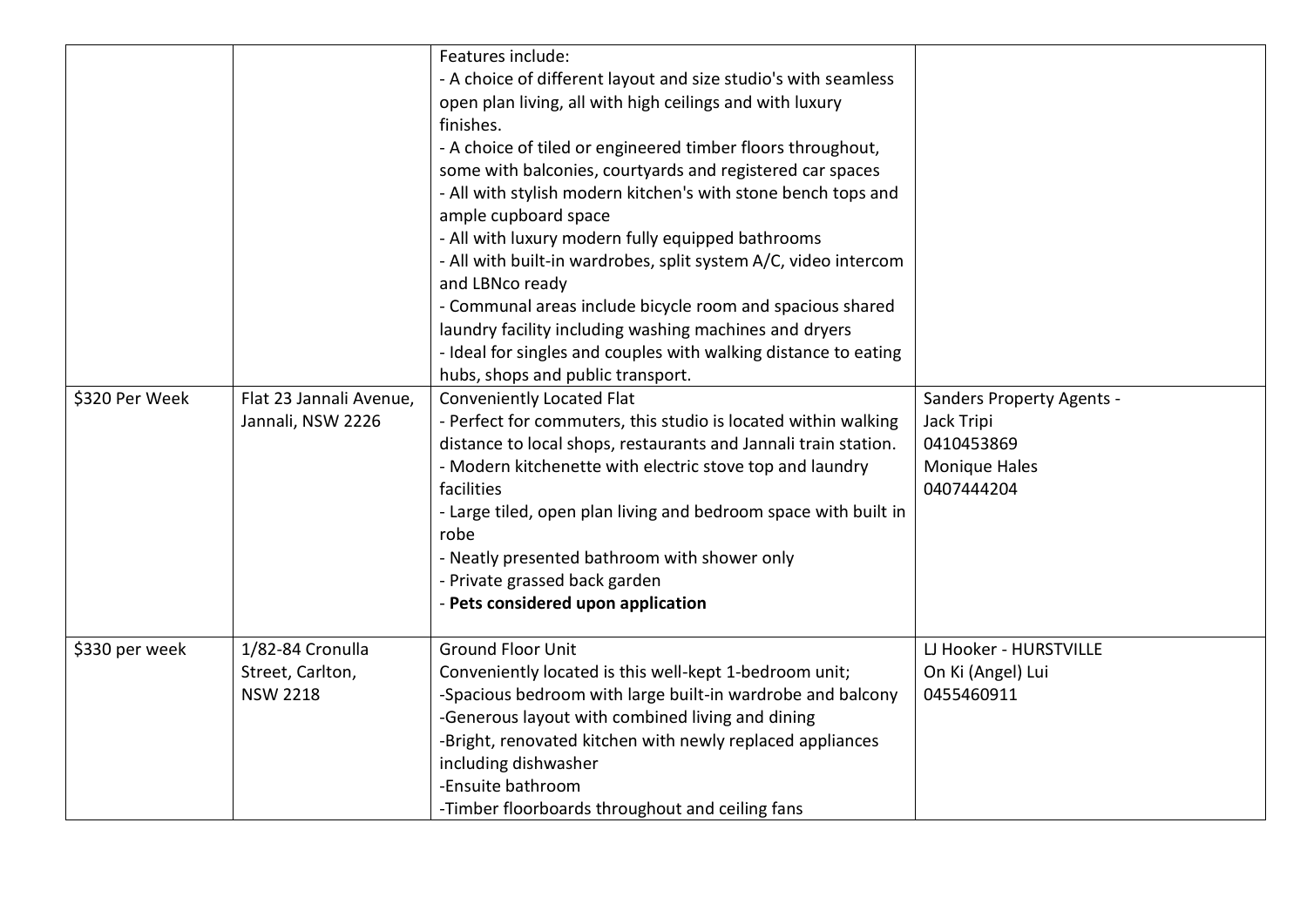|                |                         | -Excellent natural lighting throughout                         |                             |
|----------------|-------------------------|----------------------------------------------------------------|-----------------------------|
|                |                         | -External shared laundry                                       |                             |
|                |                         | Close by to Hurstville & Westfield Shopping centre, 750m to    |                             |
|                |                         | Allawah train station, situated metres from Hurstville Public  |                             |
|                |                         | School & Sydney Technical High School                          |                             |
| \$330 Per Week | 1/4 Tooronga Tce,       | Updated 1 bedroom unit above a shop.                           | LJ Hooker - Belmore         |
|                | Beverly Hills, NSW 2209 | Features include:                                              | Linda Minas                 |
|                |                         | * 1 spacious bedroom with built-in                             | 0426249353                  |
|                |                         | * Open plan lounge and modern kitchen                          | Michael Bechara             |
|                |                         | * Modern Bathroom with laundry                                 | 0426249354                  |
|                |                         | * Near new blinds and carpet                                   |                             |
|                |                         | * Located in the heart of Beverly Hills                        |                             |
|                |                         | * Minute walk to Station, shops, schools and more              |                             |
|                |                         | * No Parking                                                   |                             |
|                |                         |                                                                |                             |
| \$330 per week | 1/7 Wilbar Avenue,      | <b>Updated and Centrally Located</b>                           | Chris Burke & Co - Cronulla |
|                | Cronulla, NSW 2230      | Ideally located within easy reach of Cronulla's beaches,       | PROPERTY MANAGEMENT TEAM    |
|                |                         | entertainment, shops and transport.                            | 02 9544 1111                |
|                |                         | Neat and tidy laminate kitchen                                 |                             |
|                |                         | Updated bathroom                                               |                             |
|                |                         | Polished floorboards throughout                                |                             |
|                |                         | Share laundry                                                  |                             |
|                |                         | Centrally located                                              |                             |
|                |                         | Sorry no pets                                                  |                             |
|                |                         |                                                                |                             |
| \$330 per week | 6A Corbett Place,       | This recently renovated flat is ready to move straight in. The | Century 21 - Realty One     |
|                | Barden Ridge,           | features include;                                              | Chloe Horne                 |
|                | <b>NSW 2234</b>         | -1 large bedroom with mirrored robe and ensuite                | 0411665417                  |
|                |                         | -Timber flooring throughout                                    | <b>Brendon King</b>         |
|                |                         | -Kitchen with electric stove & oven                            | 0406111150                  |
|                |                         | -Modern and open plan design                                   |                             |
|                |                         | -Solar on the roof                                             |                             |
|                |                         | -Utilities not included                                        |                             |
|                |                         | Lease: 6 or 12 Months                                          |                             |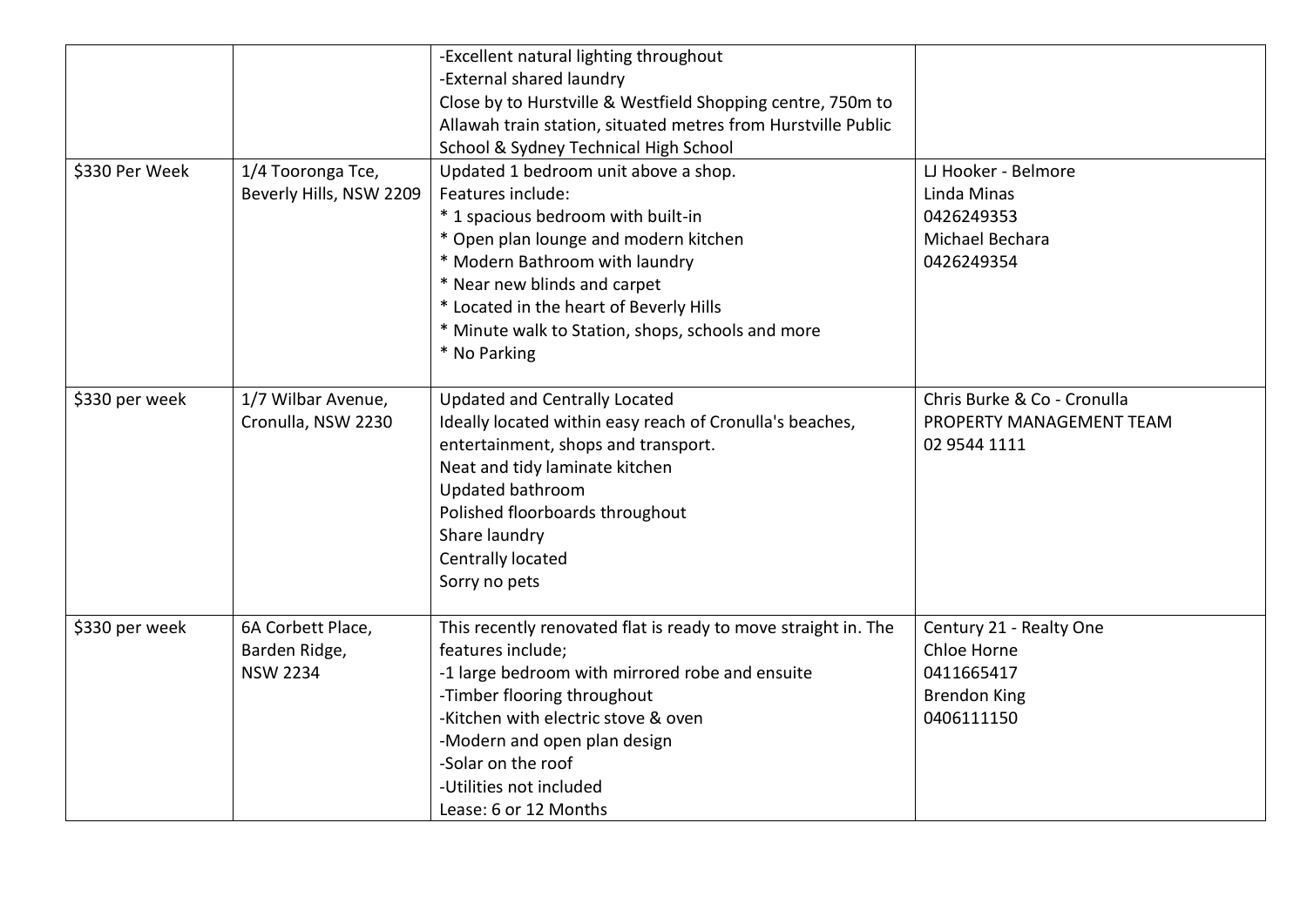| \$340 Per Week | 6/4 Swan Street,<br>Woolooware,<br><b>NSW 2230</b> | Situated in a prime location and within only a short stroll to<br>Woolooware station. High Points:<br>- Stylish kitchen with stainless steel appliances<br>- Combined living and dining<br>- Spacious sized bedroom with built-in robe<br>- Original bathroom with combined bath and shower<br>- Added bonus of only one common wall                                                                                                                                                                                                                | Highland - Sutherland Shire & St George<br>Cooper Ramsey<br>0450673014                               |
|----------------|----------------------------------------------------|-----------------------------------------------------------------------------------------------------------------------------------------------------------------------------------------------------------------------------------------------------------------------------------------------------------------------------------------------------------------------------------------------------------------------------------------------------------------------------------------------------------------------------------------------------|------------------------------------------------------------------------------------------------------|
|                |                                                    | - Shared laundry facilities available<br>- Ample off street parking available<br>- Within close distance to beaches, shops and transport                                                                                                                                                                                                                                                                                                                                                                                                            |                                                                                                      |
| \$340 per week | 1-8A Hardwicke Street,<br>Riverwood, NSW 2210      | This one bedroom granny flat is in a whisper quiet leafy<br>location and only moments to schools, shops and public<br>transport. Features include:<br>• Spacious bedroom with built-in robe and ceiling fan<br>• Large lounge/dining<br>• New modern kitchen & bathroom<br>• Low maintenance Court yard<br>• Car space<br>• Water usage included<br>. Only 600 meters to train station with all amenities nearby                                                                                                                                    | Belle Property - St George<br>Elio Zanuttini<br>0272291204<br><b>Billie Stefanoska</b><br>0272291205 |
| \$350 per week | 106A Karimbla Road,<br>Miranda, NSW 2228           | Recently renovated one bedroom granny flat, located in a<br>convenient location within walking distance to all Miranda<br>has to offer. Features include:<br>- Near new kitchen.<br>- Immaculately presented throughout<br>- Ensuite style bathroom.<br>- Separate toilet for extra convenience.<br>- Sunroom located at front of property to enjoy your morning<br>coffee.<br>- Located at the back of the block away from the street.<br>- Convenient location, just a short stroll to Westfield & public<br>transport.<br>- Spacious level yard. | Shire Agents - CARINGBAH<br>Lauren McCool<br>0492816540                                              |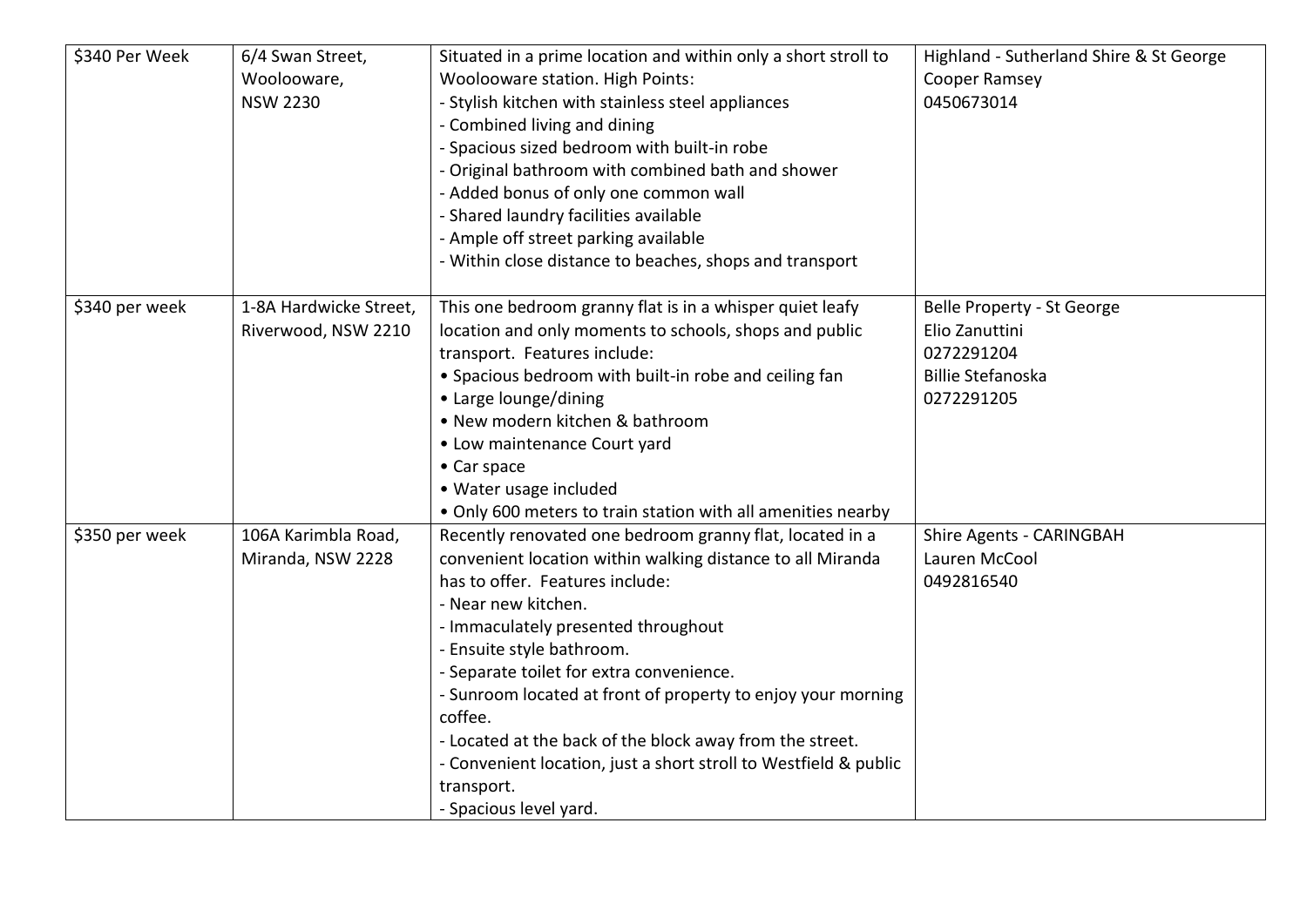| \$350 per week | 34a Linden Street,   | A cozy 1 bedroom granny flat located in a quiet street in      | The Property Co. Group - CARINGBAH      |
|----------------|----------------------|----------------------------------------------------------------|-----------------------------------------|
|                | Sutherland, NSW 2232 | Sutherland. Features include;                                  | Michael Gough                           |
|                |                      | * One bedroom with BIR                                         | 0491070619                              |
|                |                      | * Split system aircon unit in the bedroom                      | <b>Brylee Mathews</b>                   |
|                |                      | * Kitchenette with washing machine                             | 0491150362                              |
|                |                      | * Open plan lounge and kitchen layout                          |                                         |
|                |                      | * Tidy bathroom                                                |                                         |
|                |                      | * Private location with own side access                        |                                         |
|                |                      | * Beautiful leafy gardens                                      |                                         |
|                |                      | * Small deck ideal for relaxing and enjoying the surroundings  |                                         |
|                |                      | * Fully fenced and private yard                                |                                         |
|                |                      | * Storage shed                                                 |                                         |
|                |                      | * Moments to shops, schools and transport.                     |                                         |
| \$350 per week | 35A Matson Crescent, | <b>Water Views</b>                                             | Harwood Property Agents - Miranda       |
|                | Miranda, NSW 2228    | Perfectly situated on the high side of the street and offering | Deanna Stannard                         |
|                |                      | water views to Yowie Bay, this well presented oversized        | 0415427661                              |
|                |                      | granny flat offers ideal living with easy access to 'Camellia  | Allissa Harper                          |
|                |                      | Gardens', Westfield shopping & transport.                      | 0499607301                              |
|                |                      | - Light-filled lounge area with polished timber floors         |                                         |
|                |                      | - Eat in Kitchen with ample storage and washing machine        |                                         |
|                |                      | - Separate spacious bathroom                                   |                                         |
|                |                      | - Outdoor, undercover entertaining area with water views       |                                         |
|                |                      | - Positioned in a quiet street, moments to Westfield Miranda   |                                         |
|                |                      | - On-street parking available                                  |                                         |
|                |                      | Please note: This property comes partially furnished.          |                                         |
| \$350 Per Week | 4/54 Burraneer Bay   | Located in a leafy location is this one bedroom apartment.     | Highland - Sutherland Shire & St George |
|                | Road, Burraneer, NSW | Moments to Cronulla mall, beaches and transport.               | Declan Perry                            |
|                | 2230                 | - Polished hardwood flooring throughout                        | 0435840713                              |
|                |                      | - Neat and spacious kitchen with ample bench space             |                                         |
|                |                      | - Light-filled bedroom with built-in wardrobes                 |                                         |
|                |                      | - Spacious and light-filled open plan living and dining        |                                         |
|                |                      | - Neat and tidy bathroom with bath, boutique block of five     |                                         |
|                |                      | - Well maintained block, single car space and off street       |                                         |
|                |                      | parking                                                        |                                         |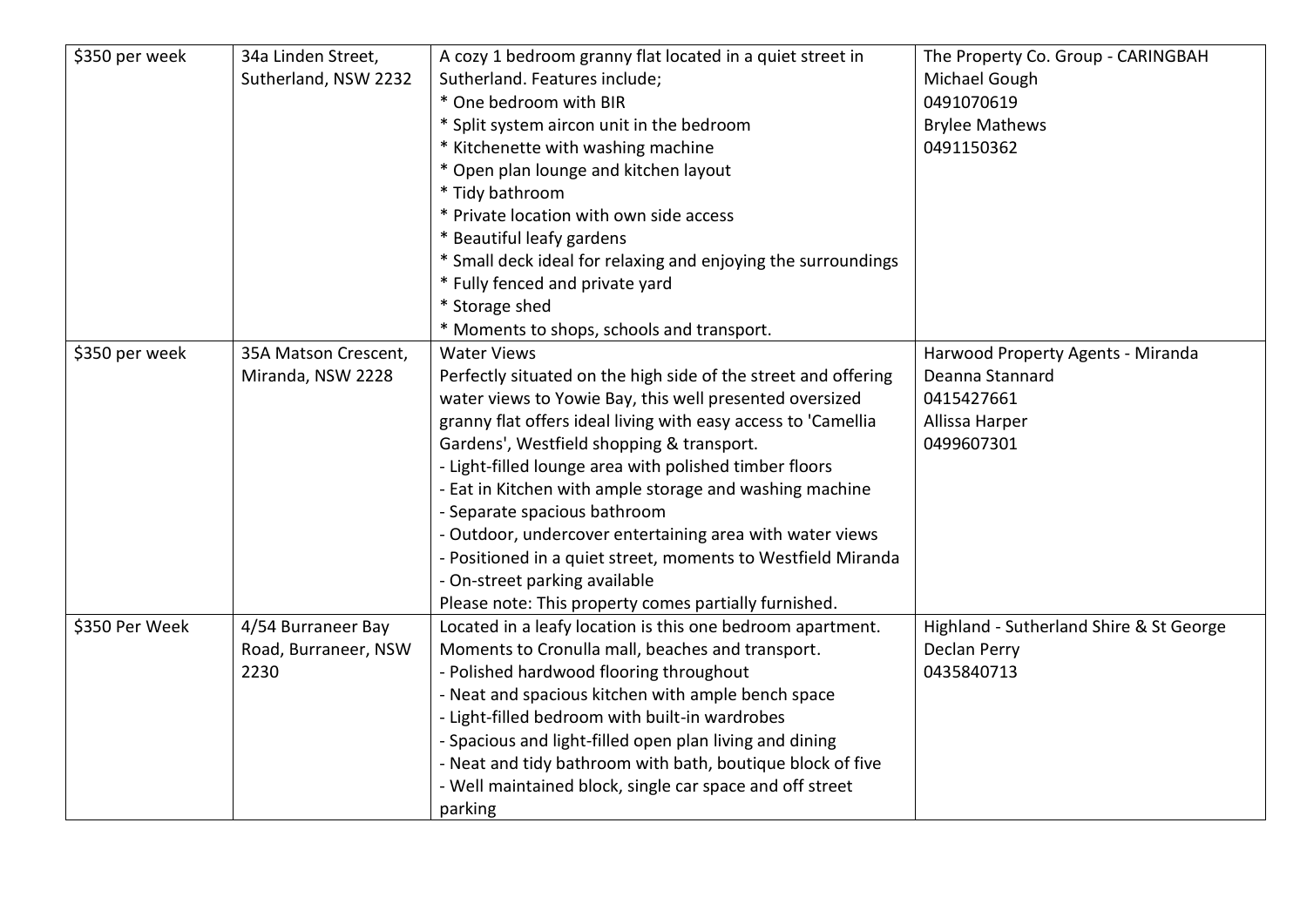| \$350 per week | 3/52 Parramatta Street,<br>Cronulla, NSW 2230                | Convenient updated ground floor 1 bedroom unit in a small<br>complex of 7 just minutes walk to Gunnamatta Bay and Shelly<br>beaches, cafes and local parks.<br>Fresh paint and floating timber floors throughout<br>Combined living and dining<br>Large bedroom with mirrored built-in robe<br>Renovated kitchen with quality appliances<br>Updated bathroom with walk-in shower<br>Shared laundry facilities<br>Ample on street parking available                                                                                                                                                                               | Chris Burke & Co - Cronulla<br>PROPERTY MANAGEMENT TEAM<br>02 9544 1111 |
|----------------|--------------------------------------------------------------|----------------------------------------------------------------------------------------------------------------------------------------------------------------------------------------------------------------------------------------------------------------------------------------------------------------------------------------------------------------------------------------------------------------------------------------------------------------------------------------------------------------------------------------------------------------------------------------------------------------------------------|-------------------------------------------------------------------------|
| \$350 Per Week | 10/280 Prince Charles<br>Parade, Kurnell,<br><b>NSW 2231</b> | Enjoying modern living this near new coastal villa offers a<br>rare opportunity of the relaxed convenience within close<br>distance to Kurnell's cafe and beach lifestyle.<br><b>Initial 9 Week Lease</b><br><b>High Points</b><br>- Partially furnished including bed, mattress and lounge<br>- Studio like villa<br>- Open plan living and dining area<br>- Light-filled kitchen, internal laundry<br>- Floorboards throughout<br>- Low maintenance, beachside living<br>- Single car space allocated to villa<br>- Common grassed area at rear of block<br>- Positioned opposite Silver Beach, only moments to Bonna<br>Point | Highland - Sutherland Shire & St George<br>Declan Perry<br>0435840713   |
| \$350 Per Week | 11/280 Prince Charles<br>Parade, Kurnell,<br><b>NSW 2231</b> | Enjoying modern living this near new coastal villa offers a<br>rare opportunity of the relaxed convenience within close<br>distance to Kurnell's cafe and beach lifestyle.<br>Initial 9 Week Lease<br><b>High Points:</b><br>- Studio like villa<br>- Open plan living and dining area<br>- Light-filled kitchen with convection oven                                                                                                                                                                                                                                                                                            | Highland - Sutherland Shire & St George<br>Declan Perry<br>0435840713   |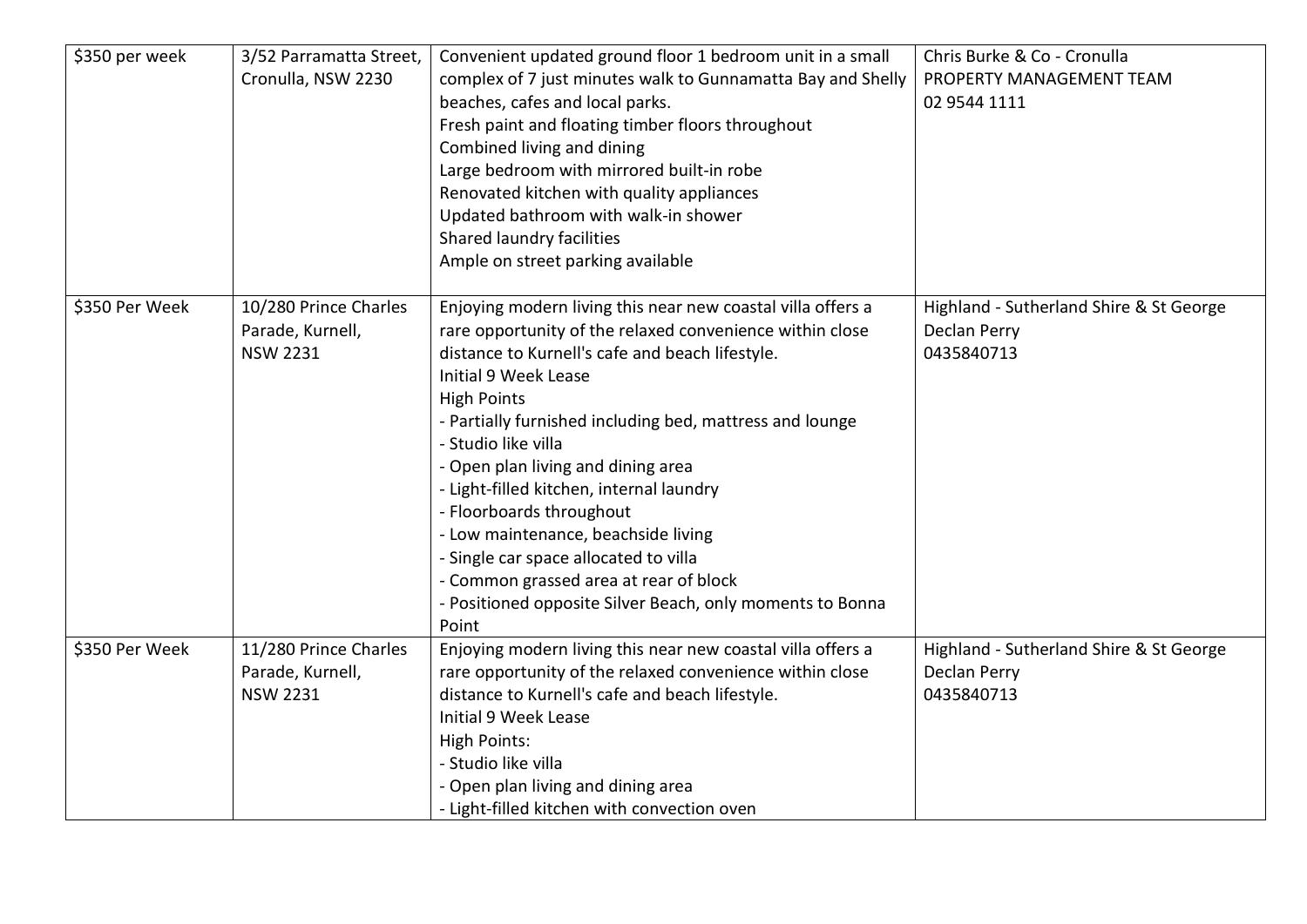|                |                                          | - Timber floorboards throughout<br>- Low maintenance, beachside living                                                                                                                                                                                                                                                                                                                              |                                                                    |
|----------------|------------------------------------------|-----------------------------------------------------------------------------------------------------------------------------------------------------------------------------------------------------------------------------------------------------------------------------------------------------------------------------------------------------------------------------------------------------|--------------------------------------------------------------------|
|                |                                          | - Single car space allocated to villa                                                                                                                                                                                                                                                                                                                                                               |                                                                    |
|                |                                          | - Common grassed area at rear of block                                                                                                                                                                                                                                                                                                                                                              |                                                                    |
|                |                                          | - Positioned opposite Silver Beach, only moments to Bonna                                                                                                                                                                                                                                                                                                                                           |                                                                    |
|                |                                          | Point                                                                                                                                                                                                                                                                                                                                                                                               |                                                                    |
| \$350 per week | 2/48 The Avenue,<br>Hurstville, NSW 2220 | Ideally located being an easy walk to Westfield shopping<br>centre and train station, this well presented unit offers ultra<br>convenience. Featuring<br>* One Bedroom with built in wardrobe<br>* Attractive floorboards<br>* Large renovated kitchen with ceaser stone bench tops<br>* Original yet tidy bathroom<br>* Internal laundry facilities<br>* Combined lounge dining area<br>* Carspace | Century 21 - Specialist Realty<br><b>Keanu Tsang</b><br>0447226118 |
|                |                                          | Rental accommodation from \$300 to \$420 (2 Bedrooms)                                                                                                                                                                                                                                                                                                                                               |                                                                    |
| \$300 per week | 14/63-65 Graham                          | 1st WEEK RENT FREE - SPACIOUS 2 BEDROOM UNIT                                                                                                                                                                                                                                                                                                                                                        | P & R Real Estate - Beverly Hills                                  |
|                | Road, Narwee,                            | * Spacious 2 bedroom unit in lovely block                                                                                                                                                                                                                                                                                                                                                           | Nicole Heron                                                       |
|                | <b>NSW 2209</b>                          | * Large lounge room with private balcony overlooking the                                                                                                                                                                                                                                                                                                                                            | 0431371748                                                         |
|                |                                          | courtyard                                                                                                                                                                                                                                                                                                                                                                                           |                                                                    |
|                |                                          | * Updated eat in kitchen with plenty of cupboard and bench                                                                                                                                                                                                                                                                                                                                          |                                                                    |
|                |                                          | space                                                                                                                                                                                                                                                                                                                                                                                               |                                                                    |
|                |                                          | * Separate internal laundry with storage space                                                                                                                                                                                                                                                                                                                                                      |                                                                    |
|                |                                          | * Lock up Garage                                                                                                                                                                                                                                                                                                                                                                                    |                                                                    |
|                |                                          | * Walking Distance to Narwee Train Station, Shops and                                                                                                                                                                                                                                                                                                                                               |                                                                    |
|                |                                          | Schools                                                                                                                                                                                                                                                                                                                                                                                             |                                                                    |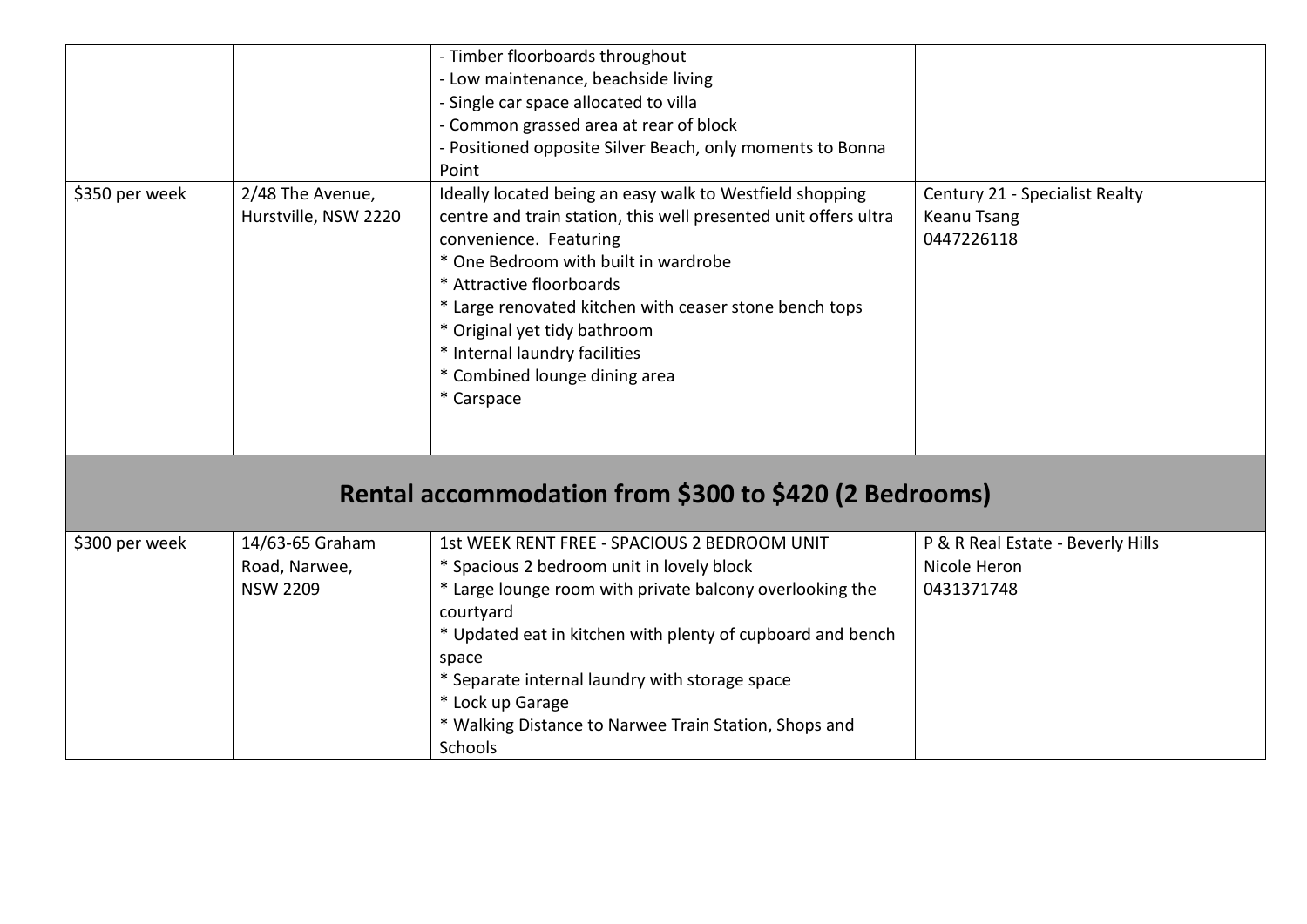| \$340 per week | 8/116-120 Ramsgate<br>Road, Ramsgate Beach,<br><b>NSW 2217</b> | This two-bedroom unit is freshly painted throughout with<br>only one common wall is positioned on the first floor and<br>only minutes stroll to Ramsgate Beach Shopping Plaza.<br>Features include:<br>* Two bedrooms with ceiling fans<br>* High ceilings throughout<br>* Generous original kitchen with ample storage space<br>* Good-sized original bathroom<br>* Shared laundry<br>* Lock-up garage                                                                                                                                      | PRD - Ramsgate Beach   Sans Souci<br>Jorjia Halfpenny<br>0433672211                             |
|----------------|----------------------------------------------------------------|----------------------------------------------------------------------------------------------------------------------------------------------------------------------------------------------------------------------------------------------------------------------------------------------------------------------------------------------------------------------------------------------------------------------------------------------------------------------------------------------------------------------------------------------|-------------------------------------------------------------------------------------------------|
| \$350 pw       | 2/7 Parry Avenue,<br>Narwee, NSW 2209                          | Move straight in to this impressive 2 bedroom first floor unit.<br>Featuring an open plan layout with a balcony and pleasant<br>sunny aspect.<br>Modern renovated kitchen<br>Brand New Luxury bathroom.<br>2 bedrooms (main with built-in).<br>Own laundry. Intercom Security Building.<br>Under Building Car space.<br>A Rare find with only 8 units in the block.<br>Quiet tree lined street in an ownership environment.<br>Located only 5 minute walk to Narwee Station, shops, schools<br>and easy access to Roselands Shopping Centre. | Professionals Robert Sharp Real Estate -<br><b>Beverly Hills</b><br>Sid Hassarati<br>0418348348 |
| \$350 pw       | 35A Allies Road,<br>Barden Ridge,<br><b>NSW 2234</b>           | This great two bedroom granny flat. With a large living area<br>and Second bedroom or study. Available: 1/7/2022<br>Features:<br>- Two bedrooms with built-in robes<br>- Second bedroom or large study with robe<br>- Fully tiled dining area<br>- Modern kitchen<br>- Internal laundry<br>- Separate private entry<br>- Close to bus transport                                                                                                                                                                                              | Century 21 - Realty One<br>Chloe Horne<br>0411665417<br><b>Brendon King</b><br>0406111150       |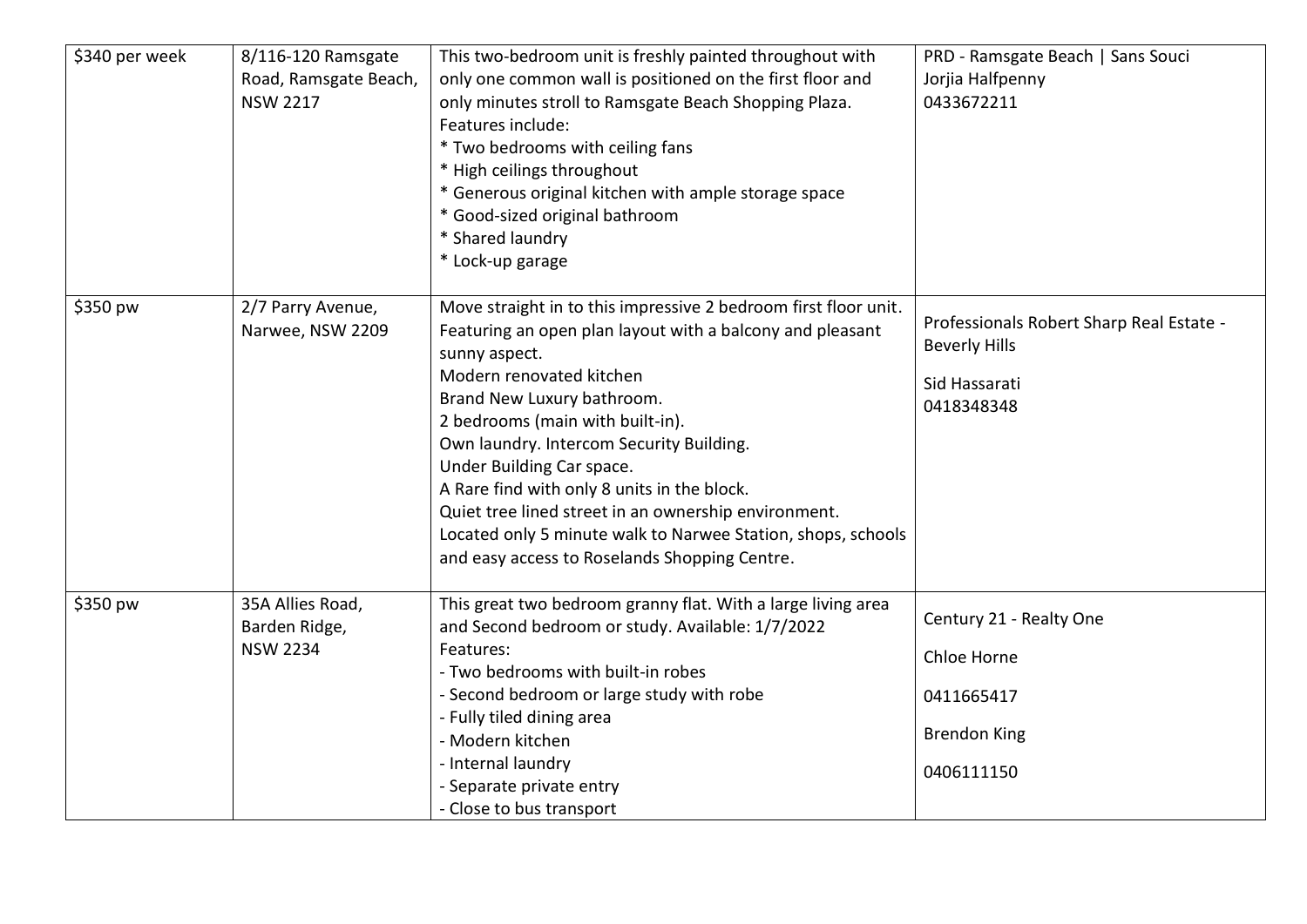| \$350 Per Week | 11/14 Roker Street,<br>Cronulla, NSW 2230 | 3 Month Lease<br>This top floor unit boasts modern convenience.<br><b>High Points</b><br>- Light-filled interiors and open plan lounge and dining room<br>- Galley style kitchen with ample storage and appliances<br>- Convenience of internal laundry room with extra storage<br>space<br>- Spacious bedrooms both with built-in robes<br>- Full-size bathroom with tub and separate toilet<br>- West facing balcony perfect for entertaining<br>- Well maintained security block and bonus of registered car<br>space<br>- Short walk to South Cronulla, Cafes, Restaurants and<br>Cronulla station                                                                                                                                      | Highland - Sutherland Shire & St George<br><b>Hollie Roberts</b><br>0484303966<br><b>Blake Mariner</b><br>0410519324 |
|----------------|-------------------------------------------|---------------------------------------------------------------------------------------------------------------------------------------------------------------------------------------------------------------------------------------------------------------------------------------------------------------------------------------------------------------------------------------------------------------------------------------------------------------------------------------------------------------------------------------------------------------------------------------------------------------------------------------------------------------------------------------------------------------------------------------------|----------------------------------------------------------------------------------------------------------------------|
| \$350 Per Week | 9/14 Roker Street,<br>Cronulla, NSW 2230  | 3 Month Lease<br>Located in the highly sought-after South Cronulla only<br>moments to The Esplanade and access to Cronulla's beaches<br>this apartment boasts coastal lifestyle with modern<br>convenience.<br><b>High Points</b><br>- North facing light interior in lounge and dining room<br>- Galley style kitchen with ample storage and appliances<br>- Convenience of internal laundry room with extra storage<br>space<br>- Spacious bedrooms both with built-in robes<br>- Full-size bathroom with tub and separate toilet<br>- Sunny North facing balcony perfect for entertaining<br>- Well maintained security block and bonus of single carspace<br>- Short walk to South Cronulla, Cafes, Restaurants and<br>Cronulla station | Highland - Sutherland Shire & St George<br><b>Hollie Roberts</b><br>0484303966<br><b>Blake Mariner</b><br>0410519324 |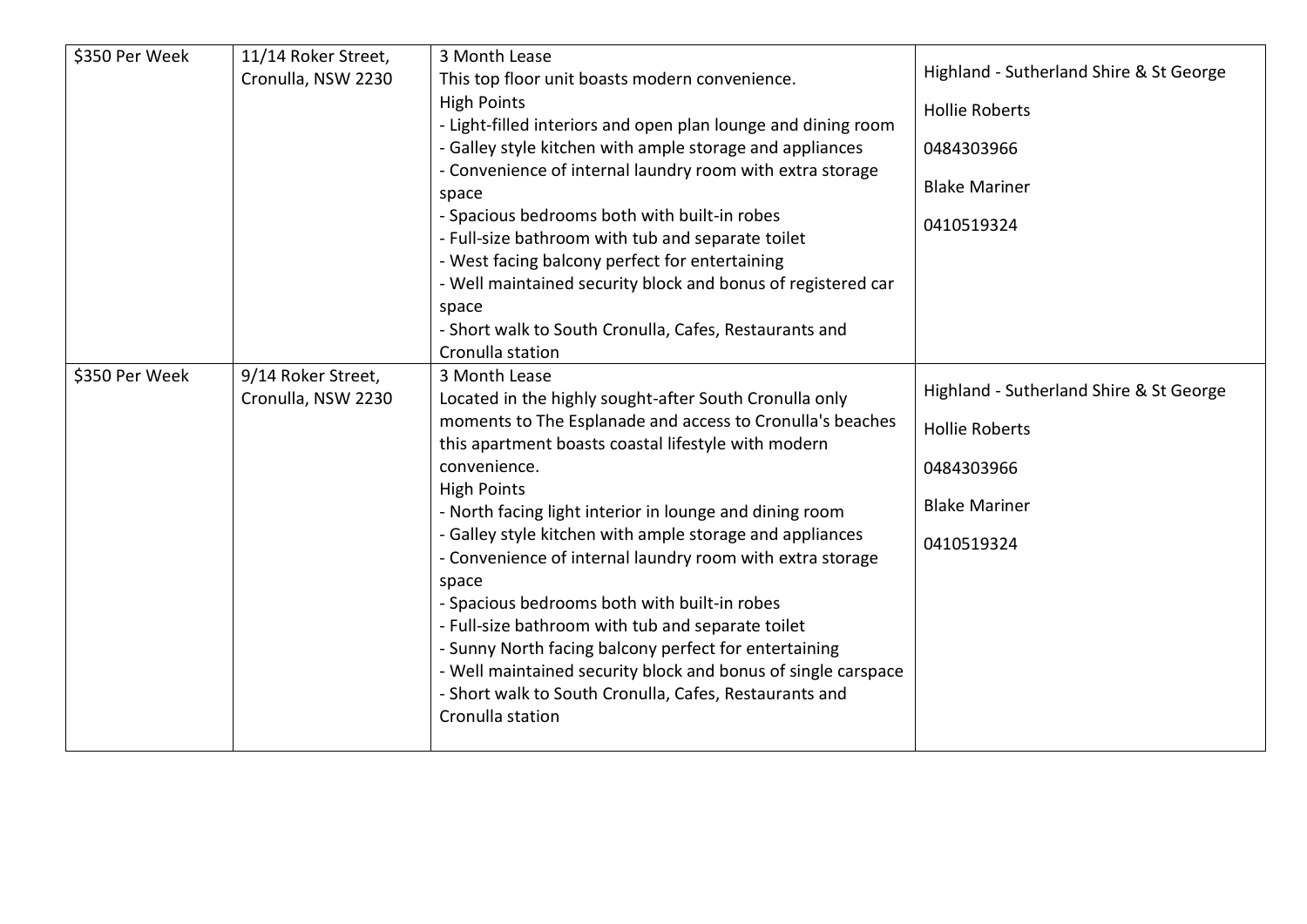| \$350 per week | 8/11 Parry Street,<br>Narwee, NSW 2209                            | Available Now -Fresh, light and all NEW.<br>Having had a complete refresh this 1st floor, 2 bedroom<br>apartment is ready for you to enjoy.<br>With Brand new wooden floors, fresh paint throughout, and<br>a brand new kitchen this home is conveniently located only<br>minutes to transport and the local shopping hub.                                                                                            | Highrange Property Centre - Botany<br>0412957575                        |
|----------------|-------------------------------------------------------------------|-----------------------------------------------------------------------------------------------------------------------------------------------------------------------------------------------------------------------------------------------------------------------------------------------------------------------------------------------------------------------------------------------------------------------|-------------------------------------------------------------------------|
| \$350 per week | 8/173 Willarong Road,<br>Caringbah, NSW 2229                      | Close to all Amenities<br>Top floor 2 bedroom unit in the heart of Caringbah, a stones<br>throw to shops, cafes and transport - sorry no pets.<br>Small boutique block<br>Open plan living<br>Good size main bedroom<br>Original kitchen & bathroom<br>Share laundry with coin operated machines<br><b>First in Parking</b><br><b>Opposite Coles Underground Parking</b><br>Short drive to Cronulla beaches & mall    | Chris Burke & Co - Cronulla<br>PROPERTY MANAGEMENT TEAM<br>02 9544 1111 |
| \$350 pw       | Rear Flat/846 King<br>Georges Road, South<br>Hurstville, NSW 2221 | CONVENIENTLY LOCATED FURNISHED 2 BEDROOM FLAT<br>Close to shops and public transport.<br>- Furnished unit<br>- 2 Spacious bedrooms<br>- Internal laundry with washing machine<br>- Street parking is available at the back of the building                                                                                                                                                                            | <b>Gunning Real Estate - SURRY HILLS</b><br>Hong Bao<br>0449966856      |
| \$360 per week | 4/16 Nelson Street,<br>Penshurst, NSW 2222                        | Only one short flight to the top floor of a well presented<br>building is this updated two bedroom apartment. Offering a<br>fresh coat of paint, brand new carpet plus a sunny and leafy<br>outlook. Only moments to Penshurst shops, restaurants,<br>cafes, transport and local schools. FEATURES:<br>- Ceiling fans in lounge room and main bedroom<br>- Built-in robes in both bedrooms<br>- Modern eat in kitchen | PRD - Harvey Oatley<br>Steve Ryan<br>02 9579 6522                       |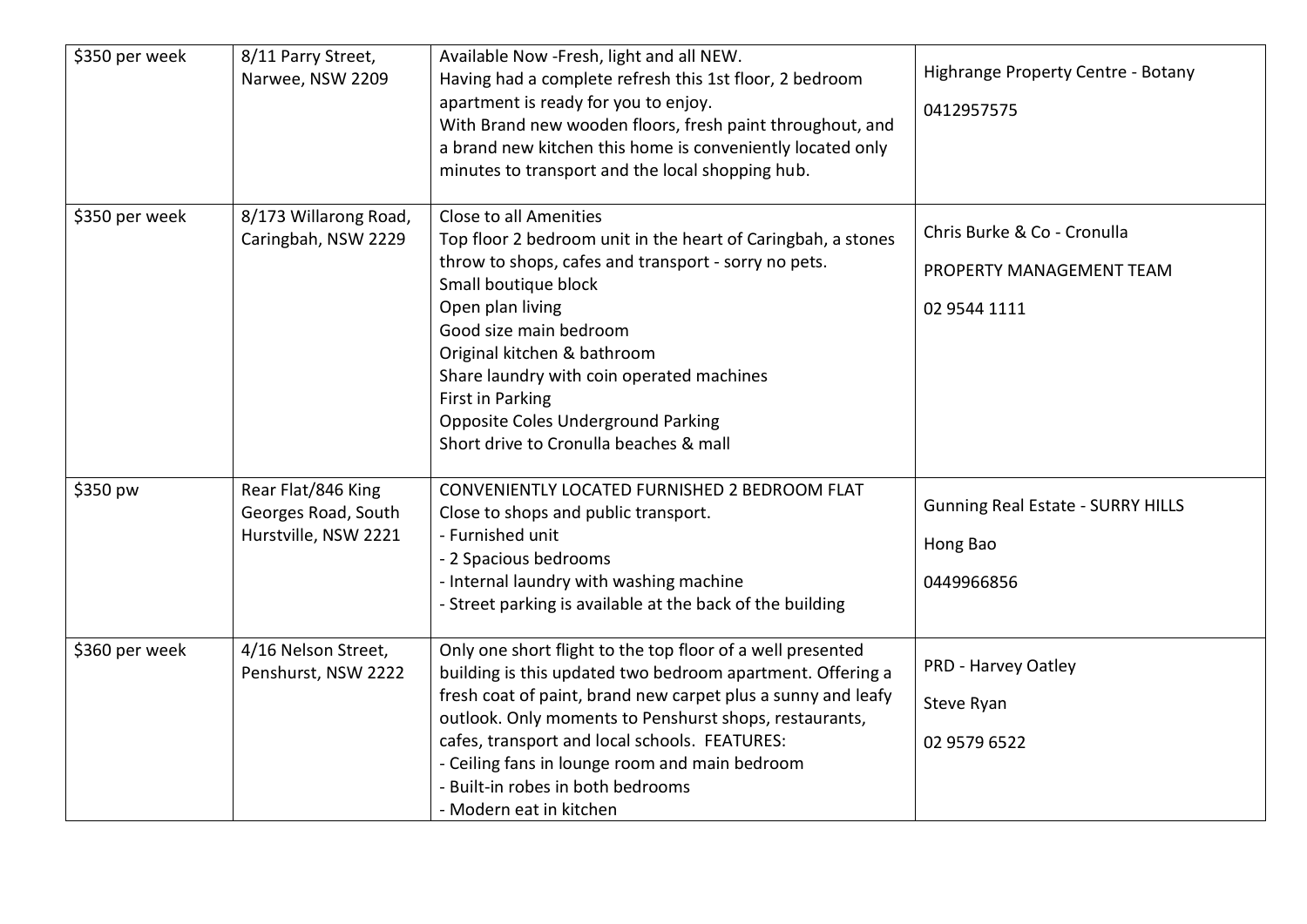|                |                                             | - Dishwasher (Owner happy to replace with front loader<br>washer/dryer)<br>- Small block of only 8 apartments<br>- Shared laundry<br>- Registered car space                                                                                                                                                                                                                                                                                                                                                                                                                            |                                                                 |
|----------------|---------------------------------------------|----------------------------------------------------------------------------------------------------------------------------------------------------------------------------------------------------------------------------------------------------------------------------------------------------------------------------------------------------------------------------------------------------------------------------------------------------------------------------------------------------------------------------------------------------------------------------------------|-----------------------------------------------------------------|
| \$360 per week | 1/514 Kingsway,<br>Miranda, NSW 2228        | Situated on the first floor of a small boutique complex of only<br>four, is this conveniently located two bedroom apartment.<br><b>Property Features:</b><br>- Sunny combined living area with adjoining wraparound<br>balcony<br>- Two bedrooms, main bedroom has access to balcony<br>- Newly painted kitchen with gas cooking and ample<br>cupboard space<br>- Full sized main bathroom with separate bath & shower<br>- Single lock up garage plus single car space<br>- Shared laundry facilities (BYO appliances)<br>- Miranda train station, schools and Westfield at your      | <b>Strong Property - GYMEA</b><br>Jackie Fraser<br>02 9525 0377 |
| \$370 per week | 9/23 Romilly Street,<br>Riverwood, NSW 2210 | doorstep<br>Top Floor Unit. North and East facing, renovated and<br>conveniently located, this top-floor sun-drenched home<br>presents a lifestyle. Positioned on level 2 with 2 flights of<br>stairs. Key features include:<br>- Full brick construction.<br>- Great condition carpets.<br>- Modern kitchen laminate flooring, electric cooktop and<br>oven<br>- Two bedrooms, main with built-in wardrobe.<br>- Open planned living/dining combined<br>- Internal Laundry with window.<br>- Covered balcony with district views.<br>- Walk to shops, schools, and public transports. | Ray White - Riverwood<br>Andrew Wu<br>0422836577                |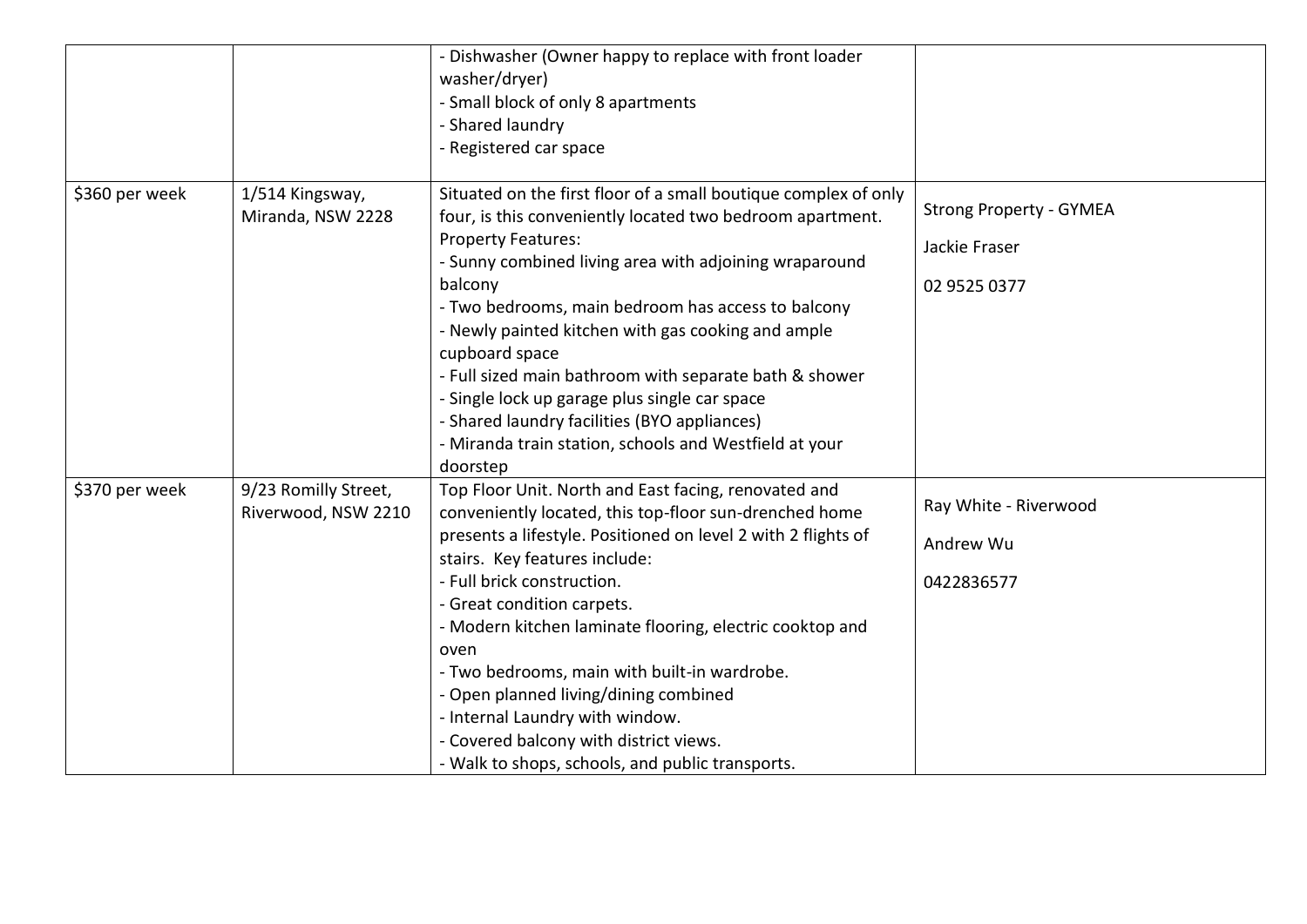| \$370 per week | 1/414 Stonery Creek<br>Road, Kingsgrove,<br><b>NSW 2208</b> | Two bedrooms flat above shop, front and rear access.<br>Timber floor, seperate lounge and dining.<br>Main bedroom had air conditioning and wadrobe.                                                                                                                                                                                                                                                                                                                                                                                                   | SK Real Estate - HURSTVILLE<br>Marco Kwong<br>0405952322                                                   |
|----------------|-------------------------------------------------------------|-------------------------------------------------------------------------------------------------------------------------------------------------------------------------------------------------------------------------------------------------------------------------------------------------------------------------------------------------------------------------------------------------------------------------------------------------------------------------------------------------------------------------------------------------------|------------------------------------------------------------------------------------------------------------|
| \$370 per week | 8/6 Connelly St,<br>Penshurst, NSW 2222                     | Middle floor street facing 2 bedroom unit with lock up garage<br>only 100 meters to shops & station. Features floating timber<br>flooring throughout, 2 balconies, neat kitchen & bathroom<br>plus as new built in mirrored wardrobe in main bedroom.                                                                                                                                                                                                                                                                                                 | One Agency Prime Properties - Hurstville<br>Theo Skropidis<br>0419273932                                   |
| \$380 pw       | 1/13 Waratah Street,<br>Arncliffe, NSW 2205                 | <b>SHORT TERM RENTAL</b><br>Situated on a large block with plenty of shared outdoor<br>space, great for entertaining. Additional features include;<br>- Desirable street setting with sun drenched aspect<br>- Two large bedrooms<br>- Generous single level layout with free flowing interiors<br>- Tiled bathroom with<br>- Manicured private garden great for entertaining<br>- Side driveway to undercover carport, walk to shops,<br>selection of schools and transport                                                                          | Prestige Property Group Realty - ARNCLIFFE<br>Prestige Property Group Property<br>Management<br>0455542375 |
| \$380 Per Week | 4/50 Solander Street,<br>Monterey, NSW 2217                 | This fresh and well presented ground floor apartment is<br>found in the well-maintained Solander Gardens. With two<br>double sized bedrooms bathed in natural light, large living<br>area with enclosed balcony and internal laundry. Close to<br>shops, transport and beach.<br>+ Functional kitchen with ample storage, electric cook top<br>+ Near new carpet throughout, internal laundry<br>+ Tiled bathroom with separate bath and shower<br>+ Generous sized bedrooms, one with cupboard<br>+ Walking distance to shops, restaurants and beach | Laing+Simmons - St George<br>Benjamin Voulgaris<br>0420351503                                              |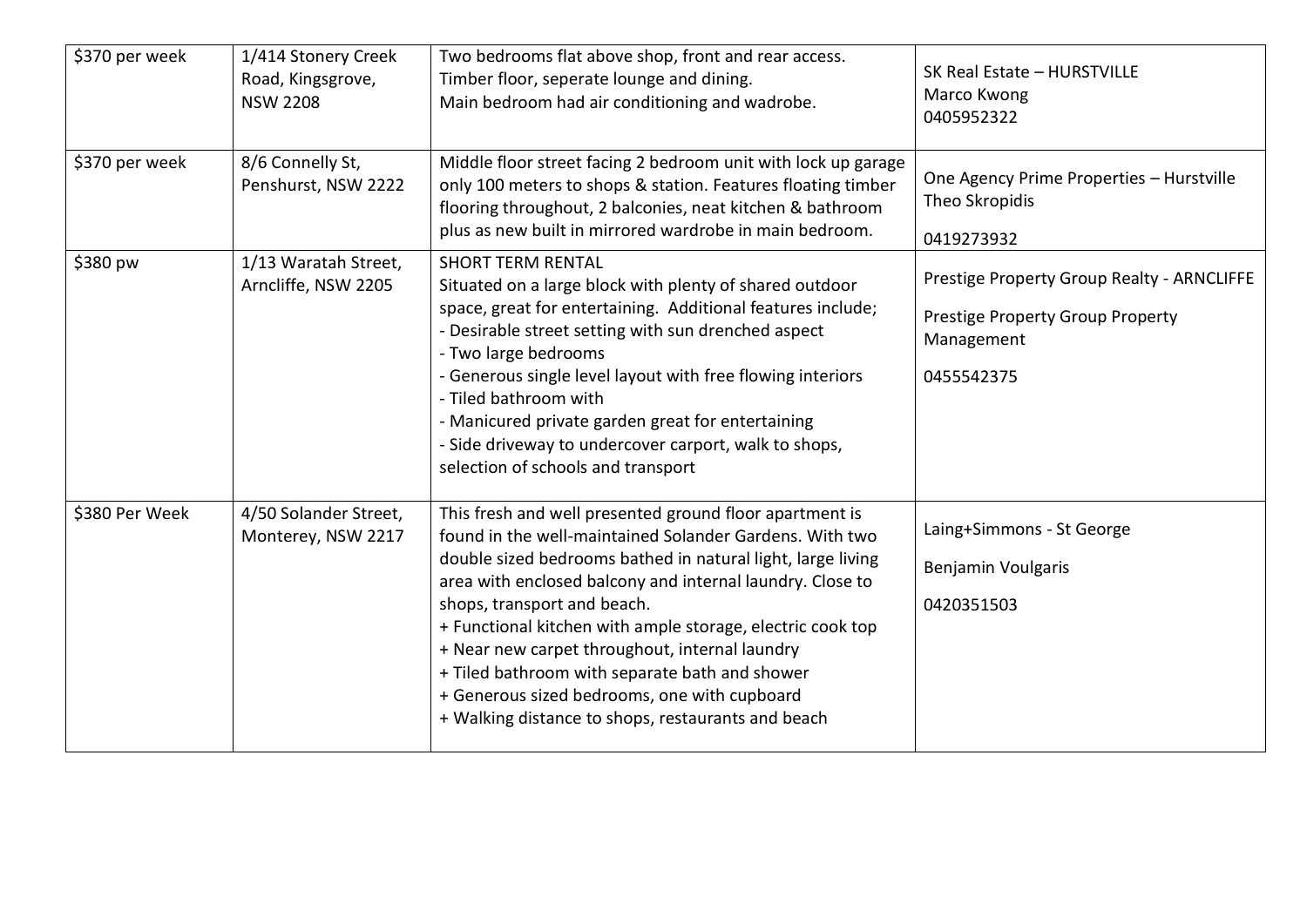| \$380 pw       | 5/54 Port Hacking<br>Road, Sylvania,<br><b>NSW 2224</b>  | This entry level apartment is set on the top floor within a<br>well-kept security complex, just a short stroll to Southgate<br>Shopping Village and cafes.<br>- Flowing open plan design combines the living and dining<br>area<br>- Glass doors connect interiors to balcony, leafy outlooks<br>- Light filled kitchen with electric cooking and dishwasher<br>- Both bedrooms include built-in wardrobes, main has ceiling<br>fan<br>- Neat original bathroom complete with separate<br>bath/shower<br>- Air conditioning in the living area, Large internal laundry<br>- Security intercom, quite top floor positioning, no common<br>walls<br>- Internal access to large tandem lock-up garage, visitor<br>parking<br>- Close proximity to schools, transport and local amenities | McGrath - Sutherland Shire<br>Haydn Parker<br>0448314233         |
|----------------|----------------------------------------------------------|---------------------------------------------------------------------------------------------------------------------------------------------------------------------------------------------------------------------------------------------------------------------------------------------------------------------------------------------------------------------------------------------------------------------------------------------------------------------------------------------------------------------------------------------------------------------------------------------------------------------------------------------------------------------------------------------------------------------------------------------------------------------------------------|------------------------------------------------------------------|
| \$380 per week | 1/300-302 Railway<br>Parade, Carlton,<br><b>NSW 2218</b> | - An initial 12 months lease is in offer<br>- Sorry no pets permitted<br>Ultra convenient location, right in the heart of Carlton<br>This well presented flat is ideally situated within a short stroll<br>to Carlton train station, shops and amenities. Well sized<br>throughout, the flat features;<br>- 2 Bedrooms<br>- Open plan living area<br>- Modern kitchen with ample cupboard space<br>- Air Conditioning<br>- Large modern bathroom<br>- Balcony                                                                                                                                                                                                                                                                                                                         | Stone Property Management - Rockdale<br>James Zahr<br>0421237342 |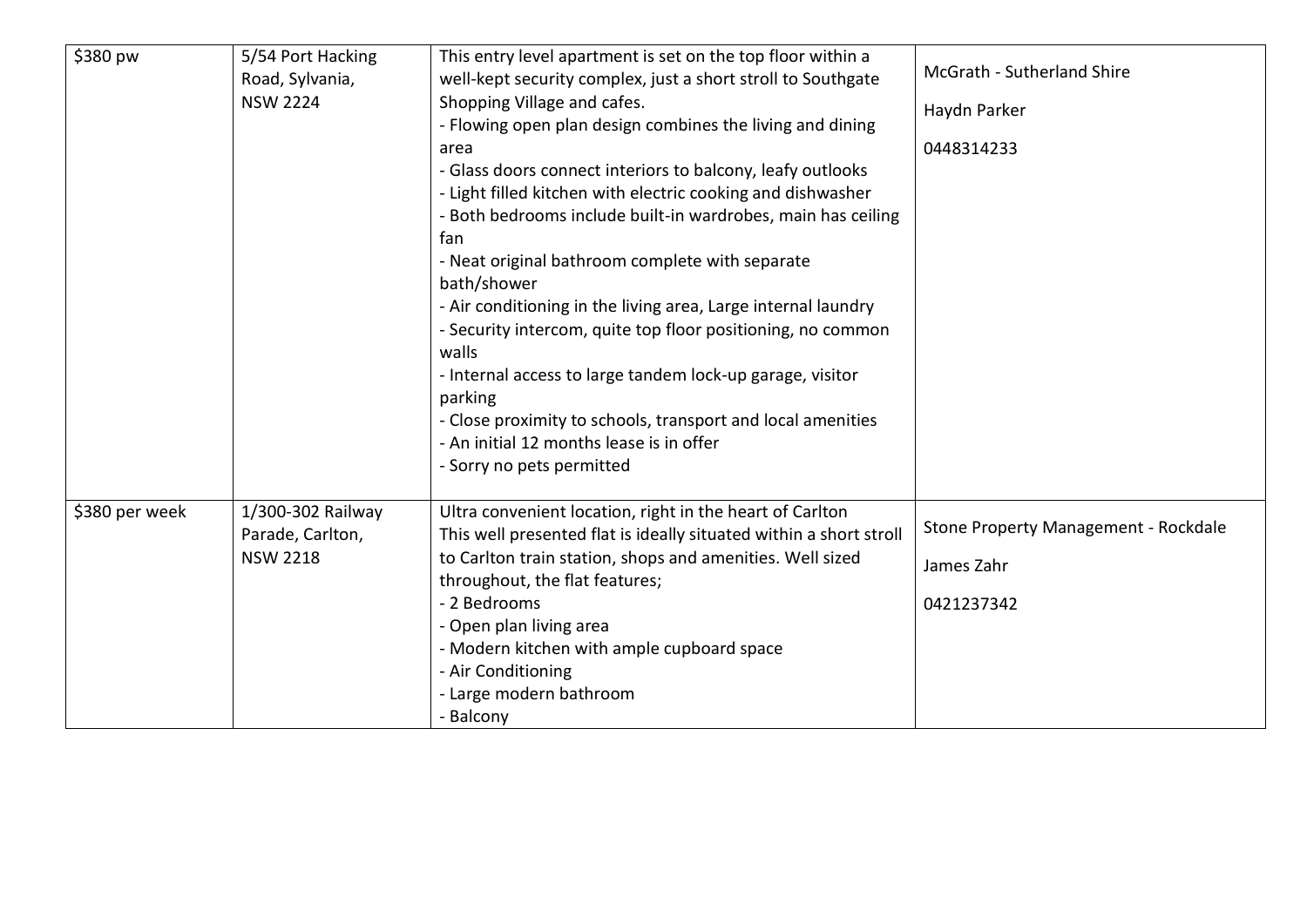| \$380 per week | 4/7 Park Street,<br>Kogarah, NSW 2217                 | The Phone Code for this property is: 10265. Please quote this<br>number when phoning or texting.<br>This spacious 2 bedrooms unit situated on the first floor<br>which is conveniently located in Kogarah within walking<br>distance to all amenities and short stroll to school/TAFE,<br>hospital and train station. Featuring carpet floor, combined<br>lounge and dining areas, 2x wardrobes, balcony and share<br>laundry.                                                                                  | Property Listings - Australia<br>For Rent<br>0488839724                          |
|----------------|-------------------------------------------------------|-----------------------------------------------------------------------------------------------------------------------------------------------------------------------------------------------------------------------------------------------------------------------------------------------------------------------------------------------------------------------------------------------------------------------------------------------------------------------------------------------------------------|----------------------------------------------------------------------------------|
| \$380 Per Week | 1/5 Jannali Avenue,<br>Jannali, NSW 2226              | Boasting an abundance of natural light and a central location,<br>this apartment offers convenience at your doorstep.<br><b>High Points:</b><br>- Oversized living area<br>- Neat kitchen with storage and electric cooking<br>- Large bedrooms, neat original bathroom<br>- Dual access from street frontage and also rear from parking<br>- Shared laundry facility<br>- Tandem allocated car space<br>- Freshly painted<br>- Located in the heart of Jannali Train Station, popular cafes<br>and restaurants | Highland - Sutherland<br>Cody Hull<br>0434289192                                 |
| \$380 pw       | 5/58 Slade Road,<br>Bardwell Park,<br><b>NSW 2207</b> | Convenient location in the heart of Bardwell Park and just<br>metres from Bardwell Park train station and bus stop.<br>Easy access to Earlwood shopping district, restaurants and<br>cafes.<br>This spacious 2 bedroom apartment has a combined<br>lounge/dining room and an internal laundry.<br>- Polished timber floors in lounge<br>- Polished timber floors in both bedrooms<br>- Kitchen with new floating floor-boards<br>- Freshly painted<br>- Close to transport, shops and cafes                     | <b>Gardner Property Agents - ROCKDALE</b><br><b>Andrew Daniels</b><br>0404252224 |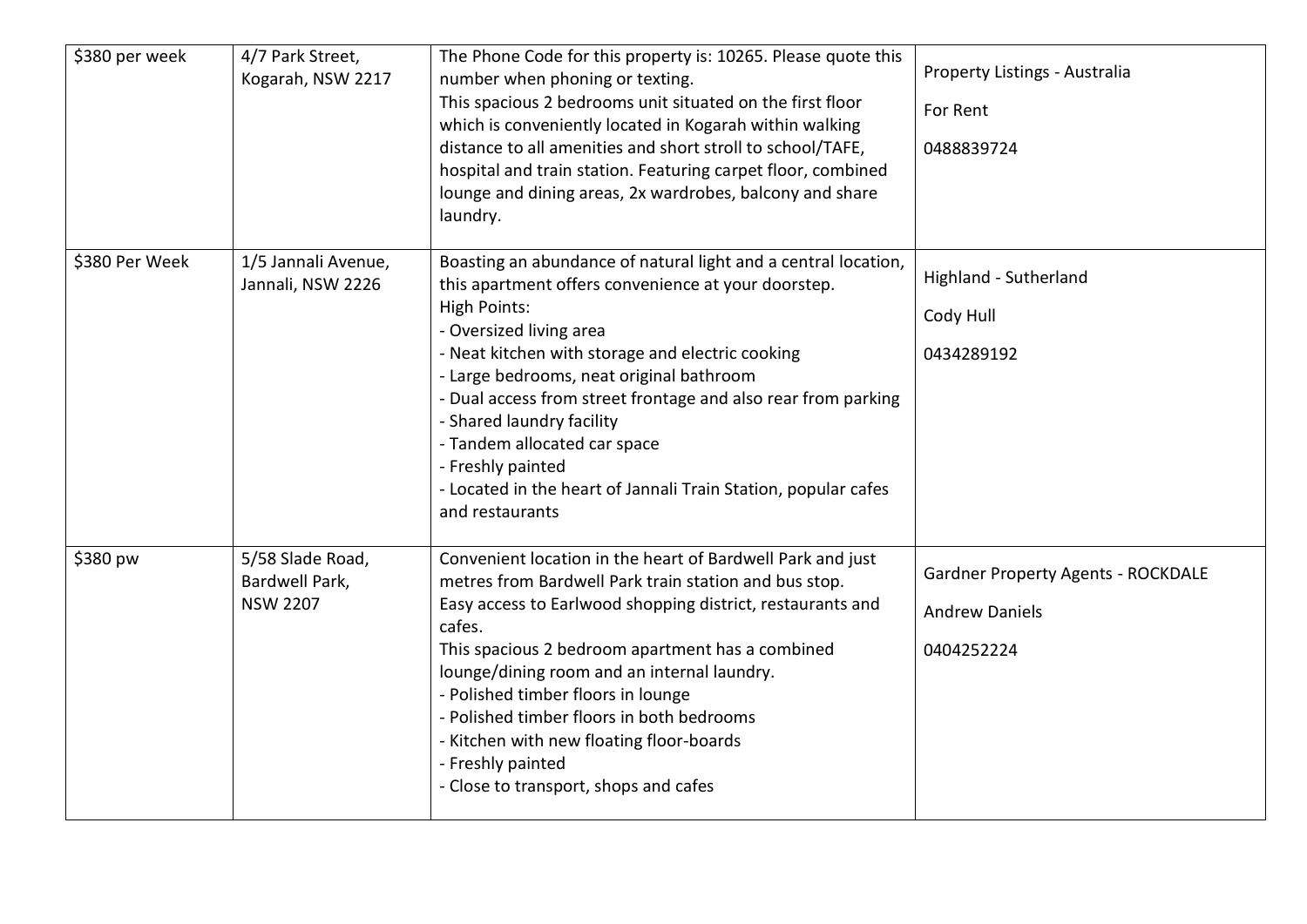| \$380 pw       | 7/58 Slade Road,<br>Bardwell Park, NSW<br>2207                  | This top floor 2 bedroom unit offers great value for money as<br>it has recently undergone a renovation.<br>All rooms have brand new carpet and a fresh coat of paint<br>throughout.<br>Convenient location, around the corner from the railway<br>station with shops and cafes at the door.<br>Available now on 6 or 12 months lease, or long term for<br>tenancy security.                                                                                                                                                                                                                                       | <b>Gardner Property Agents - ROCKDALE</b><br><b>Tony Gardner</b><br>0414990756<br><b>Andrew Daniels</b><br>0404252224 |
|----------------|-----------------------------------------------------------------|--------------------------------------------------------------------------------------------------------------------------------------------------------------------------------------------------------------------------------------------------------------------------------------------------------------------------------------------------------------------------------------------------------------------------------------------------------------------------------------------------------------------------------------------------------------------------------------------------------------------|-----------------------------------------------------------------------------------------------------------------------|
| \$390 per week | 12/58 Melvin Street<br>North, Beverly Hills,<br><b>NSW 2209</b> | TOP FLOOR 2 BEDROOM UNIT WITH SUNNY NE ASPECT<br>- 2 large bedrooms with built-in wardrobe<br>- Large lounge and Sunny balcony<br>- Renovated Kitchen and Well maintained bathroom<br>- Single carport<br>- Internal laundry<br>- Freshly painted<br>- Close to station/shops<br>- Internal Laundry                                                                                                                                                                                                                                                                                                                | Skyrise Realty - BEVERLY HILLS<br>Tara Sharma<br>0424733345                                                           |
| \$390 per week | 248 William Street,<br>Kingsgrove, NSW 2208                     | <b>AVAILABLE NOW! 1 WEEK RENT FREE!</b><br>Last remaining well-presented two-bedroom apartment<br>located within close proximity to shops, schools and<br>transport. Situated on the second floor of a neat secure<br>complex of 6 units. This unit features:<br>• 2 spacious bedrooms<br>• Combined open-plan living and dining area<br>• Neat kitchen with lots cupboard space<br>. Well-appointed Bathroom including a Bath Tub<br>• Allocated parking space at rear of complex<br>• Secure building, pet friendly<br>• Within walking distance to schools, transport and shops<br>• Close to the city, airport | One Agency Combined Property Group One<br><b>Tony Loupos</b><br>0418608844<br>Maria George<br>0450830046              |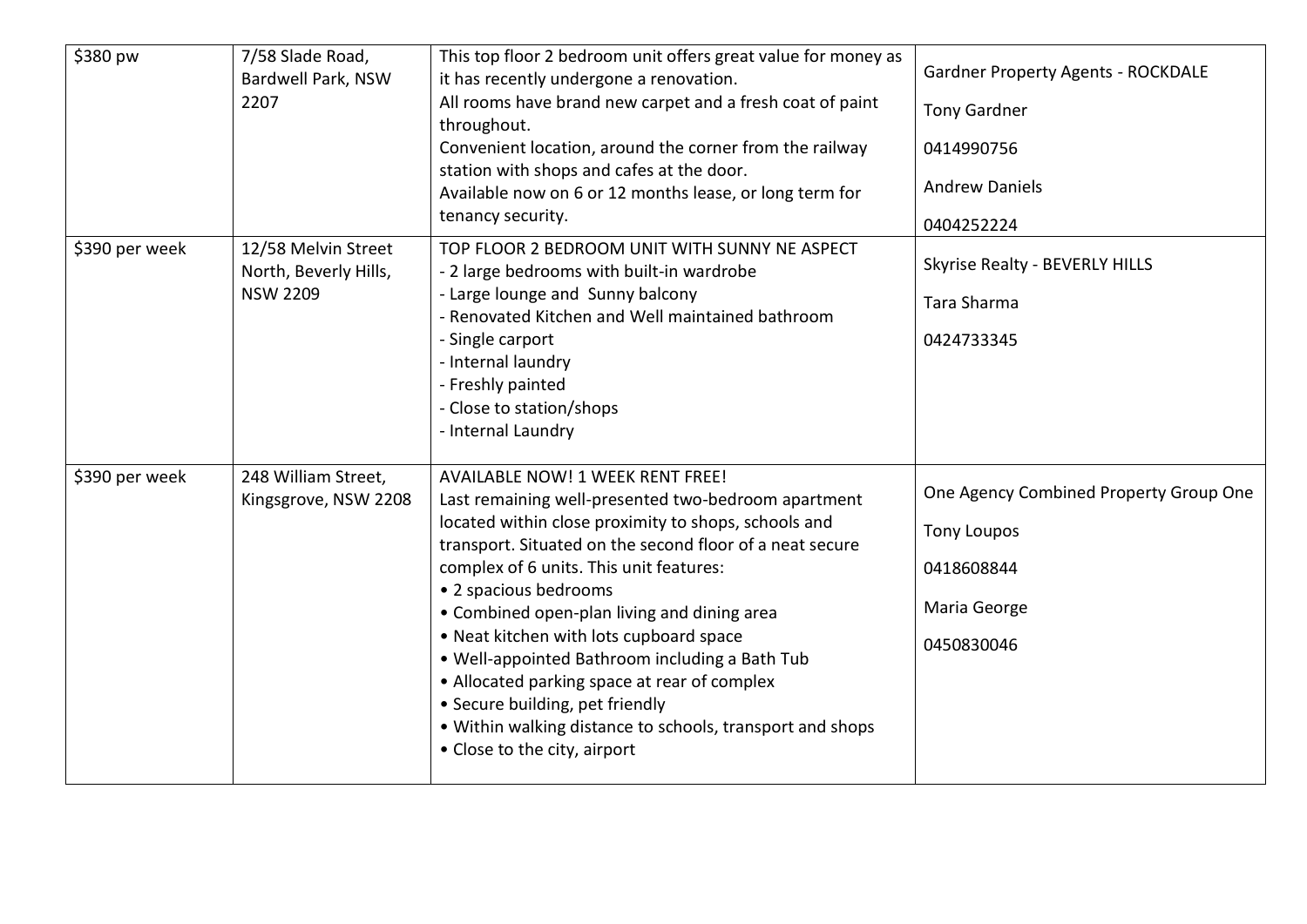| \$395 per week | 4/73 Cronulla Street,<br>Carlton, NSW 2218                     | Bright and neat 2 bedroom unit in security block with lock up<br>garage.<br>. Two bedrooms, main with BIR<br>• Modern bathroom with bath<br>• Neat and tidy kitchen<br>• Shared laundry, with fittings in bathroom for washing<br>machine.<br>Offering you the opportunity to live in a central location, with<br>easy access to transport, shops and Hurstville Westfield.                                                                                | Complete Home Realty - Ramsgate<br>Peter Kenaly<br>0417458756                  |
|----------------|----------------------------------------------------------------|------------------------------------------------------------------------------------------------------------------------------------------------------------------------------------------------------------------------------------------------------------------------------------------------------------------------------------------------------------------------------------------------------------------------------------------------------------|--------------------------------------------------------------------------------|
| \$395 per week | 22/23-25 Queens Road,<br>Brighton-Le-Sands,<br><b>NSW 2216</b> | CONVENIENT TWO BEDROOM UNIT WITH LOCK UP GARAGE<br>* Conveniently located two bedroom unit<br>* Main bedroom with built ins<br>* Spacious combined lounge /dining<br>* Immaculately presented kitchen and bathroom<br>* Front facing sunny balcony<br>* Internal laundry facilities<br>* Lock up garage<br>* Moments stroll to Beach, shops and transport                                                                                                  | PRD - Ramsgate Beach   Sans Souci<br>Jorjia Halfpenny<br>0433672211            |
| \$400 pw       | 5/1 Carlton Parade,<br>Carlton, NSW 2218                       | Top floor unit in a security complex, features include:<br>• 2 good size bedrooms<br>• Updated kitchen with breakfast bar<br>• Spacious open plan lounge & dining<br>• Bathroom with separate bath & shower<br>• Sunny balcony with leafy outlook<br>• Private Laundry<br>• Registered car space<br>• Very convenient location, less than 200 meters to Carlton<br>station & village shops<br>• Close to Kogarah shops, Hospital, Schools & Hurstville CBD | Stanton Hillier Parker NSW - HURSTVILLE<br><b>Effie Skapetis</b><br>0401012267 |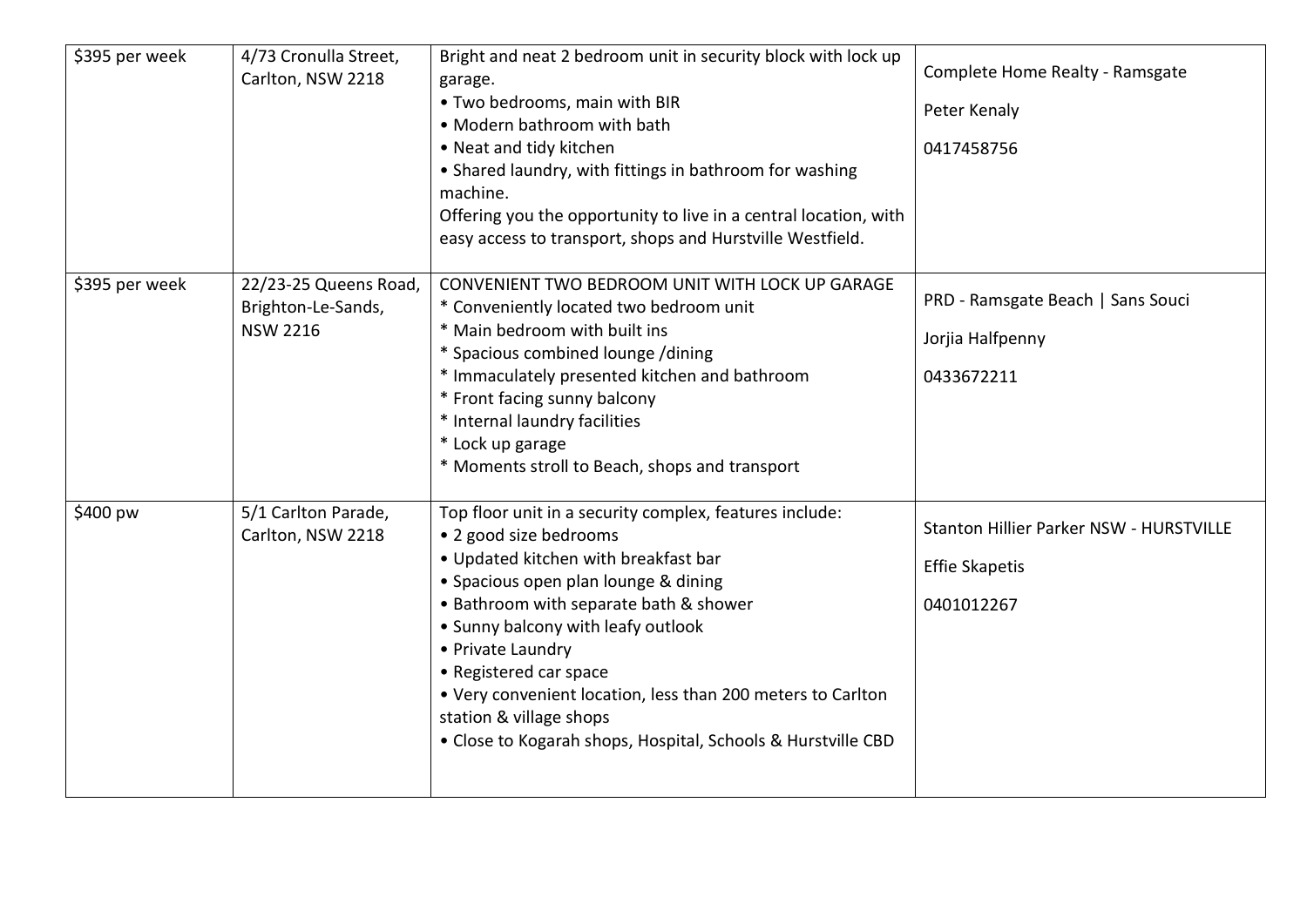| \$400 per week | 14/4 Nelson Street, | Modern Two Bedroom Unit with Views                            |                                       |
|----------------|---------------------|---------------------------------------------------------------|---------------------------------------|
|                | Penshurst, NSW 2222 | Perfectly positioned only 400 meters from the heart of        | St George Property Agents - Penshurst |
|                |                     | Penshurst's shopping and dining precinct, this renovated      | Monique Wijesekera                    |
|                |                     | two-bedroom apartment offers:                                 |                                       |
|                |                     | - Light-filled living and dining that opens out onto a breezy | 0490689374                            |
|                |                     | balcony                                                       |                                       |
|                |                     | - Air conditioning in the living/dining area as well as both  | Alyssa Kaly                           |
|                |                     | bedrooms                                                      | 0404781852                            |
|                |                     | - Updated kitchen with ample cupboard and bench space         |                                       |
|                |                     | - There are two bedrooms both with built-ins and a balcony    |                                       |
|                |                     | off the main                                                  |                                       |
|                |                     | - The bathroom spacious with a separate bath and shower for   |                                       |
|                |                     | added convenience                                             |                                       |
|                |                     | - An internal laundry and a large lock-up garage              |                                       |
| \$400 pw       | 5a Seaforth Street, | Central Location - Updated 2 Bedroom Apartment                |                                       |
|                | Bexley, NSW 2207    | This updated 2 bedroom apartment in located within walking    | RomicMoore Property - DOUBLE BAY      |
|                |                     | distance to Rockdale train station and Bexley shops. The      | Wilma Nirkko                          |
|                |                     | property features floor boards in living rooms, 2 double      |                                       |
|                |                     | bedrooms and exclusive use courtyard areas at front and       | 0457597373                            |
|                |                     | rear. Other features include;                                 |                                       |
|                |                     | - Built-in wardrobes in both bedrooms                         | <b>Alex Simeonidis</b>                |
|                |                     | - Updated open plan kitchen                                   | 0423216699                            |
|                |                     | - Updated bathroom with laundry facilities                    |                                       |
|                |                     | - Good size north-east facing balcony                         |                                       |
|                |                     | - Sunny lounge room/two living areas                          |                                       |
|                |                     | - Close to public transport & shopping                        |                                       |
| \$400 pw       | 5A Palmer Close,    | A modern Granny Flat located in an elevated position and      |                                       |
|                | Illawong, NSW 2234  | only a short walk to local schools, shops and bus transport.  | Alliance Real Estate - Panania        |
|                |                     | This property offers separate living areas with an air        | Peta Moseley                          |
|                |                     | conditioner, a large modern kitchen with quality appliances,  |                                       |
|                |                     | two spacious bedrooms and a stylish bathroom combined         | 02 9771 6115                          |
|                |                     | with an internal laundry.                                     |                                       |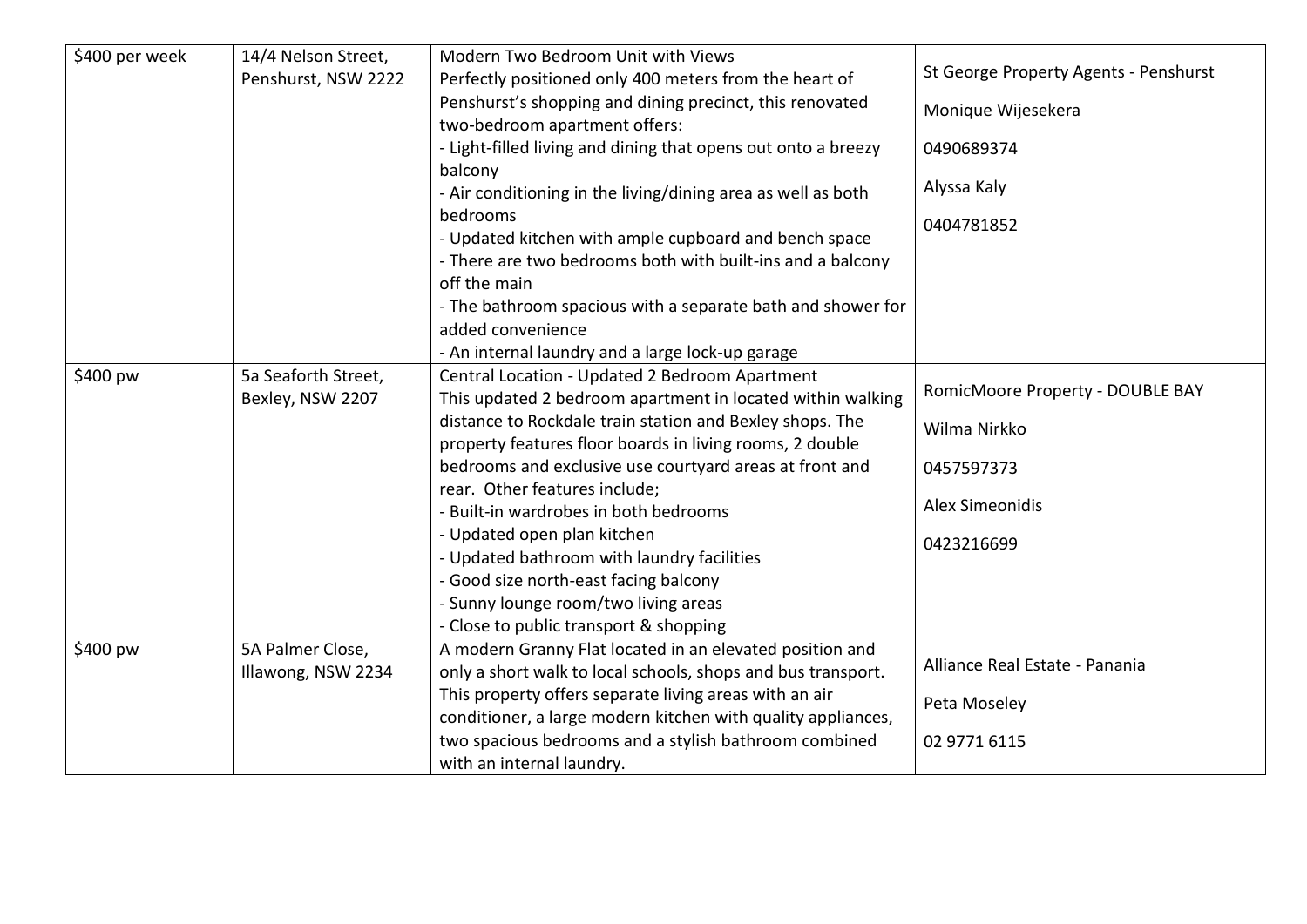|                |                                             | Featuring a secure rear yard with access to a private reserve<br>at the rear, a garden shed for storage and an allocated car<br>space, this flat is not to be missed.<br>Pets will be considered upon application. Available 23/07/22.                                                                                                                                                                                                                                        |                                                                                         |
|----------------|---------------------------------------------|-------------------------------------------------------------------------------------------------------------------------------------------------------------------------------------------------------------------------------------------------------------------------------------------------------------------------------------------------------------------------------------------------------------------------------------------------------------------------------|-----------------------------------------------------------------------------------------|
| \$400 pw       | 1/41 Macquarie Place,<br>Mortdale, NSW 2223 | Approx 6 mins walk to Train Station (as per google)<br>Conveniently located only minutes walk to Mortdale<br>shopping Village, train station (approx. 6 minutes as per<br>google) as well as schools this tidy home unit occupies a<br>ground floor position of a well maintained security building.<br>Features include:<br>- Two spacious Bedrooms<br>- This bright and sunny<br>- updated kitchen<br>- floorboards throughout<br>- security building<br>- shared car space | <b>Realty Way</b><br>Wayne Singh Rental Team<br>0408198718<br>David Singh<br>0404489052 |
| \$400 per week | 8/24A Railway Pde,<br>Kogarah, NSW 2217     | - sunny balcony<br>Two Bedroom unit at convenient location<br>- Freshly painted<br>- Timber flooring throughout<br>- Large lounge and dining area<br>- Two sunny bedrooms<br>- Located in a quiet sought-after area, near by the Kogarah<br>Railway Station and shopping centre                                                                                                                                                                                               | Dux Properties Pty Ltd<br>Vince Du<br>0401587562<br>Dux Rental<br>02 9121 6264          |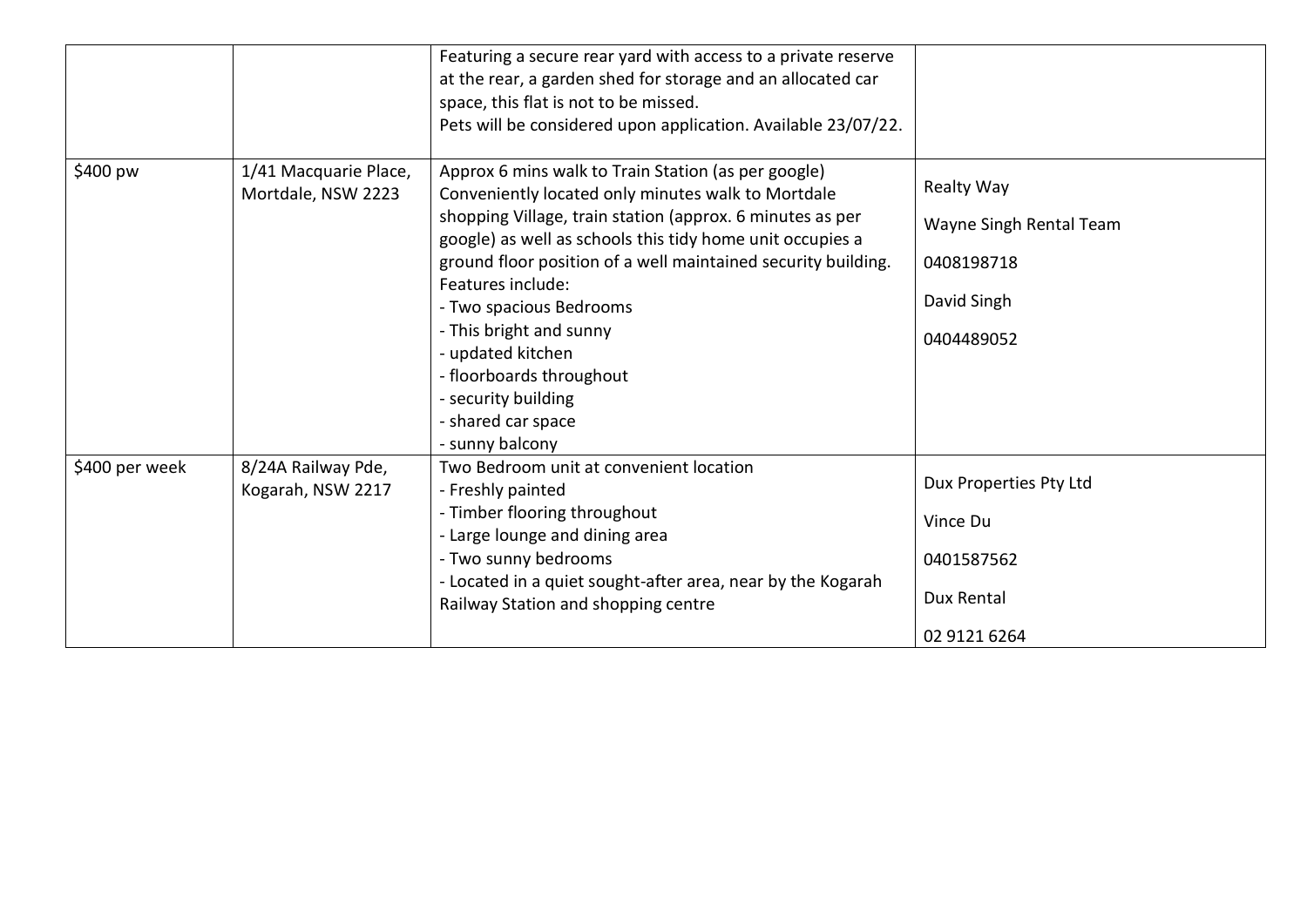| \$400 per week | 10/1 Bryant Street,<br>Narwee, NSW 2209      | Perfectly situated to all amenities this spacious top floor 2<br>bedroom unit is positioned within an easy walk to Narwee<br>and Beverly Hills shopping villages and only a short stroll to<br>the train station, great schools, shops and cafés.<br>A great choice of schools and child care facilities from high<br>schools through to primary schools, restaurants and cafes.<br>Easy access to M5 motorway corridors put Sydney airport<br>and Sydney CBD within minutes reach. Features include:<br>• Spacious kitchen with young appliances<br>• Timber flooring to lounge and dining areas<br>• Generous bedrooms with built-in robes<br>• Bathroom with combined shower/bath<br>• Sunny balcony and undercover carport<br>. Well maintained security complex<br>. Walk to Narwee and Beverly Hills train stations and vibrant<br>shopping villages | Ray White - Kingsgrove   Bexley North  <br><b>Beverly Hills</b><br><b>Erik Alves</b><br>0405848830<br>Cristina DeSousa<br>0414595256 |
|----------------|----------------------------------------------|------------------------------------------------------------------------------------------------------------------------------------------------------------------------------------------------------------------------------------------------------------------------------------------------------------------------------------------------------------------------------------------------------------------------------------------------------------------------------------------------------------------------------------------------------------------------------------------------------------------------------------------------------------------------------------------------------------------------------------------------------------------------------------------------------------------------------------------------------------|--------------------------------------------------------------------------------------------------------------------------------------|
| \$400 per week | 8/6B Connelly Street,<br>Penshurst, NSW 2222 | Updated two bedroom apartment in convenient location<br>This spacious third floor security apartment has been freshly<br>updated and is located in a convenient location and is within<br>a short stroll to public transport, local shops and cafes.<br>- Spacious combined living and dining area; freshly painted<br>throughout<br>- Brand new kitchen with electric cooking and ample<br>cupboard space<br>- Good sized private balcony with leafy outlook<br>- Two sizeable bedrooms; well maintained bathroom<br>- Internal laundry; single lock-up garage<br>- Short stroll to public transport, local shops and cafes.                                                                                                                                                                                                                              | McGrath - Brighton Le Sands<br>George Shimess<br>0449980254<br><b>Stuart Taylor</b><br>0416551796                                    |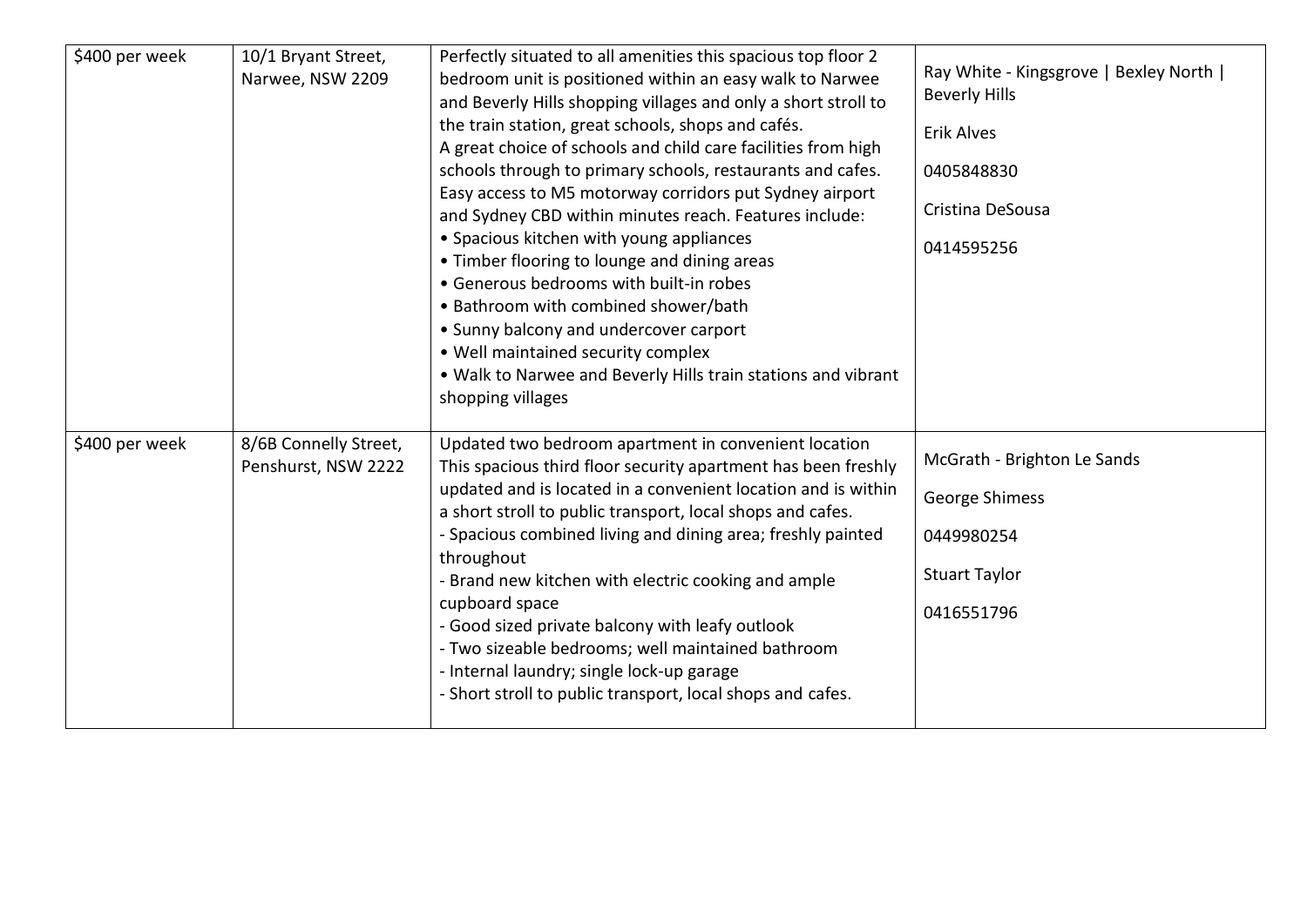| \$400 pw       | 13/22-24 President<br>Avenue, Kogarah,<br><b>NSW 2217</b> | This well presented top floor two bedroom unit is located<br>within walking distance to Kogarah town centre, train station,<br>shops, schools, St George TAFE, private and public hospitals.<br>Features Include:<br>-Two bedrooms main with built-in wardrobes<br>-Renovated kitchen with ample cupboard space<br>-Large enclosed balcony which can work as additional study<br>-Large bathroom with internal laundry<br>-Laminate timber floor boards throughout<br>-Extra-large garage with a storage area<br>-Security building in well maintained complex | Belle Property - St George<br>Vicky Karakatsis<br>02 9588 3455                                                      |
|----------------|-----------------------------------------------------------|----------------------------------------------------------------------------------------------------------------------------------------------------------------------------------------------------------------------------------------------------------------------------------------------------------------------------------------------------------------------------------------------------------------------------------------------------------------------------------------------------------------------------------------------------------------|---------------------------------------------------------------------------------------------------------------------|
| \$400 per week | 2/49 Letitia Street,<br>Oatley, NSW 2223                  | Immaculate Ground Floor Unit<br>Conveniently located in the heart of Oatley and positioned on<br>the ground floor is this neat & tidy 2-bedroom unit.<br>• 2 large bedrooms, main with built-in robe<br>· Oversized, light-filled loungeroom<br>• Updated kitchen with ample storage<br>• Pristine main bathroom with separate shower & bathtub<br>• Peaceful balcony<br>• Freshly painted throughout<br>• Internal laundry, well-maintained complex<br>• Single lock-up garage<br>In walking distance to schools, shops, parks & transport.                   | PRD - Harvey Oatley<br>Hayley green<br>0416287140                                                                   |
| \$400 per week | 13/4 Nelson Street,<br>Penshurst, NSW 2222                | Conveniently positioned on the top floor with sun filled<br>interiors throughout.<br>- 2 generous sized bedrooms with built in wardrobes<br>- Combined lounge and dining area with balcony<br>- New kitchen with stone benchtops<br>- Brand new full bathroom<br>- Laminate timber flooring throughout<br>- Freshly painted<br>- Located only minutes walk to Penshurst or Mortdale shops,<br>schools and stations                                                                                                                                             | Elders Real Estate Bankstown -<br><b>BANKSTOWN</b><br>Chantelle Serafino<br>0435765365<br>Mary Khoury<br>0406078078 |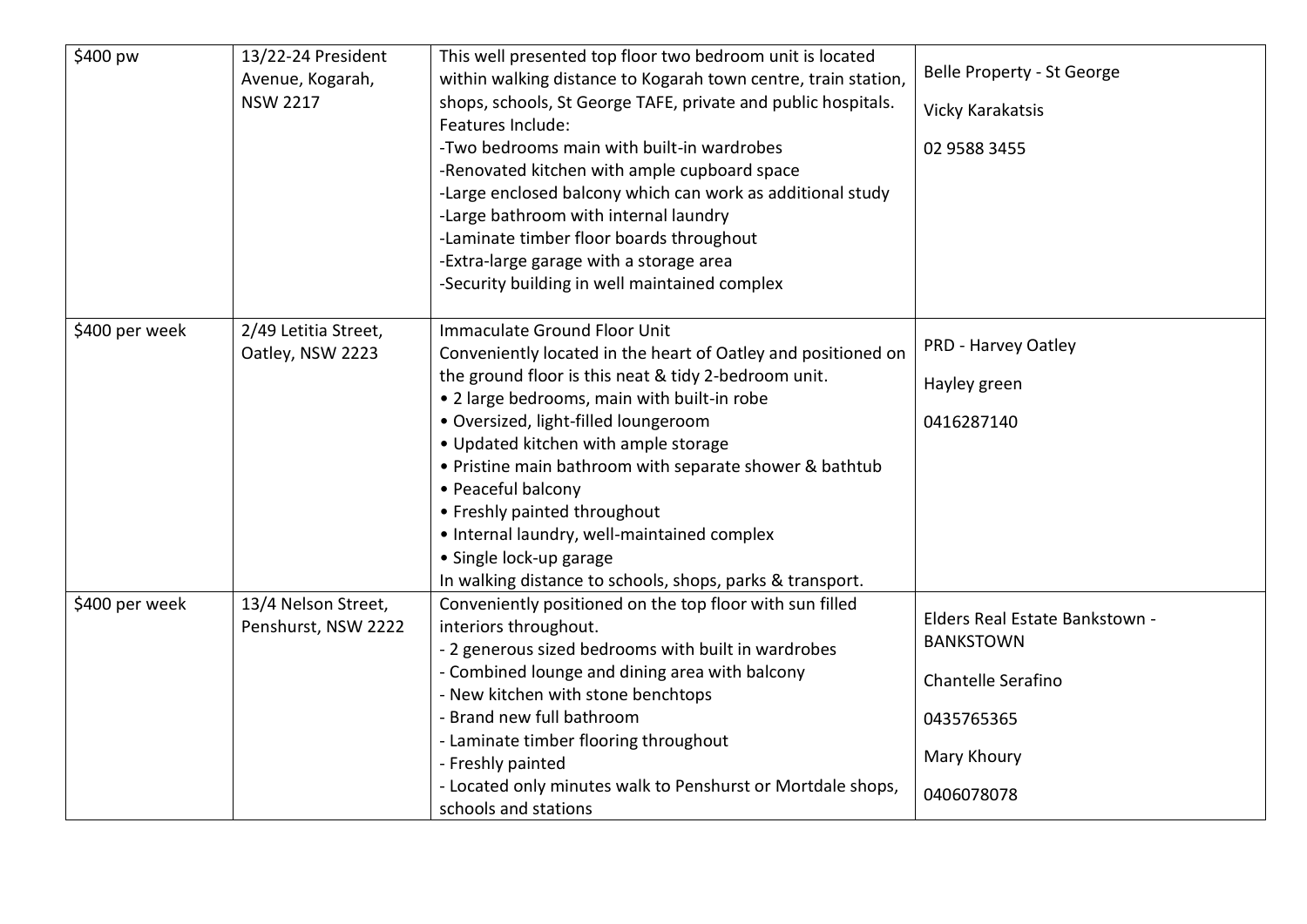| \$400 per week | 26 Oxford Street,<br>Mortdale, NSW 2223                    | This neat and cozy two bedroom unit in the heart of<br>Mortdale close to shops and transport. Features:<br>- Two generous sized bedrooms main with built in robes and<br>access to balcony<br>- Updated kitchen with ample storage<br>- Neat bathroom separate shower/bath<br>- Combined lounge and dining area flowing onto balcony<br>- Private laundry room downstairs<br>- Air conditioner<br>- Carpet flooring throughout<br>- Single lock up garage       | Professionals Sanders Group - PENSHURST<br>Olga-Marie Antipas<br>0422288913                                             |
|----------------|------------------------------------------------------------|-----------------------------------------------------------------------------------------------------------------------------------------------------------------------------------------------------------------------------------------------------------------------------------------------------------------------------------------------------------------------------------------------------------------------------------------------------------------|-------------------------------------------------------------------------------------------------------------------------|
| \$400 per week | 56 Jersey Avenue,<br>Mortdale, NSW 2223                    | This roomy two bedroom apartment is located just moments<br>to Mortdale shopping village and train station. Featuring:<br>- Two spacious bedrooms both with built in robes, main with<br>access to balcony and air conditioning.<br>- Spacious lounge room with access to large balcony<br>- Large combined kitchen and dining area with ample storage<br>and bench space<br>- Bathroom with separate bath and shower<br>- Internal Laundry<br>- Lock up garage | Professionals Sanders Group - PENSHURST<br>Olga-Marie Antipas<br>0422288913<br><b>Christopher Antipas</b><br>0401367081 |
| \$400 per week | 7B The Appain Way,<br>South Hurstville,<br><b>NSW 2221</b> | This 2 bedroom granny flat is comfortably located in the<br>peaceful streets within a lovely neighbourhood. Short stroll<br>to Connells Point Public School, convenient bus transport &<br>village style shops. Offers:<br>- 2 bedroom, one with build-in wardrobe<br>- Combined bathroom and laundry<br>- Kitchen with gas cooktop<br>- Combined living and dining<br>- Tiles flooring throughout                                                              | Yuans Real Estate - Hurstville<br><b>Property Management</b><br>02 9570 1500                                            |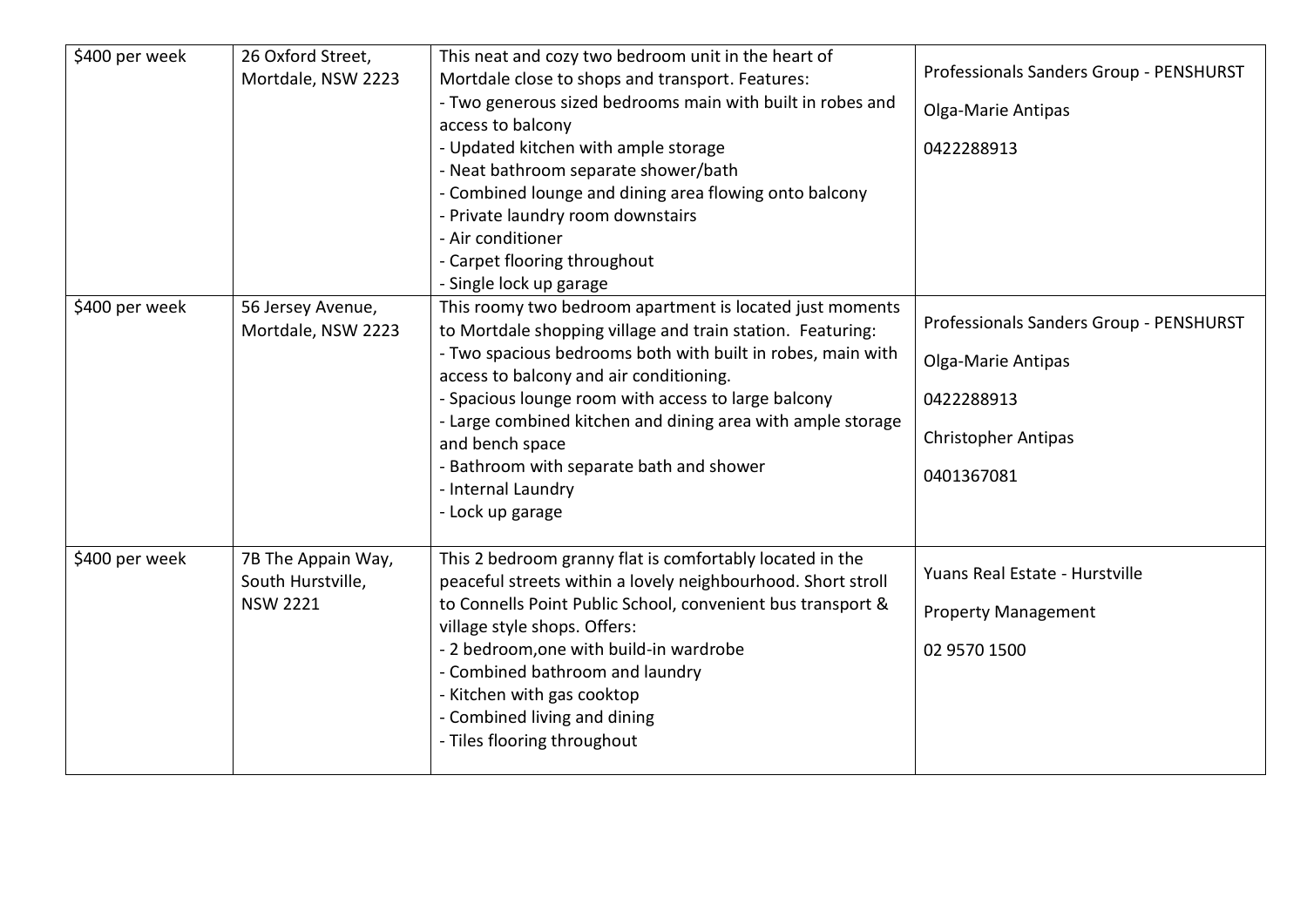| \$400 per week | 5/651 Old Princes<br>Highway,<br>Sutherland, NSW 2232 | This apartment is ideally located in a convenient location<br>within walking distance to both Sutherland and Kirrawee<br>Train Stations and South Village.<br>- Spacious lounge and dining opening onto balcony<br>- Kitchen with ample cupboard space and electric cooking<br>- Two bedrooms, main with built-in wardrobe<br>- Bathroom with separate bath and shower<br>- Internal laundry<br>- Tandem garage<br>*Sorry, no pets                                                                              | Century 21 Adamson's The Property People<br><b>Holly Cakra</b><br>0295236399<br>Chad Farrow<br>02 9523 6399 |
|----------------|-------------------------------------------------------|-----------------------------------------------------------------------------------------------------------------------------------------------------------------------------------------------------------------------------------------------------------------------------------------------------------------------------------------------------------------------------------------------------------------------------------------------------------------------------------------------------------------|-------------------------------------------------------------------------------------------------------------|
| \$400 per week | 3/18 Ocean Street,<br>Penshurst, NSW 2222             | Ground floor two bedroom unit<br>This updated 2 bedroom unit located in a security complex<br>features:<br>- Floating floorboards throughout<br>- Main bedroom with built in wardrobe<br>- Second bedroom with balcony<br>- Updated neat and tidy kitchen<br>- Updated bathroom<br>- Single car space<br>This unit is located close to shops and transport.                                                                                                                                                     | Gavan Property - SOUTH HURSTVILLE<br>Sheryl Kawamoto<br>0421685900                                          |
| \$400 per week | 7/5 Cambridge Street,<br>Penshurst, NSW 2222          | Renovated 2 Bedroom Unit<br>Don't miss this chance to secure this renovated 2 bedroom<br>unit. Close to Hurstville and Penshurst Railway Station, Bus<br>Stop at your door step, opposite Hurstville Aquatic Centre<br>and Penshurst Park. Features:<br>-Combined lounge and dining leading to front facing balcony<br>- As new kitchen<br>- As new timber flooring throughout<br>- As new blinds<br>- 2 bedrooms with built-in robe to main<br>- Original bathroom<br>- Internal laundry and Single car space. | LJ Hooker - HURSTVILLE<br>Travis Jovcevski<br>02 9580 8887                                                  |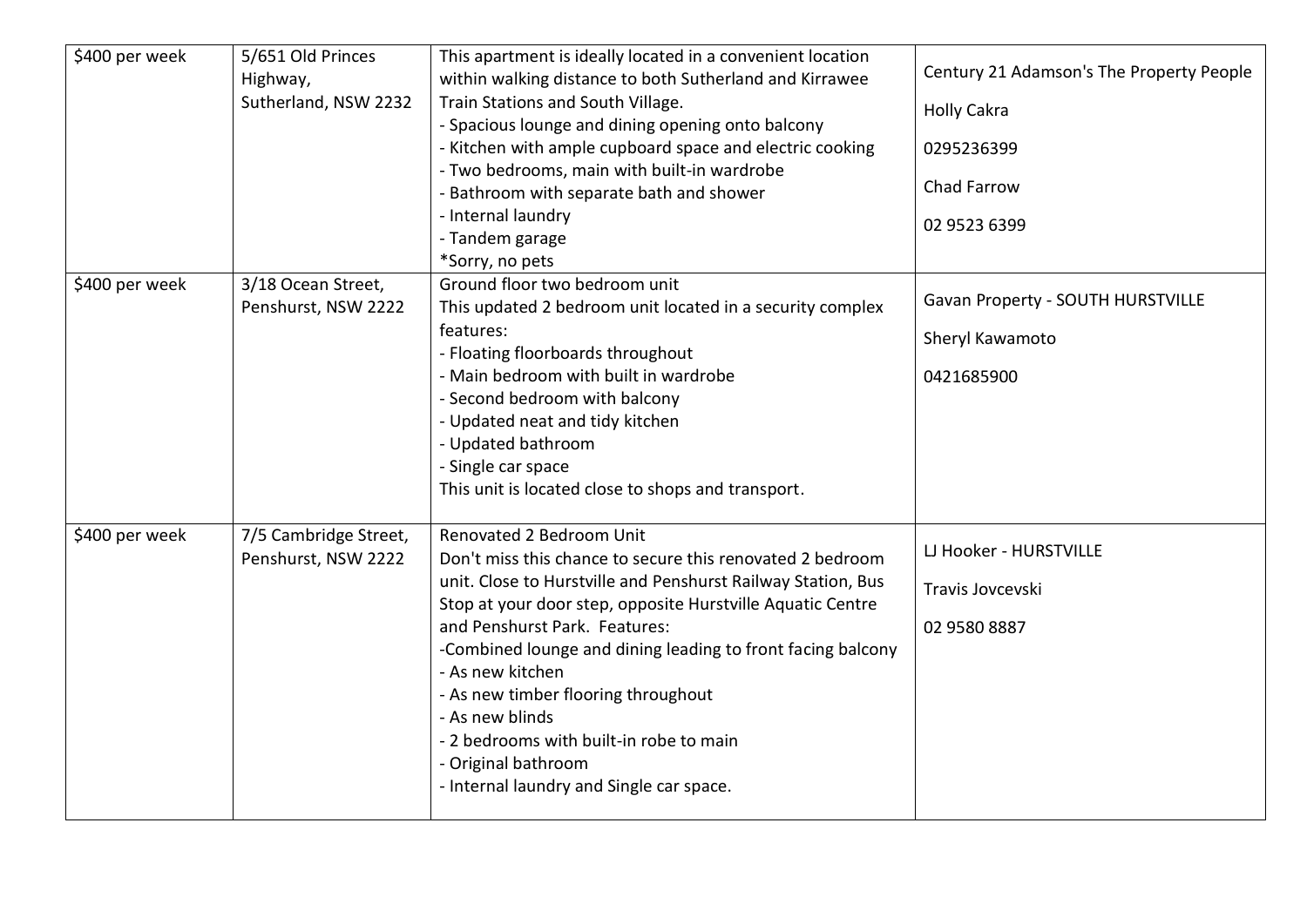| \$400 per week | 10/41 Ocean Street,   | Living in the idyllic part of Penshurst                     |                                      |
|----------------|-----------------------|-------------------------------------------------------------|--------------------------------------|
|                | Penshurst, NSW 2222   | Perfectly positioned apartment for rent in one of Penshurst | Noonan Real Estate Agency - MORTDALE |
|                |                       | finest streets. Located conveniently and close to almost    | <b>NOONAN Property Management</b>    |
|                |                       | everything including local stores, schools, parks and all   |                                      |
|                |                       | modes of public transport.                                  | 02 9570 9999                         |
|                |                       | Features include:                                           |                                      |
|                |                       | - Open plan lounge and dining room                          |                                      |
|                |                       | - Floating timber floorboards                               |                                      |
|                |                       | - Two good sized bedrooms, main bedroom with built in robe  |                                      |
|                |                       | & second                                                    |                                      |
|                |                       | bedroom with private balcony                                |                                      |
|                |                       | - Renovated kitchen with electric cooking                   |                                      |
|                |                       | - Bathroom with separate bath, shower                       |                                      |
|                |                       | - Internal laundry                                          |                                      |
|                |                       | - Registered car space                                      |                                      |
| \$400 per week | 1/43 Macquarie Place, | With all of Mortdale's amenities at your doorstep, this two |                                      |
|                | Mortdale, NSW 2223    | bedroom ground floor apartment in a small block of eight is | Noonan Real Estate Agency - MORTDALE |
|                |                       | priced to sell. Inside you have fresh paint and carpet, L   | <b>NOONAN Property Management</b>    |
|                |                       | shaped living area, and an updated bathroom and kitchen.    |                                      |
|                |                       | <b>Accommodation Features:</b>                              | 02 9570 9999                         |
|                |                       | - Two bedrooms                                              |                                      |
|                |                       | - L shaped lounge dining area                               |                                      |
|                |                       | - Updated kitchen                                           |                                      |
|                |                       | - Updated bathroom with separate bath and shower            |                                      |
|                |                       | <b>Internal Features:</b>                                   |                                      |
|                |                       | - Freshly painted throughout                                |                                      |
|                |                       | - New blinds                                                |                                      |
|                |                       | -Kitchen has been updated                                   |                                      |
|                |                       | - New carpet                                                |                                      |
|                |                       | - Shared laundry                                            |                                      |
|                |                       | <b>External Features:</b>                                   |                                      |
|                |                       | - Double brick construction                                 |                                      |
|                |                       | - Ground floor position                                     |                                      |
|                |                       | - Off street parking available                              |                                      |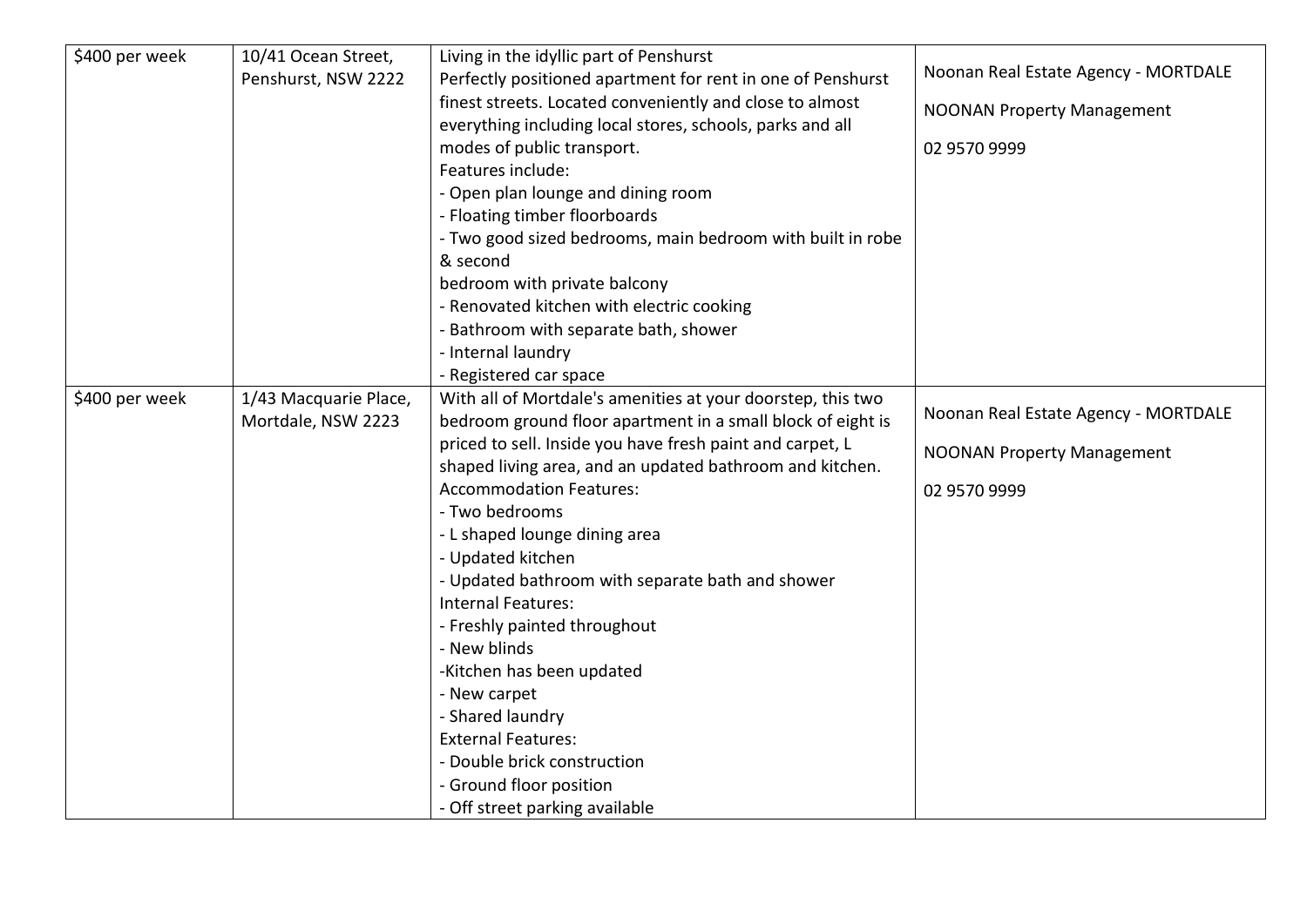| \$400 per wk   | 2/30 Gladstone Street, | Ground floor apartment in a quiet tree lined street within a    |                                          |
|----------------|------------------------|-----------------------------------------------------------------|------------------------------------------|
|                | Bexley, NSW 2207       | short stroll to Bexley shopping, schools and transport.         | <b>Onyx Estate Agents - BEXLEY</b>       |
|                |                        | Features include:                                               | Laura Apoleska                           |
|                |                        | - 2 good size bedrooms, main with built-in                      |                                          |
|                |                        | - Large lounge and dining area leading onto balcony             | 0410323084                               |
|                |                        | - Modern kitchen                                                |                                          |
|                |                        | - Timber floors throughout                                      |                                          |
|                |                        | - Internal laundry with access to driveway                      |                                          |
|                |                        | - Lock- up garage                                               |                                          |
|                |                        | - Minutes stroll to Bexley shopping, schools and transport      |                                          |
| \$400 per week | 5/3 Letitia Street,    | Ultra convenient two bedroom apartment on the top floor         |                                          |
|                | Oatley, NSW 2223       | front & located within easy walking distance to all of the      | Noonan Real Estate Agency - MORTDALE     |
|                |                        | fantastic amenities that Oatley has to offer. Features include: | <b>NOONAN Property Management</b>        |
|                |                        | - Open plan lounge and dining leading out to sunny balcony      |                                          |
|                |                        | - Eat-in kitchen with electric cooking appliances               | 02 9570 9999                             |
|                |                        | - Built-in robes in both good sized bedrooms.                   |                                          |
|                |                        | - Air conditioning                                              |                                          |
|                |                        | - Light filled bathroom with separate bath & shower             |                                          |
|                |                        | - Shared laundry with washing machines                          |                                          |
|                |                        | - Single automatic lock-up garage                               |                                          |
|                |                        | - Moments from local shops, cafes, schools, parks & station.    |                                          |
| \$400 per week | 2/53 Cronulla Street,  | Perfectly blending a sun-filled northerly aspect this           |                                          |
|                | Carlton, NSW 2218      | immaculate unit is well worth an inspection.                    | One Agency Prime Properties - Hurstville |
|                |                        | Features:                                                       | Theo Skropidis                           |
|                |                        | *Elevated position above garages                                |                                          |
|                |                        | *2 bedrooms (main with mirrored built in + air conditioner)     | 0419273932                               |
|                |                        | *Intercom security                                              |                                          |
|                |                        | *Living area & main bedroom open onto balcony                   |                                          |
|                |                        | *Floating timber floors                                         |                                          |
|                |                        | *As new kitchen with dishwasher                                 |                                          |
|                |                        | *Renovated bathroom/internal laundry                            |                                          |
|                |                        | *Lock up garage with remote door plus parking for 2nd car       |                                          |
|                |                        | *Reverse cycle air conditioning & ceiling fan in lounge         |                                          |
|                |                        | *Short walk to Allawah or Hurstville station, shops & schools.  |                                          |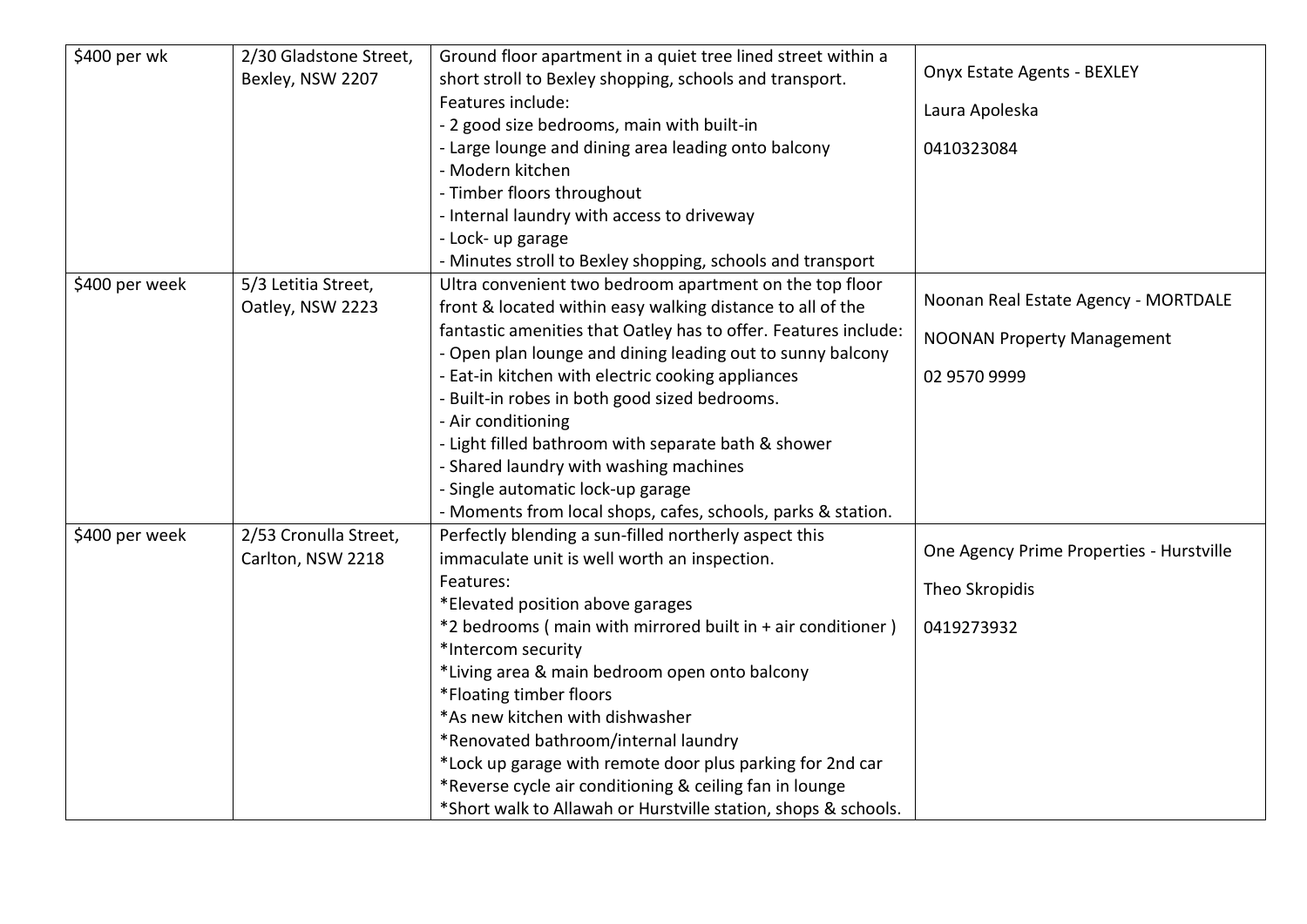| \$400 per week | 6/10-12 Short Street,<br>Kogarah, NSW 2217                  | A well sized and conveniently located apartment walking<br>distance to station, shops, and bus stops. Features include:<br>* Two good sized bedrooms<br>* Spacious living room<br>* Modern new kitchen<br>* Large balcony<br>* Lock up Garage                                                                                                                                                                                                                                                                                                                                                                                                                                                                                                                                                                                                 | Belle Property - St George<br>Lucy Gabriel<br>02 9588 3455<br>Amy Sandilant        |
|----------------|-------------------------------------------------------------|-----------------------------------------------------------------------------------------------------------------------------------------------------------------------------------------------------------------------------------------------------------------------------------------------------------------------------------------------------------------------------------------------------------------------------------------------------------------------------------------------------------------------------------------------------------------------------------------------------------------------------------------------------------------------------------------------------------------------------------------------------------------------------------------------------------------------------------------------|------------------------------------------------------------------------------------|
| \$400 per week | 3/79 Gerrale Street,<br>Cronulla, NSW 2230                  | * Security Building<br>This tidy 2 bedroom apartment situated in the heart of<br>Cronulla offers:<br>* High ceilings<br>* Timber floors throughout<br>* Well proportioned bedrooms with built-in robes<br>* Modern neat and tidy kitchen<br>* Share laundry<br>*Only moments away from beaches, local shops and<br>restaurants                                                                                                                                                                                                                                                                                                                                                                                                                                                                                                                | 02 9588 3455<br>Gavan Property - SOUTH HURSTVILLE<br>Sheryl Kawamoto<br>0421685900 |
| \$400 per week | 6/7 Derwent Street,<br>South Hurstville,<br><b>NSW 2221</b> | Immaculately Renovated 2 Bedroom Apartment<br>Footsteps to South Hurstville commercial precinct and public<br>transport. This generous apartment is not to be missed. Close<br>to Hurstville Westfield and Kogarah Shopping Precinct are<br>both situated close-by so all of your shopping needs are<br>within arms reach. Schools, Parks and Ovals scatter the<br>suburb and surroundings.<br>This private 2 bedroom apartment with double glazed<br>windows is located in a small boutique block. The living areas<br>are air conditioned and graced with brand new floating<br>floors. Both bedrooms are generously sized and blessed with<br>oversized windows for great light and ventilation. This<br>apartment also contains a generous balcony with internal<br>laundry and a lock up garage.<br>- Friendly neighbourhood environment | Pacific Property Partners - MASCOT<br>Joe Salim<br>0426168168                      |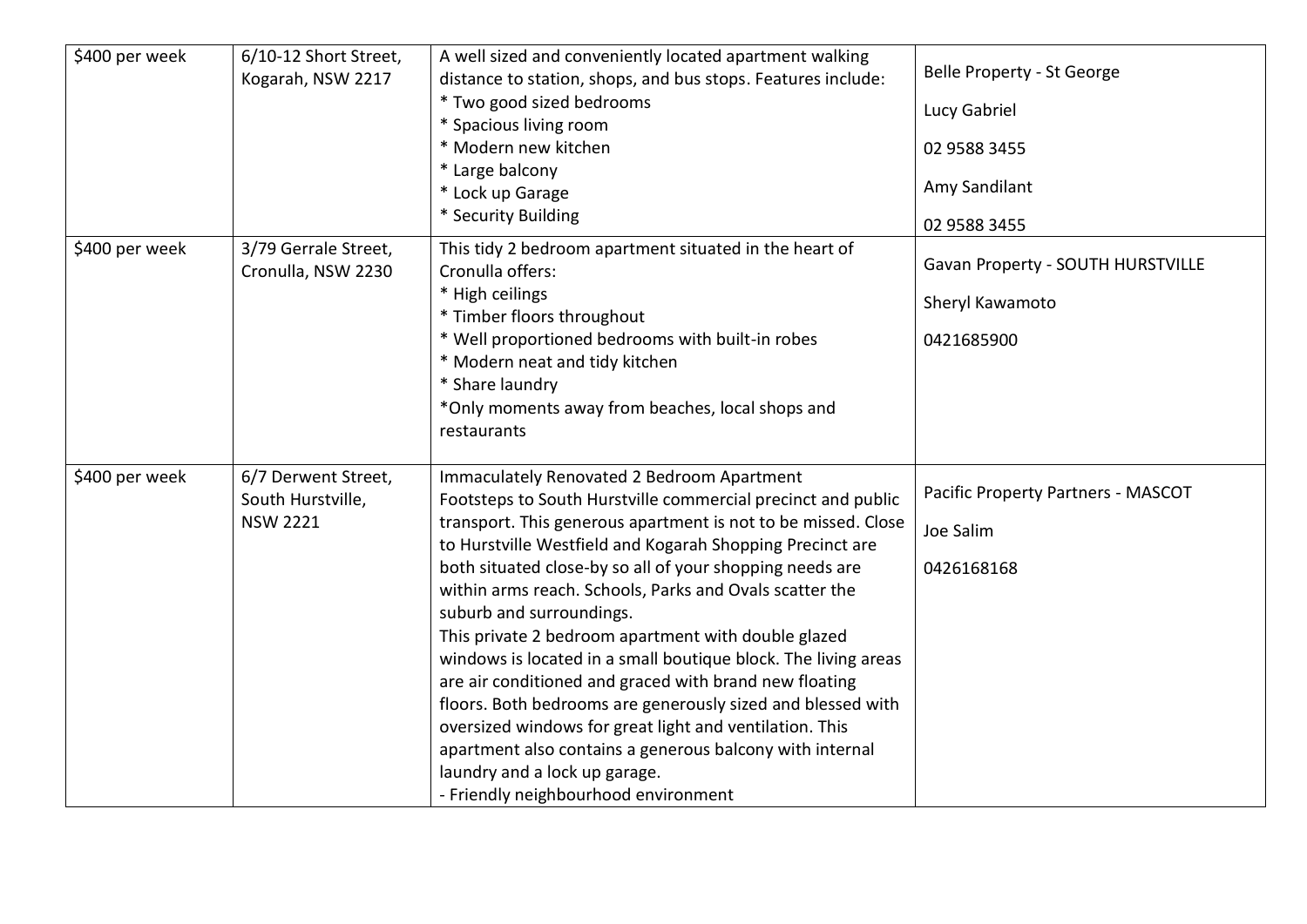| \$400 per week                                        | 1/29 Hayburn Ave,<br>Rockdale, NSW 2216       | Within a few minutes' walking distance to Rockdale station,<br>shopping plaza, cafes and restaurants is this fantastic 2<br>bedrooms unit offers excellent location, spacious living area<br>& easy access that tick all the boxes of what you need.<br>- 2 large bedrooms, all with built-ins<br>- Spacious living and dining with floor tile leading to balcony<br>- Nice and neat kitchen<br>- Internal laundry<br>- One car space                                               | <b>Grand Realty - Rockdale</b><br>Angela Liang<br>0412570465                                    |
|-------------------------------------------------------|-----------------------------------------------|-------------------------------------------------------------------------------------------------------------------------------------------------------------------------------------------------------------------------------------------------------------------------------------------------------------------------------------------------------------------------------------------------------------------------------------------------------------------------------------|-------------------------------------------------------------------------------------------------|
| \$400-2 bedroom<br>with spacious<br>lounge in Carlton | 2/16-20 Garfield Street,<br>Carlton, NSW 2218 | 2 Bedroom Unit with spacious lounge in Carlton<br>Two good sized bedroom unit located in a quiet, security<br>block just 300m to Carlton Railway Station.<br>Features include:<br>* Combine lounge and dining area, spacious lounge<br>* Good sized kitchen<br>* Separate bath and shower<br>* Internal laundry<br>* Foxtel and nbn available<br>* Balcony                                                                                                                          | Cityview Real Estate - - HURSTVILLE<br><b>OLINA HOU</b><br>0431378610<br>Raine Wu<br>0420577868 |
| \$400 per week                                        | 2/30 Solander,<br>Monterey, NSW 2217          | ELEVATED GROUND FLOOR 2 BEDROOM APARTMENT CLOSE<br>TO BEACH.<br>This bright elevated ground floor 2 bedroom apartment<br>offers two good sized bedrooms both with built-in<br>wardrobes, combined living / dining room leading to balcony,<br>updated kitchen with large pantry, updated bathroom<br>offering internal laundry facilities, share laundry also<br>available, polished timber flooring throughout, air<br>conditioning and open car space. Minutes walk to the beach. | LJ Hooker - Brighton Le Sands/ Sans Souci<br>Sarah O'Donnell<br>0433805500                      |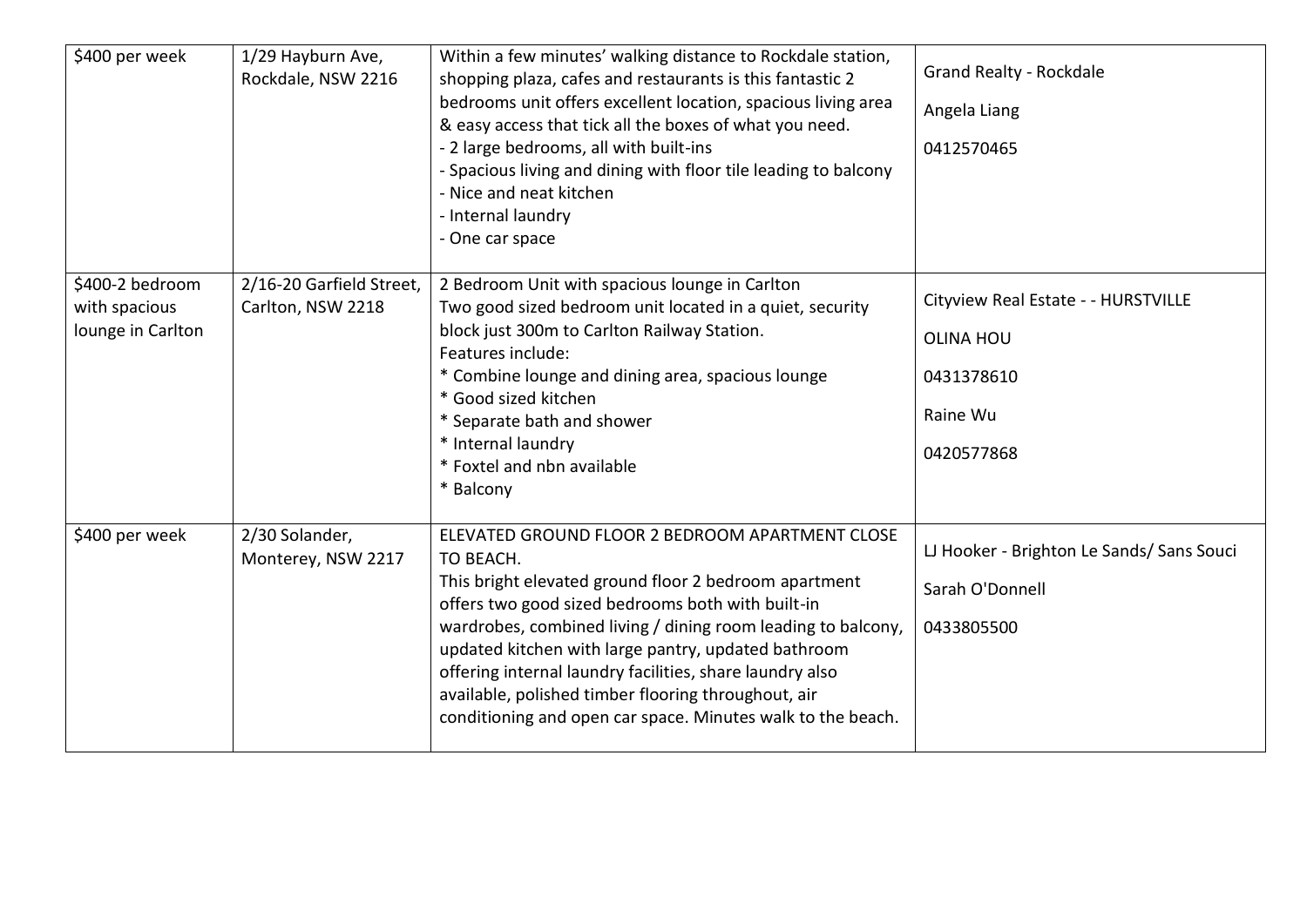| \$410 per week | 10/30-32 President     | TWO BEDROOM UNIT IN A GREAT LOCATION!                          |                                             |
|----------------|------------------------|----------------------------------------------------------------|---------------------------------------------|
|                | Avenue, Kogarah, NSW   | Lovely two (2) bedroom apartment in a handy location.          | PRD - Kogarah                               |
|                | 2217                   | - Two Bedrooms with Built in wardrobe                          | <b>Mario Reskakis</b>                       |
|                |                        | - Neatly kept kitchen and bathroom                             |                                             |
|                |                        | - Combined living and dining area                              | 02 9588 2977                                |
|                |                        | - Sunny Balcony                                                |                                             |
|                |                        | - Laundry Room                                                 |                                             |
|                |                        | - Lock Up Garage                                               |                                             |
|                |                        | - Close to Kogarah Train Station, St George Hospitals and Tafe |                                             |
| \$410 per week | 7/34 Gladstone Street, | Freshly painted, sunny, 2 bedroom unit in a secure, character  |                                             |
|                | Bexley, NSW 2207       | block.                                                         | <b>Gardner Property Agents - ROCKDALE</b>   |
|                |                        | Features:                                                      | <b>Tony Gardner</b>                         |
|                |                        | - New carpet & blinds                                          |                                             |
|                |                        | - Built-in wardrobe in main bedroom                            | 0414990756                                  |
|                |                        | - Northerly positioned balcony                                 |                                             |
|                |                        | - Plenty of natural light throughout                           | <b>Andrew Daniels</b>                       |
|                |                        | - Well proportioned living space with combined                 | 0404252224                                  |
|                |                        | lounge/dining                                                  |                                             |
|                |                        | - Large modern kitchen with good storage and cupboard          |                                             |
|                |                        | space                                                          |                                             |
|                |                        | - Separate bath and shower                                     |                                             |
|                |                        | - Convenient Internal laundry                                  |                                             |
|                |                        | - Large lock up garage with extra storage & easy access        |                                             |
| \$410 per week | 10/42 JERSEY AVENUE,   | THIS BEAUTIFUL MODERNISED TWO BEDROOM UNIT IS                  |                                             |
|                | Mortdale, NSW 2223     | SITUATED IN A QUITE STREET, CLOSE TO MORTDALE SHOPS            | HT Wills Real Estate St George - Hurstville |
|                |                        | AND TRAIN STATION. IT OFFERS 2 SPACIOUS BEDROOMS,              | PROPERTY MANAGEMENT                         |
|                |                        | COMBINED OPEN PLAN LIVING AND DINING, MODERN                   |                                             |
|                |                        | KITCHEN AND TIMBER FLOORING THROUGHOUT.                        | 0295796888                                  |
|                |                        | <b>FEATURES:</b>                                               |                                             |
|                |                        | - MODERN KITCHEN                                               |                                             |
|                |                        | - OPEN PLAN LIVING                                             |                                             |
|                |                        | - 2 SPACIOUS BEDROOMS                                          |                                             |
|                |                        | - TIMBER FLOORING THROUGHOUT                                   |                                             |
|                |                        | - 1 CAR SPACE                                                  |                                             |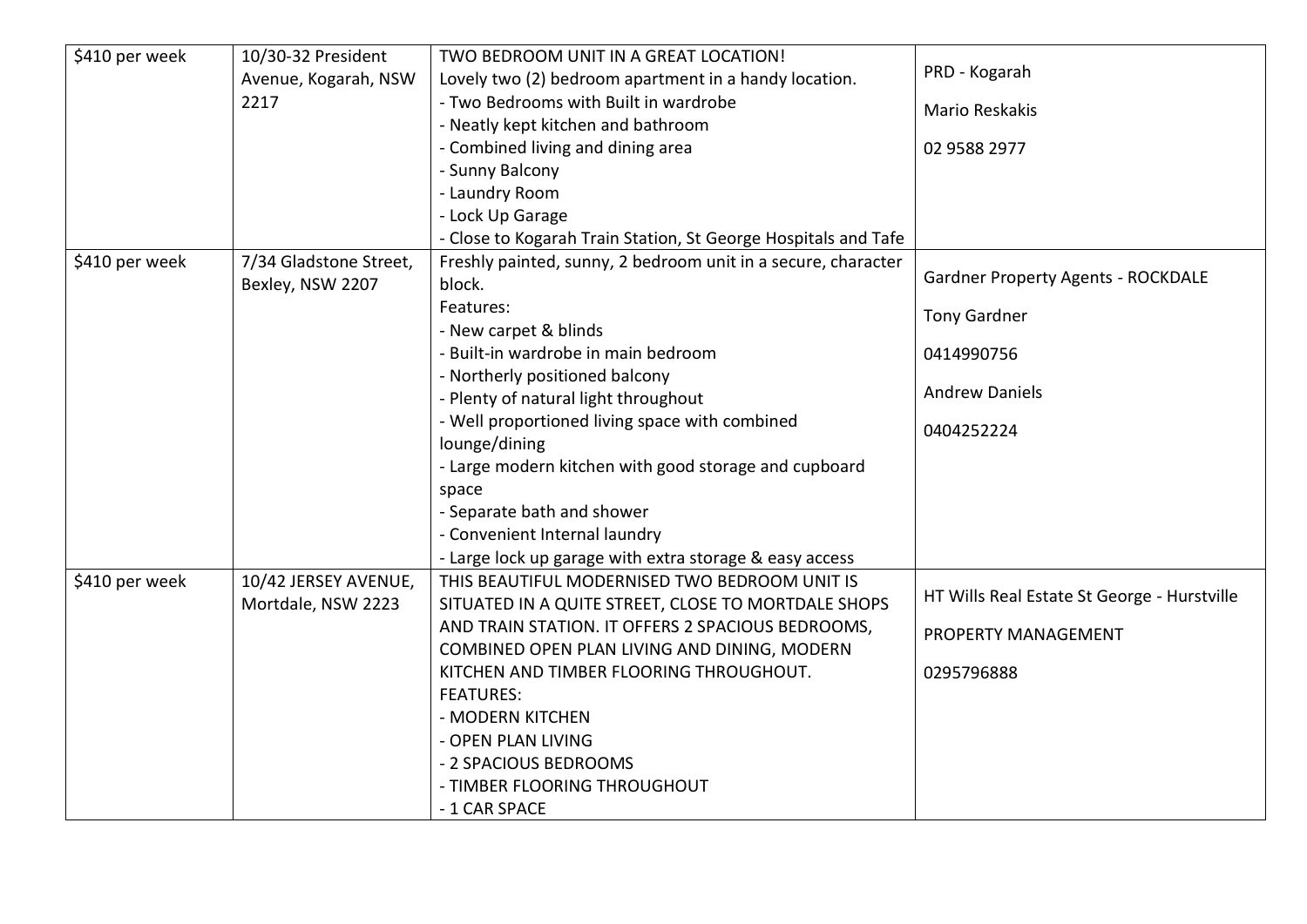| \$410 pw       | 32/90-92 The Grand<br>Parade,<br>Brighton-Le-Sands,<br><b>NSW 2216</b> | This well presented top floor 2 bedroom unit in situated in<br>the heart of Brighton-Le-Sands with water views from the<br>balcony. Features Include:<br>* Two well sized bedrooms<br>* Polished floor boards throughout                                                                                                                                               | Belle Property - St George<br>Lucy Gabriel<br>02 9588 3455                             |
|----------------|------------------------------------------------------------------------|------------------------------------------------------------------------------------------------------------------------------------------------------------------------------------------------------------------------------------------------------------------------------------------------------------------------------------------------------------------------|----------------------------------------------------------------------------------------|
|                |                                                                        | * Balcony with amazing water views<br>* Security building<br>* Internal laundry<br>* Car space                                                                                                                                                                                                                                                                         | Harriet Kaye<br>02 9588 3455                                                           |
| \$415 per week | 9/29 Baxter Avenue,<br>Kogarah, NSW 2217                               | Spacious two bedroom top floor security unit, walking<br>distance to St George TAFE & short stroll to Rockdale Plaza.<br>- Freshly painted<br>- Two bedrooms<br>- Top floor unit<br>- Located in the centre of well maintained block<br>- Eat in kitchen<br>- Internal laundry<br>- Lock up garage                                                                     | Little Real Estate<br>Chris Hoang<br>1300 548 853<br>Jessica Contarino<br>1300 548 853 |
| \$415 per week | 16/10-14 Hampton<br>Court Rd, Carlton,<br><b>NSW 2218</b>              | This large two bedroom conveniently located unit situated in<br>a sought after street of Carlton close to Carlton Railway<br>Station, buses, local schools, parks and local cafes.<br>Features Include;<br>-combined lounge and dining<br>-built in wardrobes<br>-neat and tidy kitchen<br>-updated bathroom<br>-internal laundry<br>-sunny balcony<br>-lock up garage | Little Real Estate<br>Chris Hoang<br>1300 548 853                                      |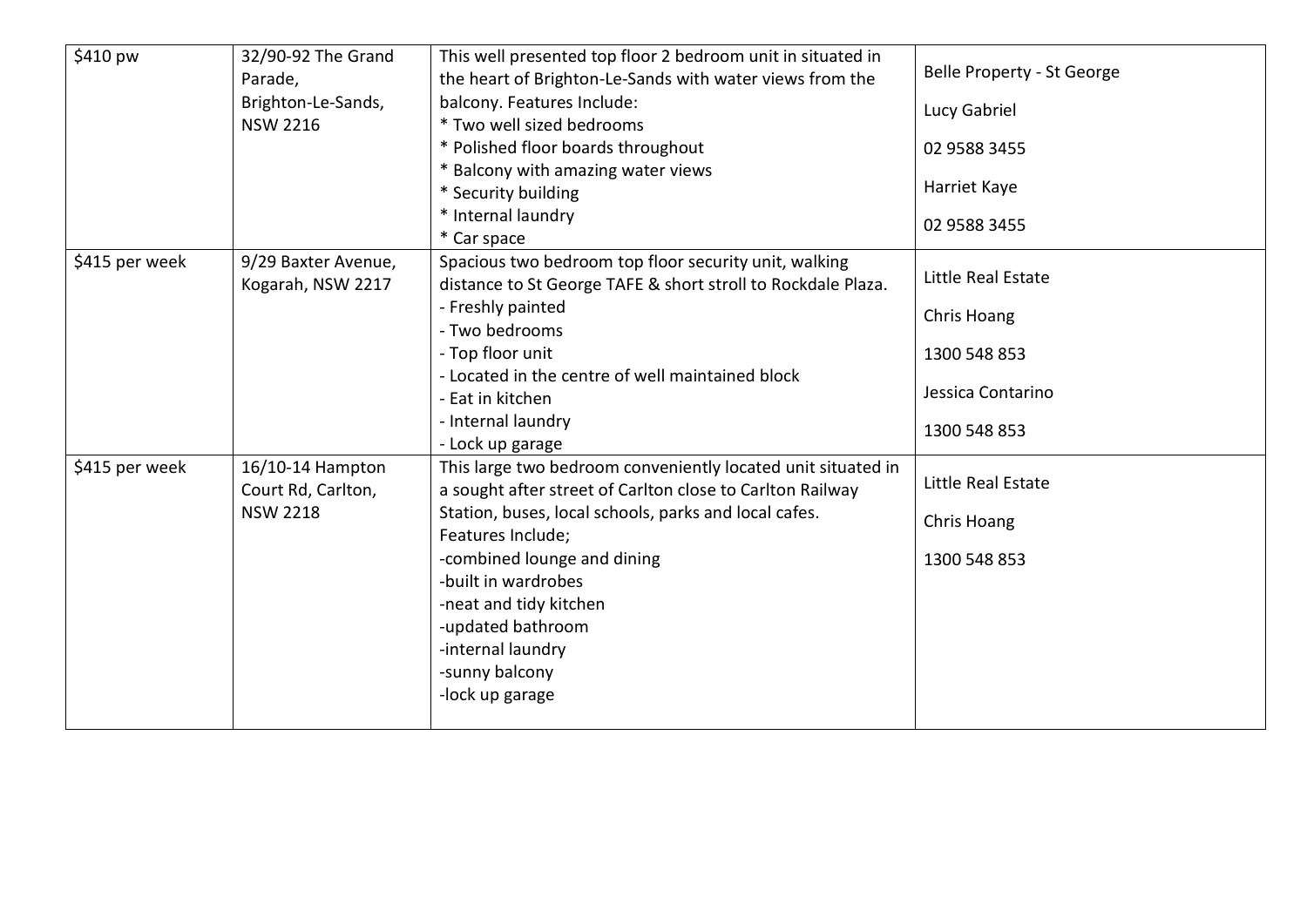| \$420 per week | 1/32 Short Street,<br>Carlton, NSW 2218                | This unit is located on the first floor offering:<br>- 2 bedrooms<br>- Combined lounge & dining area<br>- Updated kitchen<br>- Updated bathroom<br>- Internal laundry with dryer<br>- Security block<br>- Balcony<br>- Lock up garage<br>- Close to Carlton station, school & parks                                                                                                                                                                                                                                      | Chase Property Group - Sydney Wide<br>Kristy Whitbread<br>0447744123<br>Kalliopi Melas<br>0420858778 |
|----------------|--------------------------------------------------------|--------------------------------------------------------------------------------------------------------------------------------------------------------------------------------------------------------------------------------------------------------------------------------------------------------------------------------------------------------------------------------------------------------------------------------------------------------------------------------------------------------------------------|------------------------------------------------------------------------------------------------------|
|                |                                                        | Rental accommodation from \$350 to \$550 per week (3 Bedrooms +)                                                                                                                                                                                                                                                                                                                                                                                                                                                         |                                                                                                      |
| \$350 per week | 263a Port Hacking<br>Road, Miranda,<br><b>NSW 2228</b> | This is a 3 bedroom granny flat with sleek kitchen and large<br>bathroom with internal laundry. Walking distance to Miranda<br>Westfield and transport. This property features:<br>- Spacious living area with tiled floors<br>- Stylish kitchen with plenty of storage space overlooking<br>backyard<br>- Large bathroom and internal laundry facilities<br>- Private entrance & parking<br>- Large backyard<br>- 6 months lease with possibility to extend as it is due to be<br>redeveloped.<br>Small pets considered | Ressler Property - Caringbah<br>Kristy Calleja<br>02 9531 1077<br>Billy Ijaz<br>0426008920           |
| \$360 per week | 19A Thurlow St,<br>Riverwood, NSW 2210                 | 3 Bedroom Granny House for rent at Riverwood.<br><b>Property Features-</b><br>* 3 Bedroom with built in<br>* Timber Floor<br>* Gas Cooking<br>* Close to Train Station, School and Shopping centre                                                                                                                                                                                                                                                                                                                       | Land & Lease Realty - Lakemba<br><b>MD CHOWDHURY</b><br>0414463409                                   |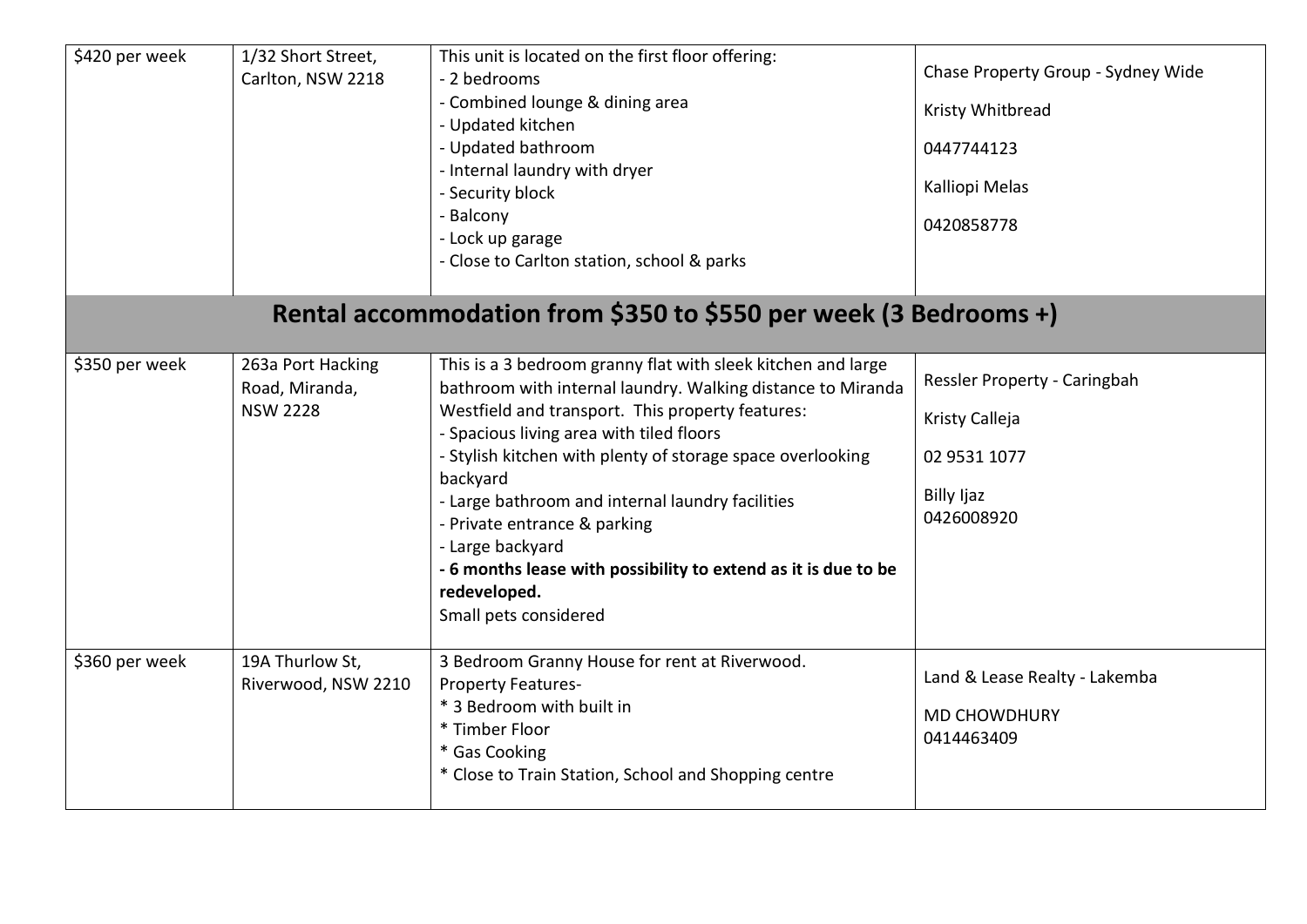| \$400 per week | 1/329A Belmore Road,<br>Riverwood, NSW 2210 | Three bedroom unit at rear of shop in the heart of<br>Riverwood, rear lane access, walk to trains, shops and<br>transport.<br>* Super large main bedroom upstairs and also 2 good sized<br>bedrooms upstairs<br>* Good sized Bathroom with bath tub<br>* Large living area downstairs with brand new laminated<br>timber flooring<br>* NEAR NEW Kitchen with brand new laminated timber<br>flooring<br>* Huge under cover balcony<br>* Easy to maintain courtyard<br>* Pet friendly                     | Cityview Real Estate - - HURSTVILLE<br><b>OLINA HOU</b><br>0431378610<br>Raine Wu<br>0420577868               |
|----------------|---------------------------------------------|---------------------------------------------------------------------------------------------------------------------------------------------------------------------------------------------------------------------------------------------------------------------------------------------------------------------------------------------------------------------------------------------------------------------------------------------------------------------------------------------------------|---------------------------------------------------------------------------------------------------------------|
| \$420.00 pw    | 3/22 Done Street,<br>Arncliffe, NSW 2205    | Located within 2 minutes walk to Arncliffe Station is this<br>highly convenient unit is perfect for those seeking<br>affordability and accessibility. Carpeted throughout, open<br>plan living, ample storage with off street parking.<br>*New rangehood and Oven<br>*Large bedrooms, main with study area<br>*Kitchen with combined dining<br>*Ample storage<br>*1 off street parking spot at rear                                                                                                     | Gerard Partners Real Estate - Leichhardt<br>Gerard Inangeri<br>0418611186<br>Anthony Inangeri<br>02 9560 8111 |
| \$450 per week | 27 Martin Street,<br>Heathcote, NSW 2233    | Short term lease, 6 - 8 months only<br>Positioned in a quiet cul-de-sac location this neat and tidy<br>home offers peaceful living within close proximity to<br>Heathcote shops and transport. Pets welcome.<br>- Separate formal and casual living areas<br>- Air conditioning, large kitchen<br>- Three good sized carpeted bedrooms<br>- Original bathroom, linen closet<br>- External laundry, additional w/c<br>- Lock-up garage plus off street parking<br>- Expansive backyard, perfect for pets | Stone - Engadine<br>Natalie Van Poppel<br>0491168530                                                          |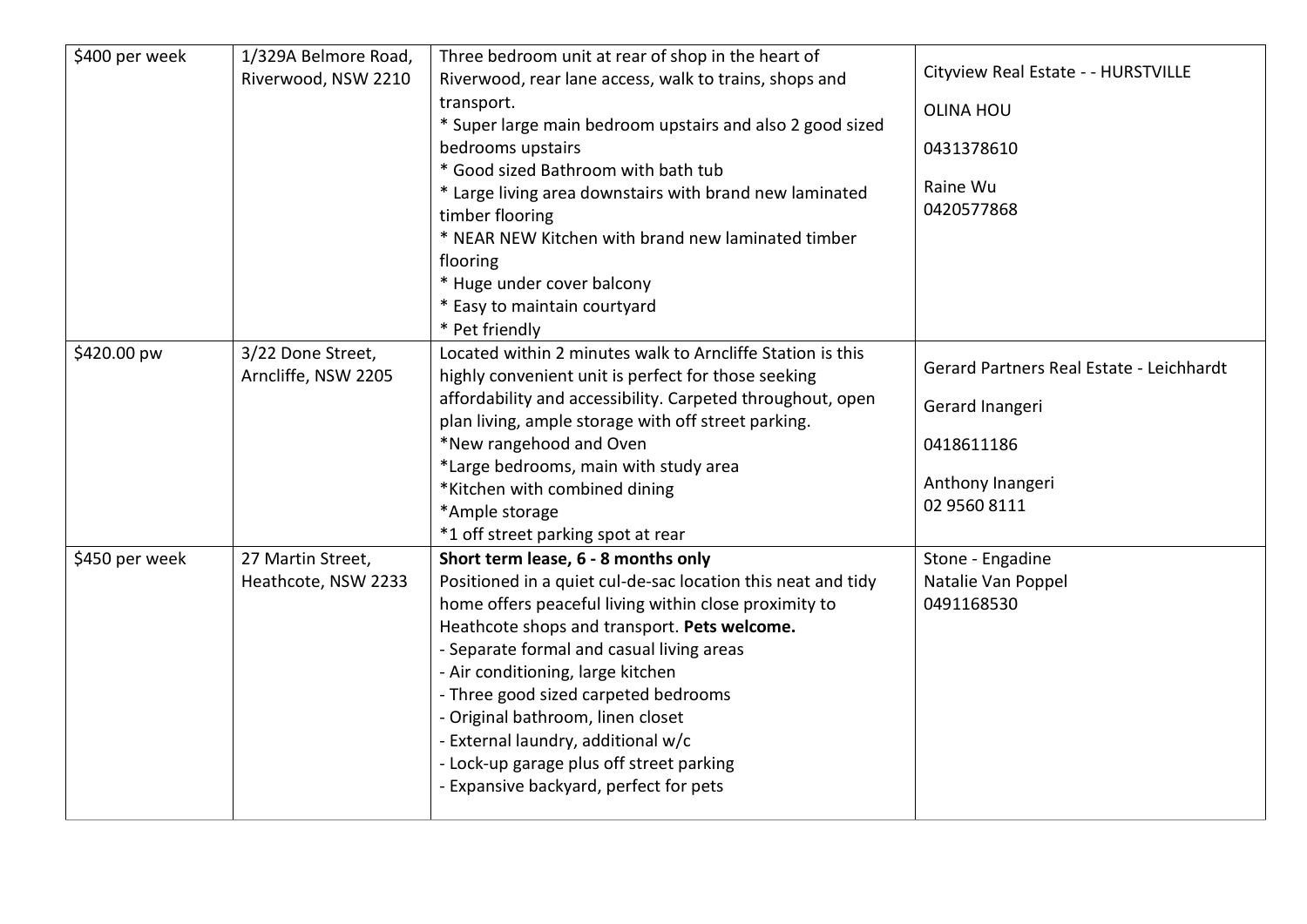| \$450 per week | 4 Lillian Rd,<br>Riverwood, NSW 2210         | This ideal 2-3 Spacious Bedrooms family home is within<br>walking distance to the train station and shops.<br>Spacious Living area<br>Updated Kitchen with separate dining area<br>A mixture of timbers floorboards, tiles and carpet throughout<br>Neat Tidy Bathroom with separate bath tub and shower<br>Rumpus/Family room<br>Located close to schools, shops and transport.                                                                                                                                                                                                                                                                                                         | I Group Real Estate - Yagoona<br>Lina EL Fatayerji<br>0450380038 |
|----------------|----------------------------------------------|------------------------------------------------------------------------------------------------------------------------------------------------------------------------------------------------------------------------------------------------------------------------------------------------------------------------------------------------------------------------------------------------------------------------------------------------------------------------------------------------------------------------------------------------------------------------------------------------------------------------------------------------------------------------------------------|------------------------------------------------------------------|
| \$480 per week | 122 Kingsgrove Road,<br>Kingsgrove, NSW 2208 | PROPERTY ID: 28157 (quote when calling)<br>The nice large (80 sqm) bright and near new granny flat<br>includes<br>- Two nice large bedrooms both with built-ins. One of the<br>bedrooms look over to nice garden and lemon tree.<br>- A seperate living room ( or third bedroom) open to the front<br>yard<br>- Spacious kitchen combined dining/family living area<br>brightened with two doors<br>- Modern large beautiful bathroom<br>- Separate laundry with second toilet<br>- Remote control gate with private entry to the grannyflat.<br>- Carport for two cars<br>- Separate electric meter<br>- Walking distance to Kingsgrove station.<br>- Shared backyard and veggie patch. | RentBetter<br>1800234397                                         |
| \$480 per week | 24 Orange Street,<br>Hurstville, NSW 2220    | 3 Bedrooms House with convenient location, walk to local<br>schools, parks and Hurstville, this is the one. Features:<br>- 3 Double bedrooms<br>- Timber floors throughout the house<br>- few minute Walk to a Hurstville Public primary School<br>- Moments to Westfield Shopping Centre and Train Station.                                                                                                                                                                                                                                                                                                                                                                             | Henderson Realty - Hurstville<br>David (Feng) Yao<br>0413125098  |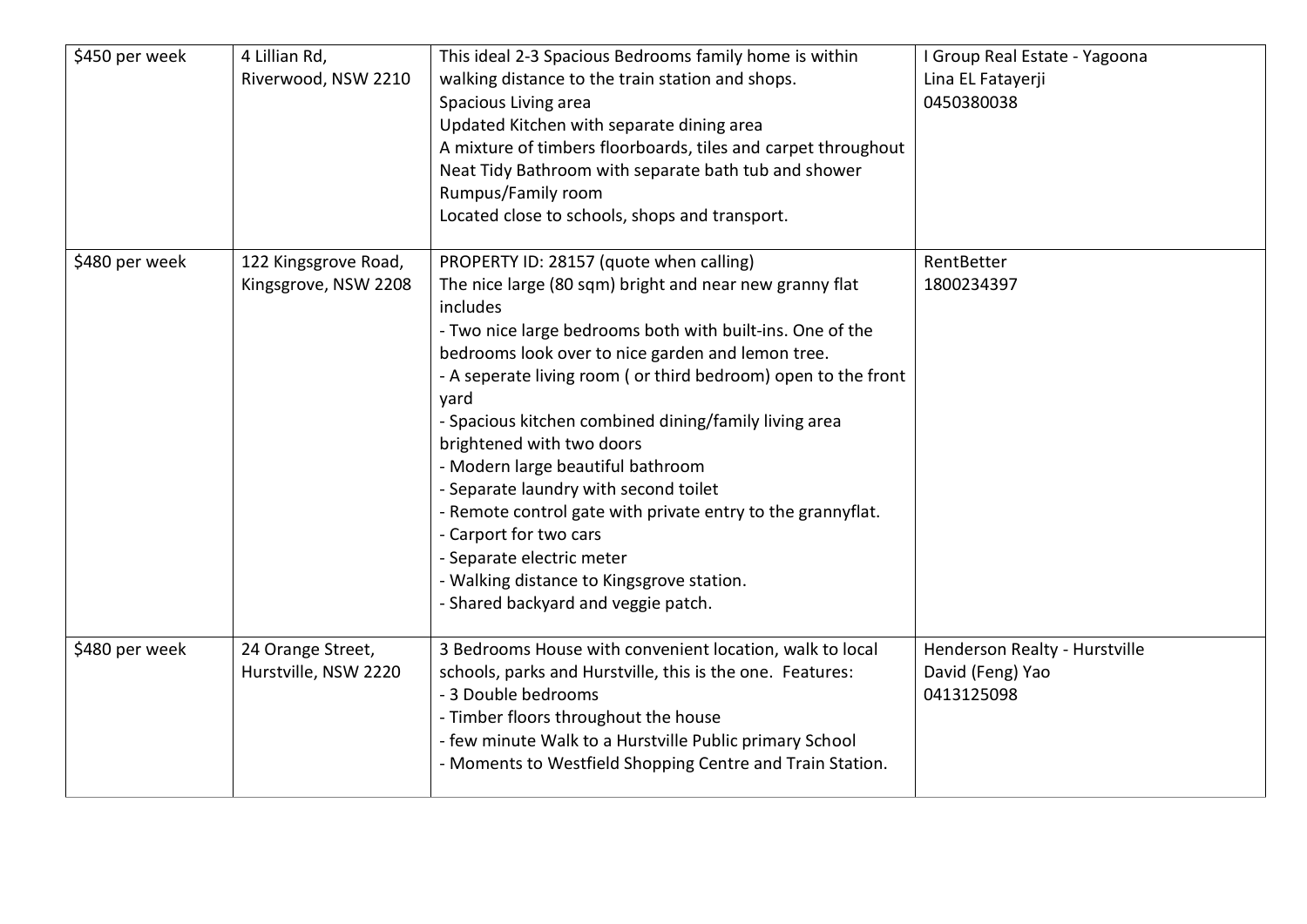| \$500          | 3/2A Hamilton Street,<br>Allawah, NSW 2218                  | This spacious 3 bedroom unit is located only stone-throw<br>away to Allawah train station, shops, schools and parks!<br>- Tiles throughout the living and dining area<br>- Modern designed kitchen<br>- Big bathroom with window<br>- Internal Laundry<br>- 6 mins walking to Allawah train station and 5 mins driving to<br>Hurstville                                                                                                                                  | Spot Real Estate - Strathfield<br>Martina Wang<br>0434542387                                                               |
|----------------|-------------------------------------------------------------|--------------------------------------------------------------------------------------------------------------------------------------------------------------------------------------------------------------------------------------------------------------------------------------------------------------------------------------------------------------------------------------------------------------------------------------------------------------------------|----------------------------------------------------------------------------------------------------------------------------|
| \$499 per week | 49 Queens Road,<br>Hurstville, NSW 2220                     | HURSTVILLE - NEAT AND TIDY HOME<br>Well maintained home features 3 bedrooms, lounge room<br>and separate dining. Large backyard, and side driveway with<br>gate. Available NOW!!!                                                                                                                                                                                                                                                                                        | Cityview Real Estate - - HURSTVILLE<br><b>OLINA HOU</b><br>0431378610<br>Cityview Rentals<br>02 9586 4622                  |
| \$500 per week | 124 Hannans Rd,<br>Narwee, NSW 2209                         | This 3 bedroom brick home features separate loungeroom,<br>dining room, polished timber floors, gas hot water and<br>cooking, updated kitchen, bathroom with bath tub, linen<br>cupboard, internal laundry and a large backyard. Driveway<br>parking for your vehicles. Pet friendly. This home is located<br>only 500 meters from Narwee train station, handy to local<br>shops and schools, and Roselands shopping Centre.<br>Lease term is 6 or 12 months negotiable. | One Agency Prime Properties - Hurstville<br>Theo Skropidis<br>0419273932                                                   |
| \$500 pw       | 1B/343 Bay Street,<br>Brighton-Le-Sands,<br><b>NSW 2216</b> | This is a large 3-bedroom apartment which is in prime<br>position to cafes, shops, Coles and beach.<br>* Three generous sized bedrooms<br>* All rooms with mirror built-in robes<br>* Spacious living and dining room<br>* Galley kitchen flows to balcony<br>* Tidy bathroom with shower over bath<br>* Separate toilet and laundry<br>* Positioned above a commercial shopfront<br>* Entry via Crighton lane                                                           | Century 21 Bayview - Brighton Le Sands  <br><b>Dolls Point</b><br>Kevin Cipi<br>0432743380<br>Despina Tzanis<br>0423223187 |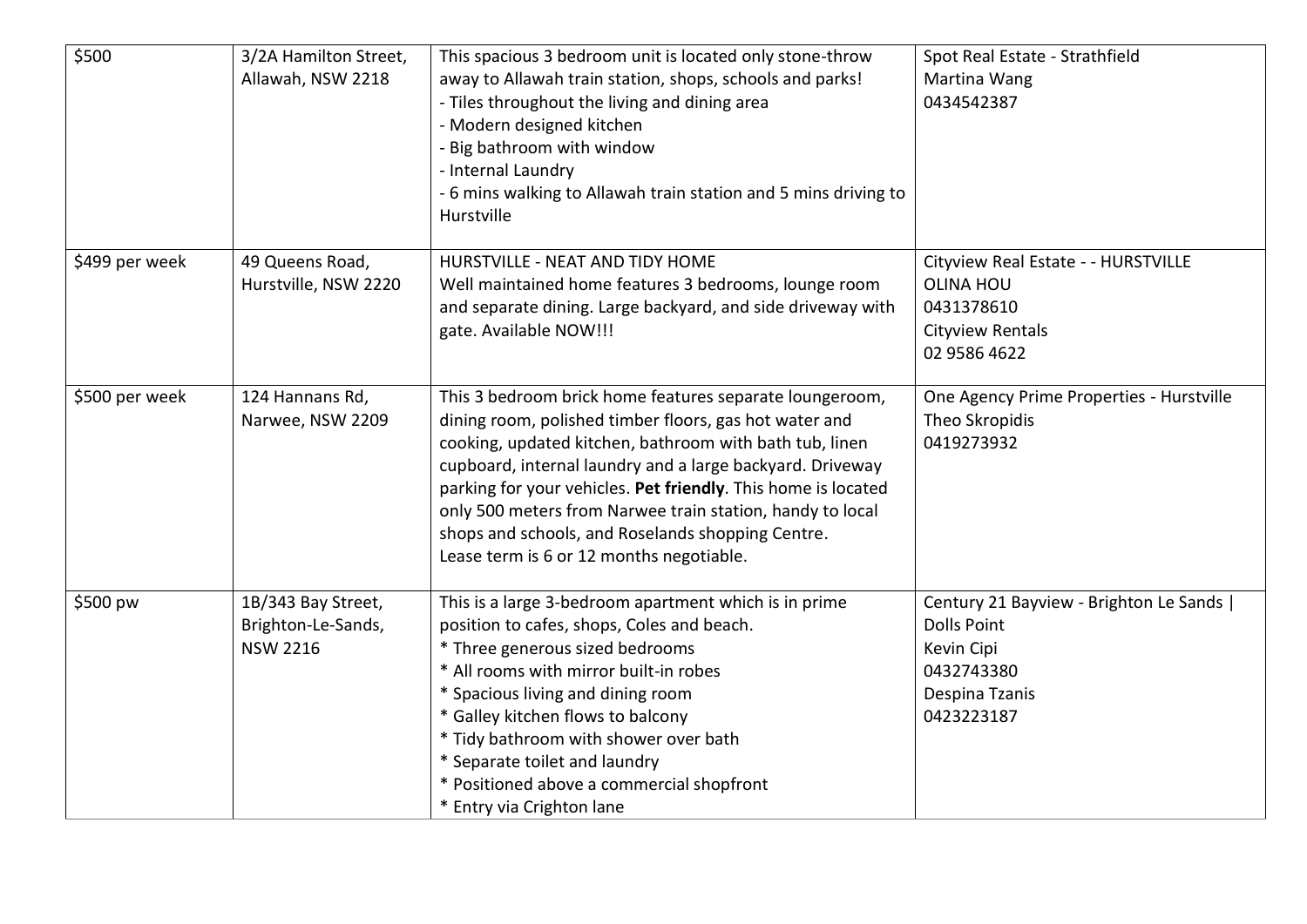| \$500 per week | Granny flat/270<br>Gloucester rd, Beverly<br>Hills, NSW 2209 | This newly granny flat is located in the quiet street in Beverly<br>Hills, which is walking distance to to Beverly Hills train<br>station, Beverly Hills High School and close to shops,<br>restaurants, IGA supermarket, cinemas and many more. its<br>features also include:<br>* Brick flat with own access, private and quiet;<br>* Private living area, internal laundry;<br>* Modern and open kitchen with stainless appliances: gas<br>cooktop, range wood, etc.<br>* Good size bedrooms with built-in wardrobes;<br>* Modern and nice bathroom with window, facing to own | Auswin Property - Sydney<br><b>Mirenty Rusli</b><br>0405400912<br><b>Winnie Huang</b><br>0422657848 |
|----------------|--------------------------------------------------------------|-----------------------------------------------------------------------------------------------------------------------------------------------------------------------------------------------------------------------------------------------------------------------------------------------------------------------------------------------------------------------------------------------------------------------------------------------------------------------------------------------------------------------------------------------------------------------------------|-----------------------------------------------------------------------------------------------------|
|                |                                                              | backyard and Plenty street parking available:                                                                                                                                                                                                                                                                                                                                                                                                                                                                                                                                     |                                                                                                     |
| \$550 pw       | 140 Russell Avenue,<br>Dolls Point, NSW 2219                 | This spacious well-presented three bedroom home offers<br>comfort & convenience, Located in a beach side location this<br>home boasts comfortable living & abundance of space and<br>storage. Features:<br>- 3 oversized bedrooms with an abundance of natural light<br>- Tidy kitchen with quality and plenty of cupboard storage<br>- Large combined lounge and dining room<br>- Easy access internal laundry<br>- Timber flooring throughout<br>- Sun drenched balcony perfect for entertaining.                                                                               | Luxe Agency by Maurice Maroon<br><b>Frances Chrisohoidis</b><br>0422307544                          |
| \$550 pw       | 2/100 Stoney Creek<br>Road, Bexley,<br><b>NSW 2207</b>       | This large 3 bedroom home top floor only is located across<br>from Bexley Oval, close to Hurstville Westfield, schools, cafes,<br>restaurants, and many other amenities.<br>Upstairs has its own access and parking in front.<br>- Open plan living and dining area with air conditioning<br>- Large bedrooms 1 with built in wardrobes<br>- Modern kitchen with stone benchtop and quality appliances<br>- Bathroom with floor to ceiling tiles and walk in shower<br>- Timber floorboards throughout<br>- Internal laundry and Off street car space<br>- Pet owner welcome      | Prestige Property Group Realty - ARNCLIFFE<br>Xylona Wang<br>0493106335                             |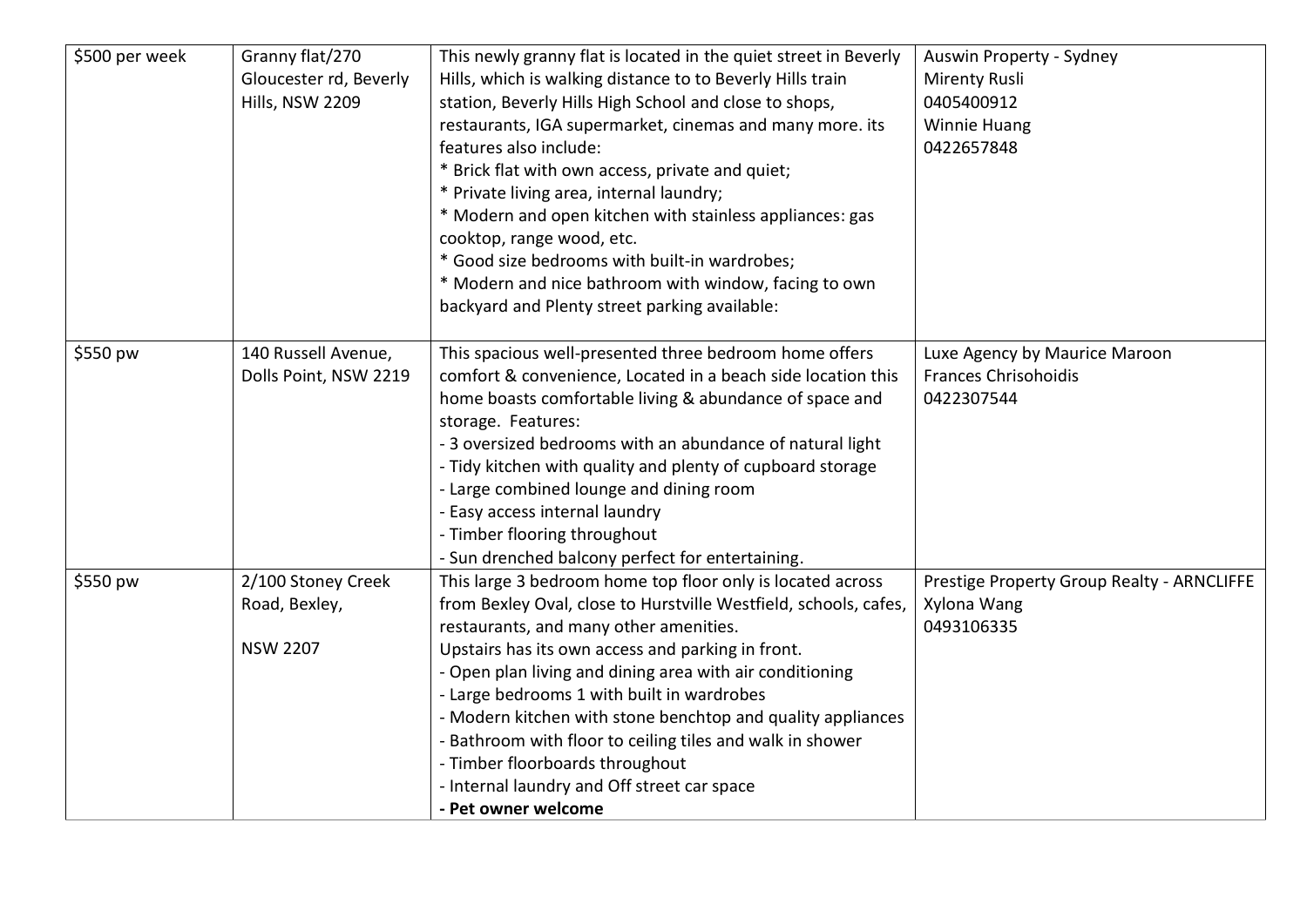| \$530 per week | 1/32-36 Chapel Street,<br>Rockdale, NSW 2216 | This updated apartment is situated in a well maintained<br>security building and is conveniently located within walking<br>distance to Rockdale Train Station and Rockdale Shopping<br>Centre and Plaza. Property to be freshly painted with new<br>floors throughout.<br>- Modern and stylish bathroom with bathtub<br>- Two generous sized bedrooms with smaller third bedroom<br>- Spacious open plan living and dining area<br>- Balcony off living area, internal laundry facilities<br>- Oversized tandem lock-up garage<br>- Walking distance to schools, shops, parks and transport | McGrath - Brighton Le Sands<br>George Shimess<br>0449980254<br><b>Stuart Taylor</b><br>0416551796                   |
|----------------|----------------------------------------------|---------------------------------------------------------------------------------------------------------------------------------------------------------------------------------------------------------------------------------------------------------------------------------------------------------------------------------------------------------------------------------------------------------------------------------------------------------------------------------------------------------------------------------------------------------------------------------------------|---------------------------------------------------------------------------------------------------------------------|
| \$530 per week | 5/5-7 Noble Street,<br>Allawah, NSW 2218     | Ready to Move in Large and Quite 3 Bedrooms Unit<br>Private inspection AVAILABLE at ANY TIME are welcome.                                                                                                                                                                                                                                                                                                                                                                                                                                                                                   | CLIG - Sydney Leasing Team<br>0407824229<br>Leasing Enquiry<br>1800957839                                           |
| \$545 per week | 5/4-6 Wiggs Road,<br>Riverwood, NSW 2210     | Three bedroom townhouse located in the rear of a well<br>maintained complex of six. Featuring as new floorboards and<br>paint throughout combining with a low maintenance rear<br>courtyard.<br>- Three bedrooms, two with built in robes<br>- Spacious open plan living and dining with split system air<br>conditioning.<br>- Separate Kitchen with natural gas cooking<br>- Internal laundry with second toilet<br>- Low maintenance courtyard.<br>- Single lock-up garage with extra undercover registered car<br>space<br>- Easy walk to Riverwood train station, shops and schools    | <b>United Commercial &amp; Residential</b><br><b>April Power</b><br>02 9580 9222<br>Caroline Patman<br>02 9580 9222 |
| \$550 per week | 2/43 Lancelot Street,<br>Allawah, NSW 2218   | This 2 bedrooms plus study unit in a complex of 4 units is<br>conveniently located close to Allawah station and amenities.<br>It offers:<br>• 2 bedrooms with build-ins                                                                                                                                                                                                                                                                                                                                                                                                                     | Yuans Real Estate - Hurstville<br><b>Property Management</b><br>02 9570 1500                                        |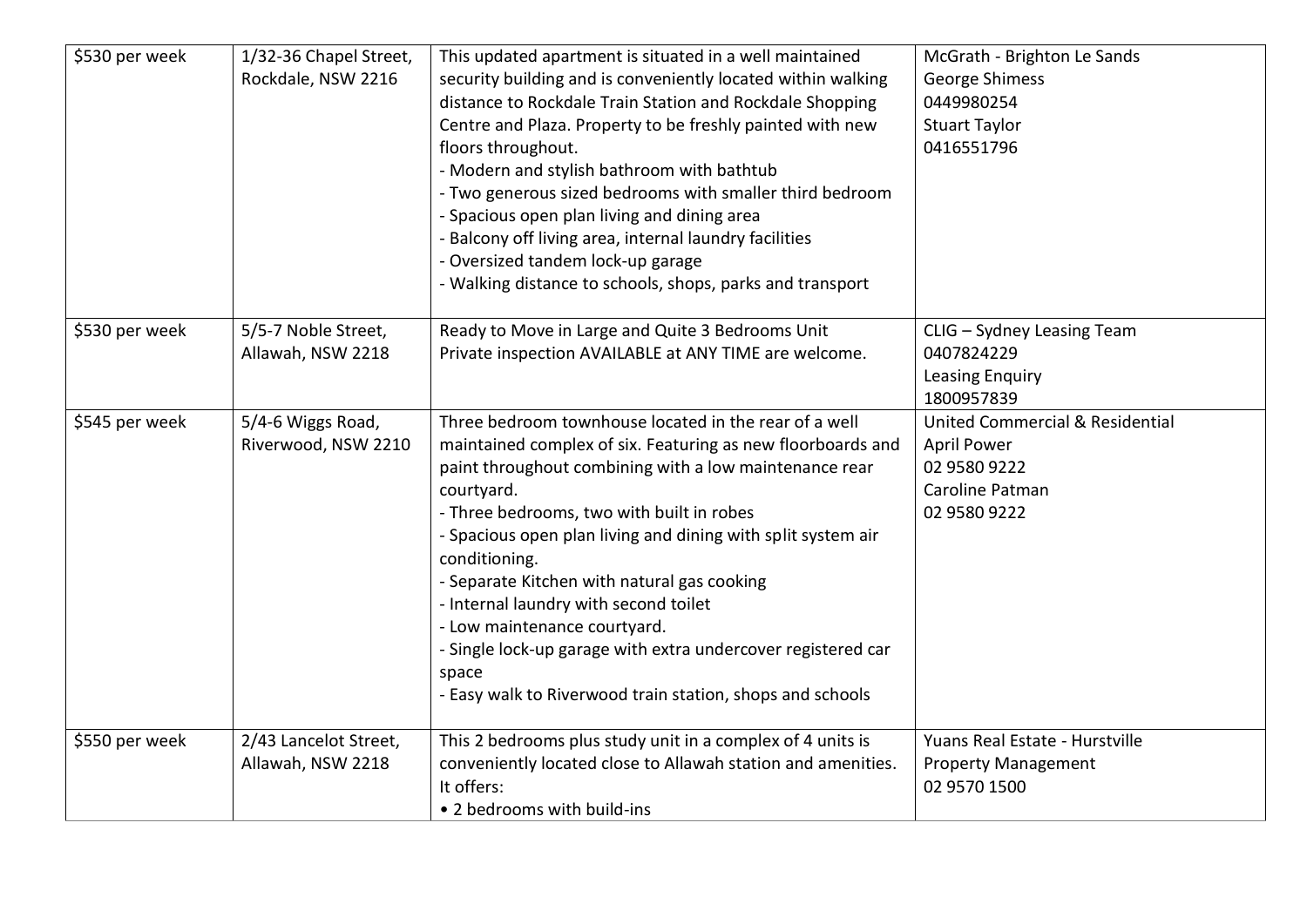|                |                                                           | • Study room with windows and wardrobe, could be<br>converted to 3rd bedroom<br>• Floorboards throughout<br>• Kitchen with gas cooking and dish washer<br>• Combined living and dining area leads to balcony<br>. Internal laundry with dyer and additional toilet<br>• 1 lockup garage                                                                                                                                           |                                                                                                      |
|----------------|-----------------------------------------------------------|-----------------------------------------------------------------------------------------------------------------------------------------------------------------------------------------------------------------------------------------------------------------------------------------------------------------------------------------------------------------------------------------------------------------------------------|------------------------------------------------------------------------------------------------------|
| \$550 per week | 244A Stoney Creek<br>Road, Kingsgrove,<br><b>NSW 2208</b> | Located 1km from Kingsgrove train station. The property is<br>well set back from the road.<br>This 3 Good sized bedrooms property has a large rear<br>backyard with a garage and features off street parking for 2<br>vehicles with a separate driveway and access from Bennett<br>St. Features:<br>- New Kitchen, Laundry and Bathroom                                                                                           | <b>Certainty Property NSW</b><br>1300 577 298                                                        |
| \$550 per week | 51 Bailey Parade,<br>Peakhurst, NSW 2210                  | This sought-after house is close to shops and schools.<br>- Considerably large and deep block with wide street frontage<br>- Defined living/dining, three beds, one bath<br>- Sweeping level lawns, side access to the rear of the<br>property<br>- Storage room, lock-up garage, garden shed and gardens<br>- Close to Riverwood Station, King Georges Road and M5<br>motorway<br>- Moments to local shops, School and day care. | Chase Property Group - Sydney Wide<br>Kalliopi Melas<br>0420858778<br>Kristy Whitbread<br>0447744123 |
| \$550 per week | 61 Hillcrest Avenue,<br>Hurstville, NSW 2220              | Within walking distance to Hurstville Train Station, Hurstville<br>Westfield, Bus Stops, Parks and local Schools is this lovely 3<br>bedroom family home. Features: 3 good size bedrooms with<br>Built-Ins, Good size lounge and dining room, modern kitchen<br>and bathroom, external laundry, street parking available.                                                                                                         | LJ Hooker - HURSTVILLE<br>Travis Jovcevski<br>02 9580 8887<br>Michael Licovski<br>0420491899         |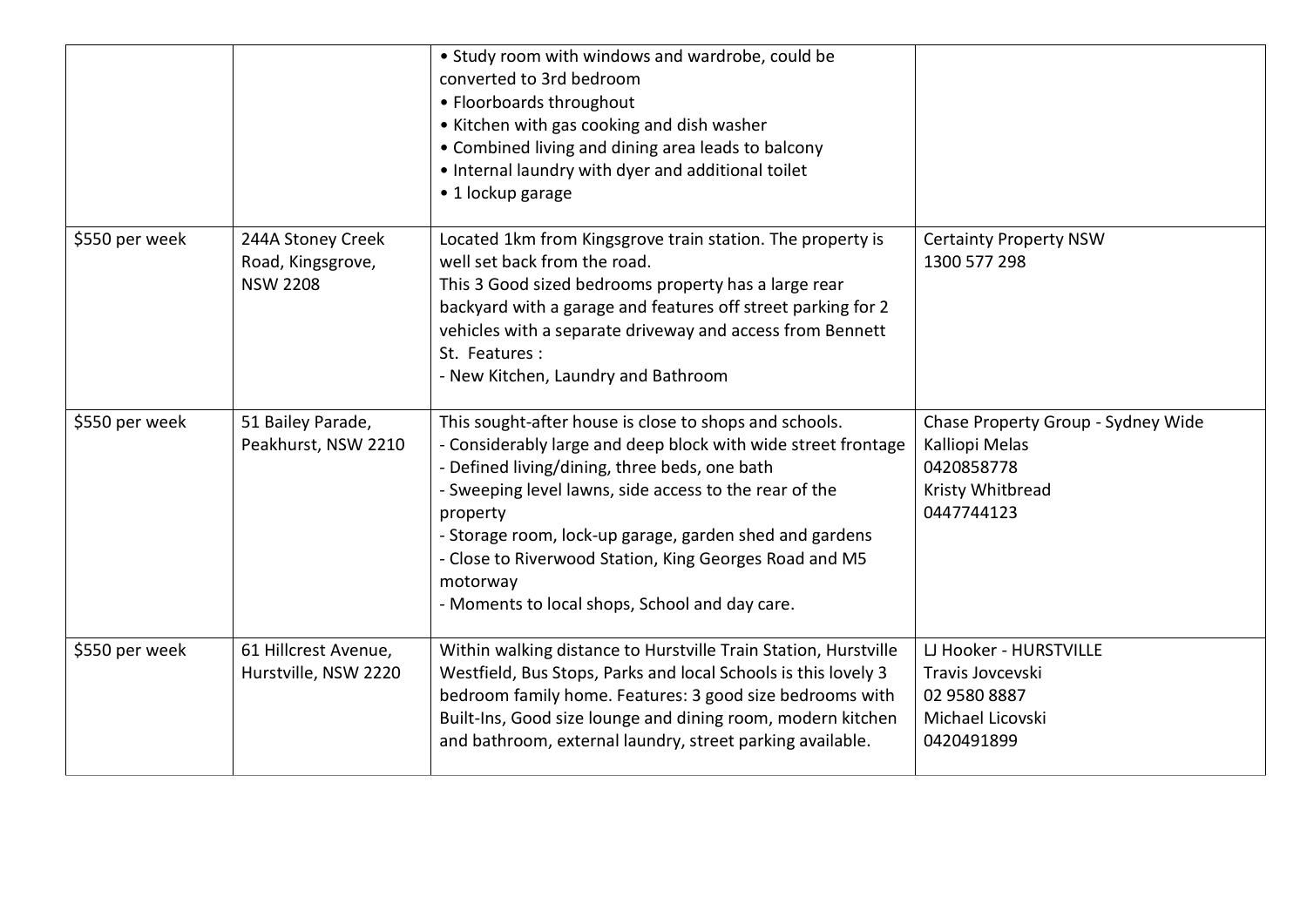| \$550 Per Week | 4 Kurri Street,<br>Loftus, NSW 2232            | This home has been updated with new carpet and paint<br>throughout.<br>- Living room upon entry with ceiling fan<br>- Two good sized bedrooms with the potential to create a<br>third in the living room<br>- Practical kitchen complete with freestanding oven, ample<br>cupboard space and electric cooktop<br>- Dining area opposite the kitchen<br>- Separate living room at the rear of the home with air-<br>conditioning<br>- Family bathroom hosting separate bath to shower<br>- Paved entertaining area overlooking the spacious backyard<br>- Single carport and single car garage with work station<br>- Internal laundry, w/c and storage sheds<br>- Sorry no pets | <b>Sanders Property Agents -</b><br>Jack Tripi<br>0410453869<br><b>Monique Hales</b><br>0407444204    |
|----------------|------------------------------------------------|---------------------------------------------------------------------------------------------------------------------------------------------------------------------------------------------------------------------------------------------------------------------------------------------------------------------------------------------------------------------------------------------------------------------------------------------------------------------------------------------------------------------------------------------------------------------------------------------------------------------------------------------------------------------------------|-------------------------------------------------------------------------------------------------------|
| \$550 per week | 93a Broadarrow Road,<br>Narwee, NSW 2209       | This well maintained 3 bedroom home is located close to<br>shops, schools and transport. Features include:<br>- 3 good size bedrooms main has large built ins<br>- Large eat in, updated kitchen with plenty of cupboard space<br>- Spacious and sunny living room<br>- Internal laundry<br>- Single drive through lock up garage<br>- Easy to maintain backyard<br>NO PETS PERMITTED                                                                                                                                                                                                                                                                                           | Ray White Georges River   St George  <br>Oatley<br>(02) 9580 7111<br>Candice Taylor<br>(02) 9580 7111 |
| \$550 per week | 1B/163 Carrington Ave,<br>Hurstville, NSW 2220 | This near new 3-bedroom granny flat included all utility bills<br>and furnished.<br>Features:<br>** 3 good size bedroom with wardrobe<br>** All new condition furniture<br>** Modern bathroom and en-suite, third show cube in<br>laundry<br>** Combined lounge and dining                                                                                                                                                                                                                                                                                                                                                                                                      | Century 21 - Specialist Realty<br>Keanu Tsang<br>0447226118                                           |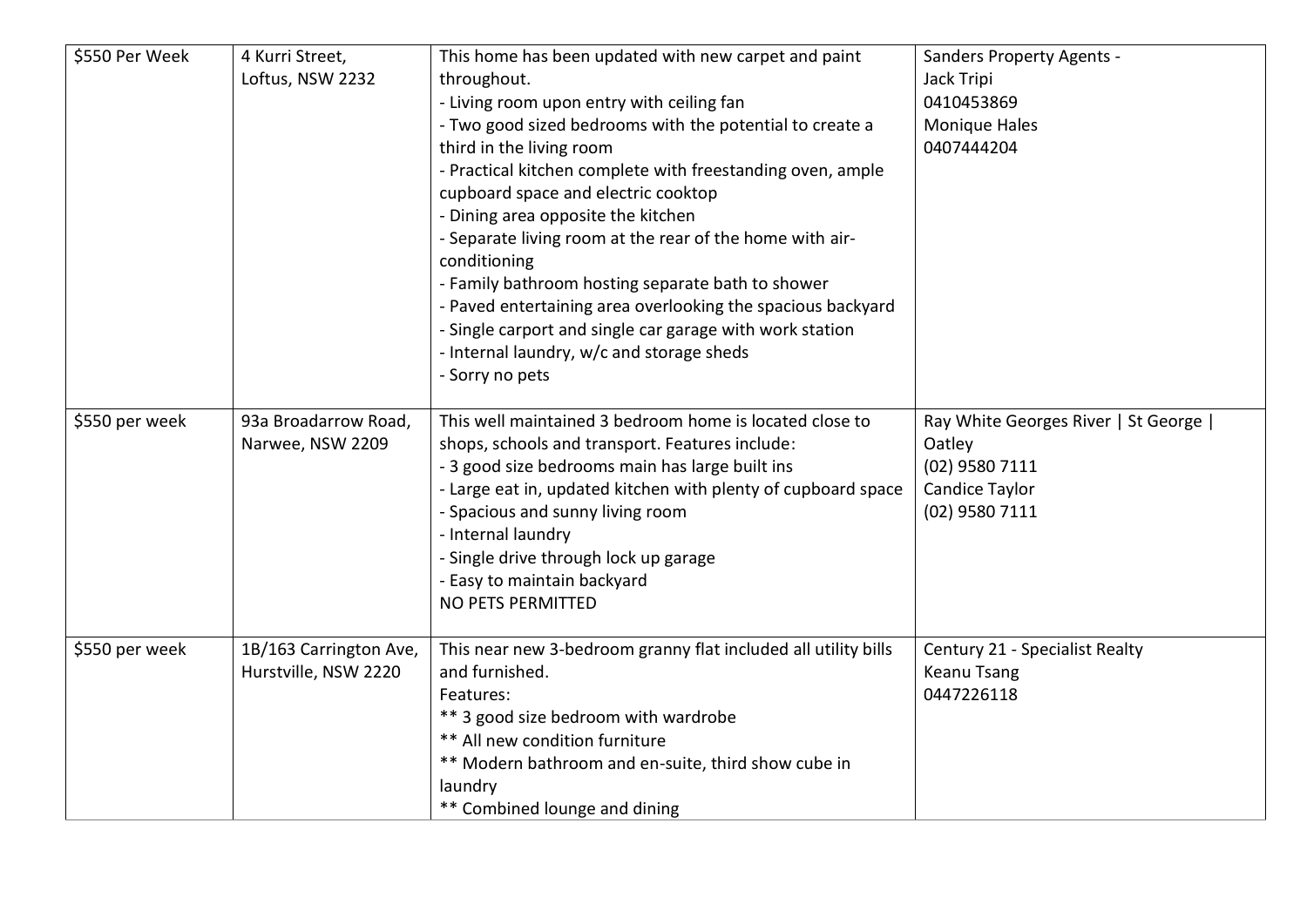|                |                                              | ** Open plan kitchen                                                                                                                                                                                                                                                                                                                                                                                                                                                                                                                                                                                                                                                       |                                                   |
|----------------|----------------------------------------------|----------------------------------------------------------------------------------------------------------------------------------------------------------------------------------------------------------------------------------------------------------------------------------------------------------------------------------------------------------------------------------------------------------------------------------------------------------------------------------------------------------------------------------------------------------------------------------------------------------------------------------------------------------------------------|---------------------------------------------------|
|                |                                              | ** Street Parking and All utility bills included                                                                                                                                                                                                                                                                                                                                                                                                                                                                                                                                                                                                                           |                                                   |
|                |                                              |                                                                                                                                                                                                                                                                                                                                                                                                                                                                                                                                                                                                                                                                            |                                                   |
|                |                                              |                                                                                                                                                                                                                                                                                                                                                                                                                                                                                                                                                                                                                                                                            |                                                   |
| \$550 per week | 2/22-24 Rawson Street,<br>Rockdale, NSW 2216 | Walk to Train Station, bus, schools, shops, & local parkland.<br>Phone enquiry code for this property: 8950<br>This is a fully renovated spacious 3 bedroom apartment.<br>Positioned in a sought after street, only 2 minutes walk to<br>Rockdale train station, buses and Rockdale Shopping Centre.<br>This stunning apartment features a flowing layout with Large<br>open plan living and dining areas with balcony off living area.<br>-Internal laundry facilities with separate toilet.<br>-Three Large-sized bedrooms<br>-Large bathroom with bathtub and separate toilet.<br>-250m from Rockdale train station.<br>-Garage or parking space available if required. | Minus The Agent Property Management<br>0480015123 |
|                |                                              |                                                                                                                                                                                                                                                                                                                                                                                                                                                                                                                                                                                                                                                                            |                                                   |
|                |                                              |                                                                                                                                                                                                                                                                                                                                                                                                                                                                                                                                                                                                                                                                            |                                                   |
|                |                                              |                                                                                                                                                                                                                                                                                                                                                                                                                                                                                                                                                                                                                                                                            |                                                   |
|                |                                              |                                                                                                                                                                                                                                                                                                                                                                                                                                                                                                                                                                                                                                                                            |                                                   |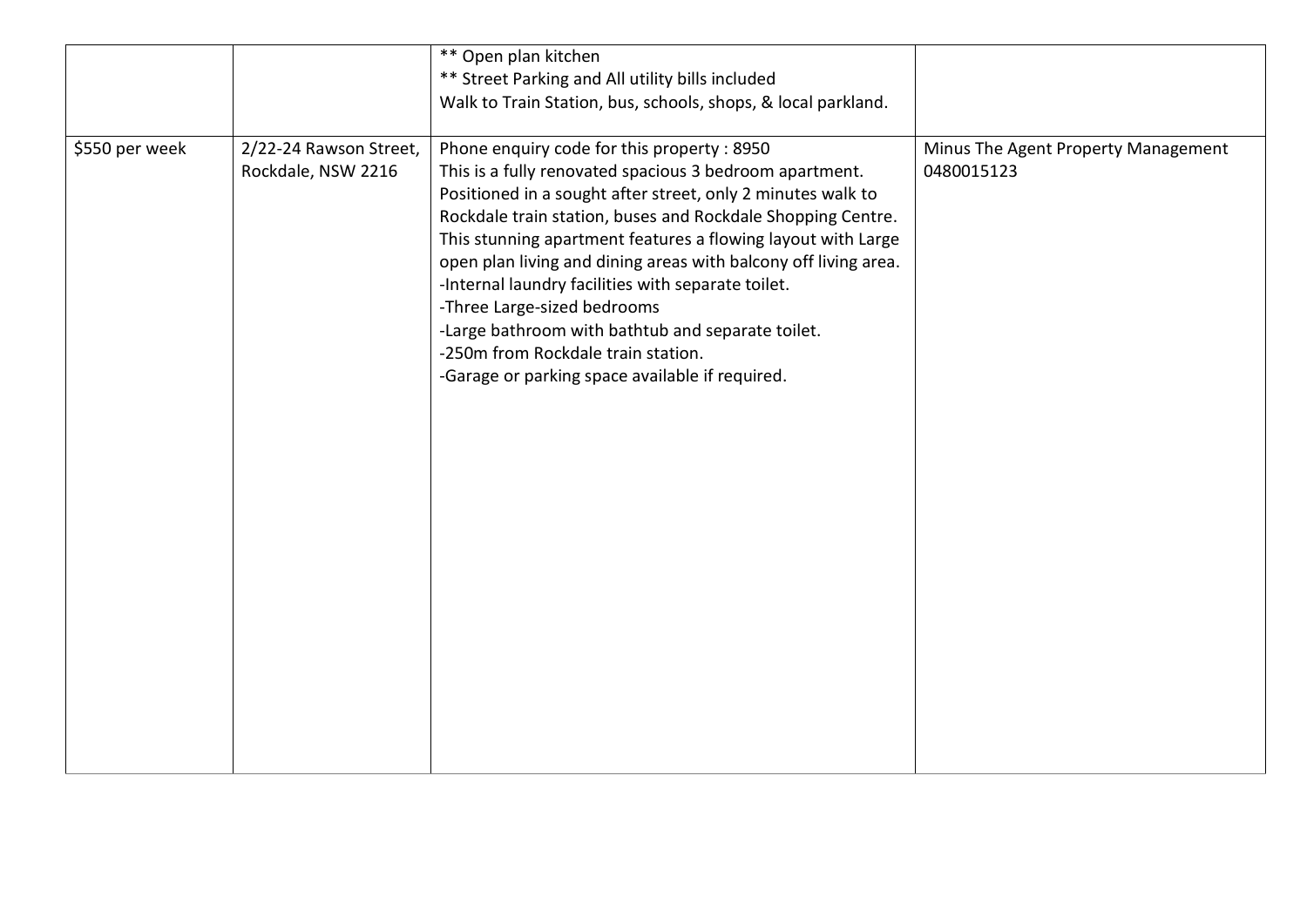# Affordable Housing

You can apply for these Affordable housing units if you:

- Are Australian Citizens or permanent resident
- Are currently employed, and earn under the set income limit

To check if you are eligible, you can go to the following link and take a quick quiz:

#### <https://form.jotform.co/63067662327863>

To register your interest, or for more information please contact St George Community Housing - Affordable Housing Team at: Ph. (02) 1800 573 370 or

|                | affordablehousing@sgch.com.au |                                                           |  |  |  |
|----------------|-------------------------------|-----------------------------------------------------------|--|--|--|
| \$364 per week | 801/28 Belmont St,            | Built to a high standard, these modern apartments 2-      |  |  |  |
|                | <b>Sutherland NSW 2232</b>    | bedroom are located in the heart of Sutherland, within a  |  |  |  |
|                |                               | few minutes walking distance to shops, schools and        |  |  |  |
|                |                               | Sutherland train station. These stylish apartments offer: |  |  |  |
|                |                               | Laminate kitchens and bench tops                          |  |  |  |
|                |                               | Modern stainless steel appliances                         |  |  |  |
|                |                               | Internal laundry                                          |  |  |  |
|                |                               | Landscaping                                               |  |  |  |
|                |                               | Ground floor BBQ area and a rooftop terrace               |  |  |  |
|                |                               | Car Space and Storage Locker                              |  |  |  |
|                |                               | Additional water charges \$8.50 per week.                 |  |  |  |
|                |                               |                                                           |  |  |  |
|                |                               |                                                           |  |  |  |
| \$370 per week | 303/28 Belmont St,            | Built to a high standard, these modern apartments 2-      |  |  |  |
|                | <b>Sutherland NSW 2232</b>    | bedroom are located in the heart of Sutherland, within a  |  |  |  |
|                |                               | few minutes walking distance to shops, schools and        |  |  |  |
|                |                               | Sutherland train station.                                 |  |  |  |
|                |                               | These stylish apartments offer:                           |  |  |  |
|                |                               | Laminate kitchens and bench tops                          |  |  |  |
|                |                               | Modern stainless steel appliances                         |  |  |  |
|                |                               | Internal laundry                                          |  |  |  |
|                |                               | Landscaping                                               |  |  |  |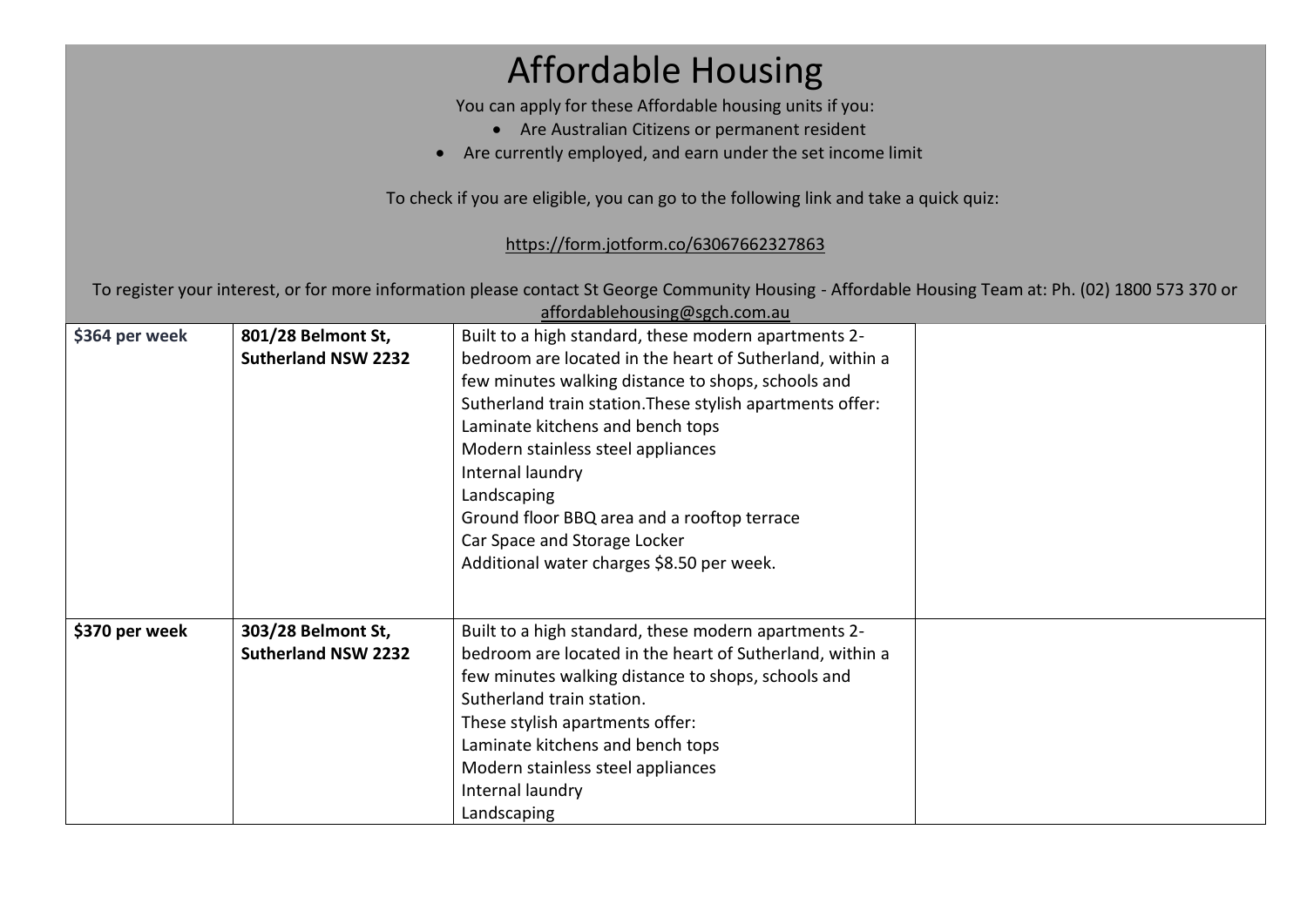|                |                     | Ground floor BBQ area and a rooftop terrace                   |                                             |
|----------------|---------------------|---------------------------------------------------------------|---------------------------------------------|
|                |                     | Car Space and Storage Locker                                  |                                             |
|                |                     | Additional water charges \$8.50 per week.                     |                                             |
|                |                     |                                                               |                                             |
|                |                     |                                                               |                                             |
|                |                     | <b>Affordable Housing Property offered by</b>                 |                                             |
|                |                     | other Community Housing Provider:                             |                                             |
| \$292 per week | 20/375 Kingsway,    | Partially Furnished Studio - NRAS Scheme - 20% below          | echorealty - Parramatta                     |
|                | Caringbah, NSW 2229 | market rent                                                   | Corey McDonald                              |
|                |                     | Nestled quietly on the outskirts of Cronulla Beach area,      | 1800324684                                  |
|                |                     | this studio apartment is offering peaceful, quiet and         |                                             |
|                |                     | beachside living. Located within close vicinity to transport, | Please check with the Agent for eligibility |
|                |                     | shops, schools, beaches, cafes and restaurants - the          | criteria for this property under the NRAS   |
|                |                     | studio apartment is offered at 20% below market rent          | scheme.                                     |
|                |                     | under the National Rental Affordability Scheme.               |                                             |
|                |                     | Features include:                                             |                                             |
|                |                     | - Microwave/Oven                                              |                                             |
|                |                     | - Full sized ridge                                            |                                             |
|                |                     | - Washer/Dryer Combo                                          |                                             |
|                |                     | - LCD Television                                              |                                             |
|                |                     | - Vinyl floors                                                |                                             |
|                |                     | - Internal tiled bathrooms with toilet, shower and vanity.    |                                             |
|                |                     | - Electrical cooktop and range hood.                          |                                             |
|                |                     | - Double Bed                                                  |                                             |
|                |                     | - 2 seater lounge                                             |                                             |
|                |                     | - Double built in mirror wardrobes                            |                                             |
|                |                     | - Secure complex                                              |                                             |
|                |                     | - Lift access.                                                |                                             |
|                |                     |                                                               |                                             |
|                |                     |                                                               |                                             |
|                |                     |                                                               |                                             |
|                |                     |                                                               |                                             |
|                |                     |                                                               |                                             |